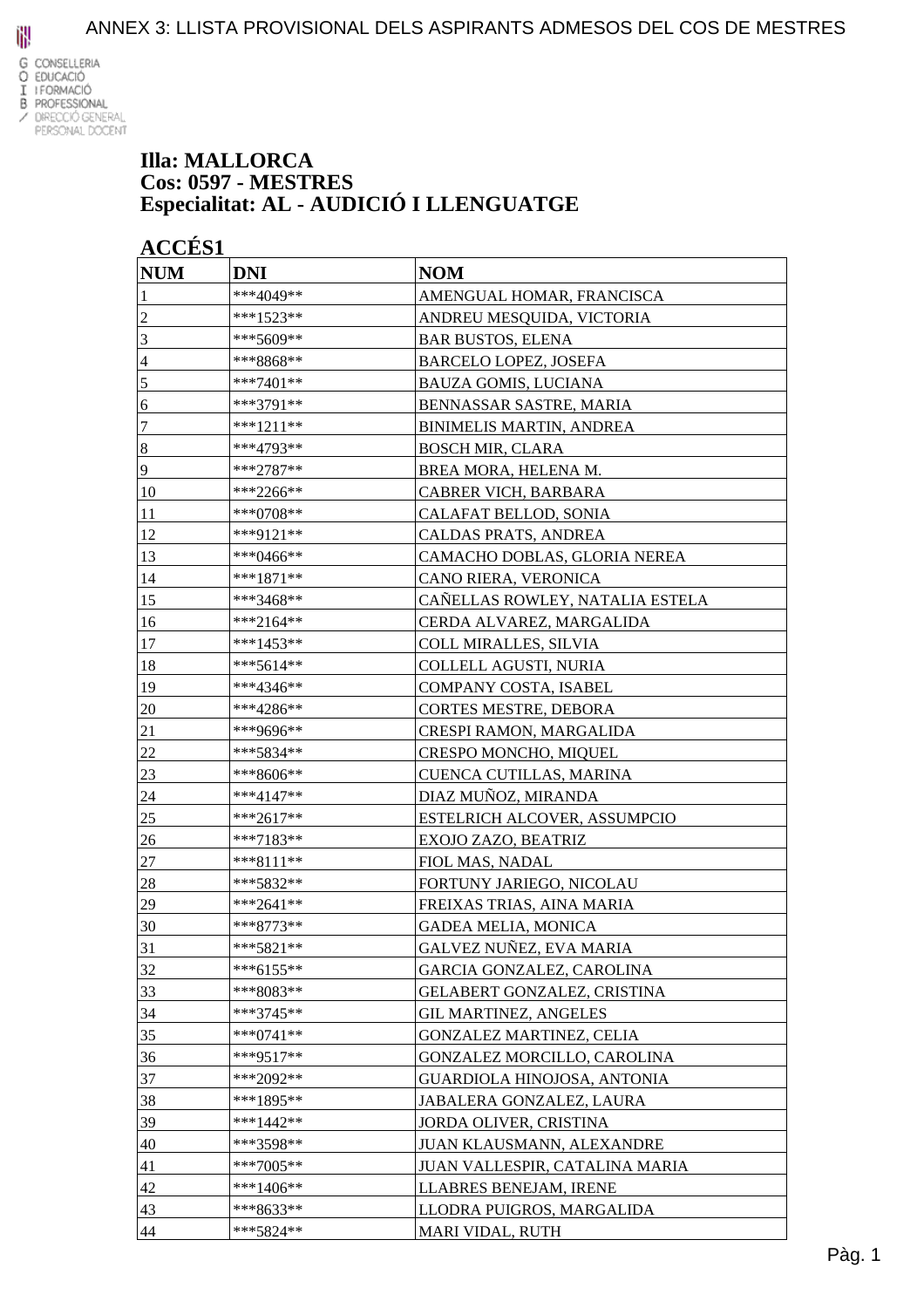| 45 | ***2003**   | MARTI FERNANDEZ, ROSA MARIA        |
|----|-------------|------------------------------------|
| 46 | $***2167**$ | MARTI SANSO, ISABEL ANTONIA        |
| 47 | ***8666**   | MARTINEZ-BURBANA HERNANDEZ, RAQUEL |
| 48 | ***1626**   | MAS MONSERRAT, FRANCISCA           |
| 49 | ***3303**   | <b>MAS PUJOL, PATRICIA</b>         |
| 50 | ***6237**   | MIQUEL SALOM, MARINA               |
| 51 | ***4087**   | MONTIEL LLABRES, VICTORIA          |
| 52 | ***5949**   | MORALES MARTINEZ, NURIA            |
| 53 | ***7099**   | MORATINOS MORAGUES, AINA           |
| 54 | ***4290**   | MORENO GARCIA, GEMMA               |
| 55 | ***7289**   | MOYA PALACIOS, M. MAGDALENA        |
| 56 | ***5087**   | MOYA RUIZ, MARIA ALEJANDR          |
| 57 | ***7118**   | NAVAS MARTINEZ, ESTEFANIA          |
| 58 | ***1978**   | OCAÑA FERRAGUT, MARTA              |
| 59 | ***6360**   | ORTUÑO RAMOS, SARA                 |
| 60 | ***4757**   | PASTOR SANCHEZ, NEUS               |
| 61 | ***5053**   | PAYERAS GUASP, M- ANTONIA          |
| 62 | ***8391**   | PONT ANTONA, MARTA                 |
| 63 | ***9893**   | QUETGLAS PONCELL, MARTA            |
| 64 | ***8244**   | QUIROGA SANTOS, MARCOS             |
| 65 | $***1040**$ | RAMIS PAYERAS, M. MAGDALENA        |
| 66 | ***2973**   | RAMIS VELLIBRE, MARIA DELS ANG     |
| 67 | ***3085**   | RIVERO, AGUSTINA                   |
| 68 | ***2891**   | SABATER DE LA FUENTE, ANA          |
| 69 | ***7448**   | SANCHO PASCUAL, MARIA MAGDALEN     |
| 70 | ***1654**   | SANSO BALLESTER, CATALINA BENVI    |
| 71 | ***2243**   | SEGUI AMENGUAL, CATALINA           |
| 72 | ***3997**   | SERVERA SANTANDREU, CATALINA PILAR |
| 73 | ***5969**   | SUREDA FORTEZA, MARGALIDA          |
| 74 | ***6614**   | TINEO CUADRADO, ANGELA             |
| 75 | ***9408**   | TOMAS RAMIS, JOANA                 |
| 76 | ***1916**   | TUR ARLANDIS, MARIA                |
| 77 | ***3933**   | VALLS RUIZ, GABRIEL                |
| 78 | ***8407**   | VELASCO PUIGROS, FRANCINA          |
| 79 | $***4341**$ | VILA CLADERA, JOANA MARIA          |
| 80 | ***9201**   | YERA ALORDA, INMACULADA            |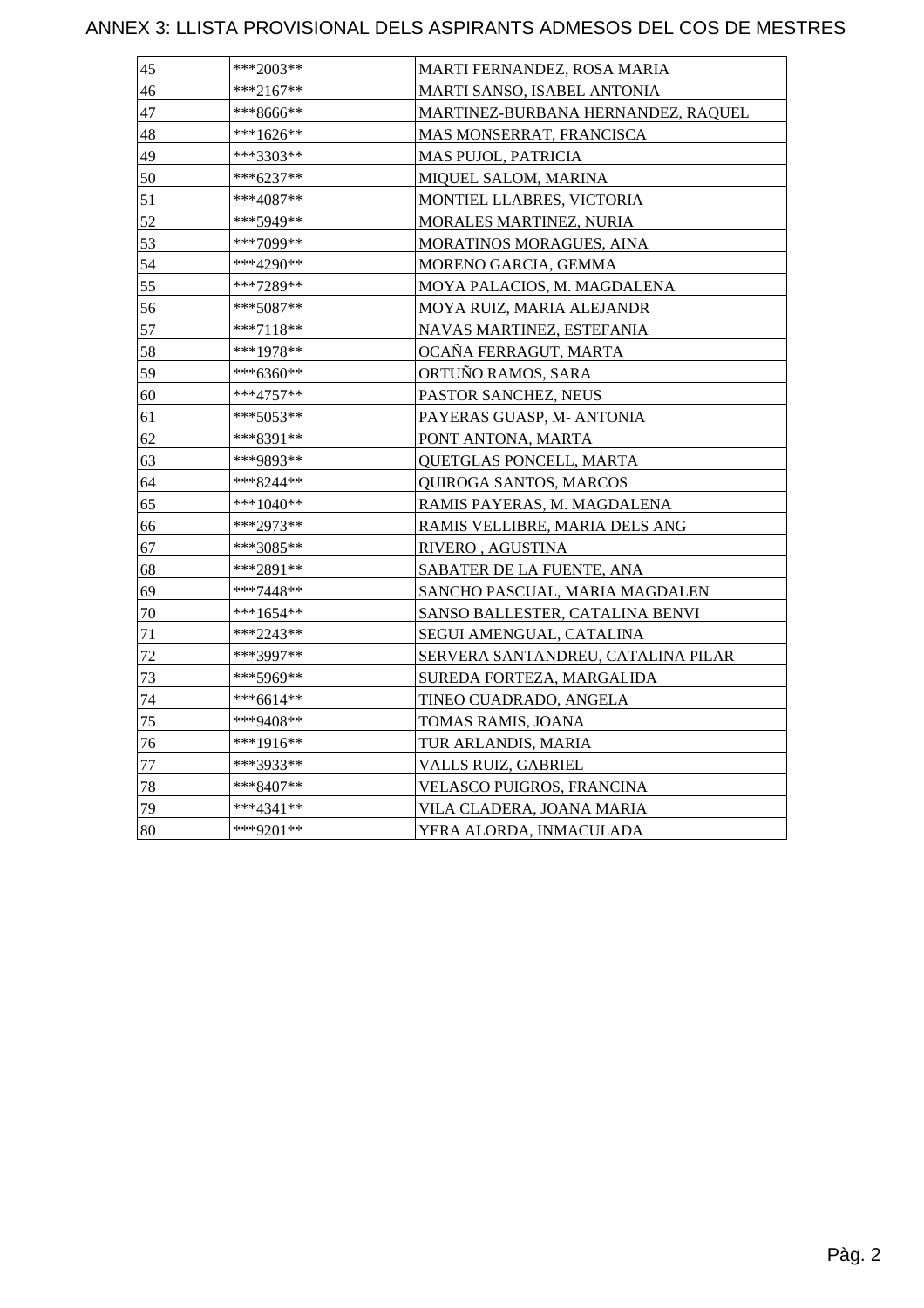#### **Illa: MALLORCA Cos: 0597 - MESTRES Especialitat: EF - EDUCACIÓ FÍSICA**

| <b>NUM</b>       | <b>DNI</b>   | <b>NOM</b>                          |
|------------------|--------------|-------------------------------------|
| 1                | ***4765**    | ALOMAR AYALA, JAUME                 |
| $\overline{c}$   | ***8102**    | ANTOLIN CASTRO, JAIME               |
| 3                | ***2137**    | ARAMBUL CASTAN, JORDI               |
| 4                | ***4486**    | BARCELO CARRETERO, MACIA            |
| 5                | ***3544**    | BARCELO SUREDA, PEDRO DAMIAN        |
| 6                | ***4546**    | BARRERA GUTIERREZ, MANUEL           |
| 7                | ***6554**    | <b>BONNIN BALLESTER, CARLOS</b>     |
| $\boldsymbol{8}$ | ***3211**    | <b>BOSCH ALBERTI, JOAN</b>          |
| 9                | ***3736**    | BURGUERA GOMEZ, F. XAVIER           |
| 10               | ***4554**    | CAPLLONCH BIBILONI, MATEU           |
| 11               | ***4418**    | CAPO PONS, JORDI                    |
| 12               | ***2363**    | CASAJUS EITO, FRANCISCO JAVI        |
| 13               | ***3932**    | DIONIS CARBONELL, ANNA              |
| 14               | ***8787**    | ESTEVA FLAQUER, AINA                |
| 15               | ***5903**    | FERNANDEZ WEEHUIZEN, CLAUDIA LEONOR |
| 16               | ***8422**    | FERRER SASTRE, GABRIEL              |
| 17               | ***6852**    | FIGUEROLA BUSQUETS, MIGUEL          |
| 18               | ***0519**    | FIOL BIBILONI, PAU                  |
| 19               | ***8340**    | <b>GALLETERO SUREDA, RAFEL</b>      |
| 20               | ***2206**    | <b>GARAU GARCIA, JUAN</b>           |
| 21               | ***2134**    | <b>GARAU SASTRE, MATEU</b>          |
| 22               | ***8775**    | <b>GARCIA CAMPINS, CARLOS</b>       |
| 23               | ***5663**    | <b>GARCIA SBERT, JOSE ALBERTO</b>   |
| 24               | ***1676**    | GIL VILLALONGA, VIRGINIA            |
| 25               | ***6905**    | <b>GOMEZ COSTA, VICTOR</b>          |
| 26               | ***3108**    | GONZALEZ RODRIGUEZ, M. ISABEL       |
| $27\,$           | ***3605**    | GREGORIO SIMONET, JOAN CARLES       |
| 28               | $***2710**$  | JUAN TORRENS, JOANA                 |
| 29               | ***9657**    | LLABRES COSTA, SEBASTIANA           |
| 30               | ***2341**    | LLITERAS BRUNET. JUAN               |
| 31               | ***7189**    | LLORCA BAGUENAS, ALVARO             |
| 32               | ***3479**    | LOPERA CALIZ, MARIA                 |
| 33               | ***8391**    | LOZANO ORTIZ, ANA BELEN             |
| 34               | ***1706**    | MAÑA DOMES, MARCEL                  |
| 35               | $***4514**$  | MARTIN TORRES, PATRICIA             |
| 36               | ***2836**    | <b>MARTINEZ BUENO, CARLOS</b>       |
| 37               | ***3824**    | MAS TUGORES, JOSEP MARIA            |
| 38               | ***2445**    | MAYOL ARBONA, ANTONI JOAN           |
| 39               | $***7101**$  | MOLL MORENO, ANTONI                 |
| 40               | ***6154**    | MORENO ORDINAS, ANTONIO MIGUEL      |
| 41               | ***4968**    | MOTA LEIVA, ALBERTO F.              |
| 42               | ***2192**    | NUÑO HORRACH, MARIA                 |
| 43               | *** $0240**$ | PAÑEGO CATALA, VICENTE              |
| 44               | ***1600**    | PASCUAL BELTRAN, PEDRO              |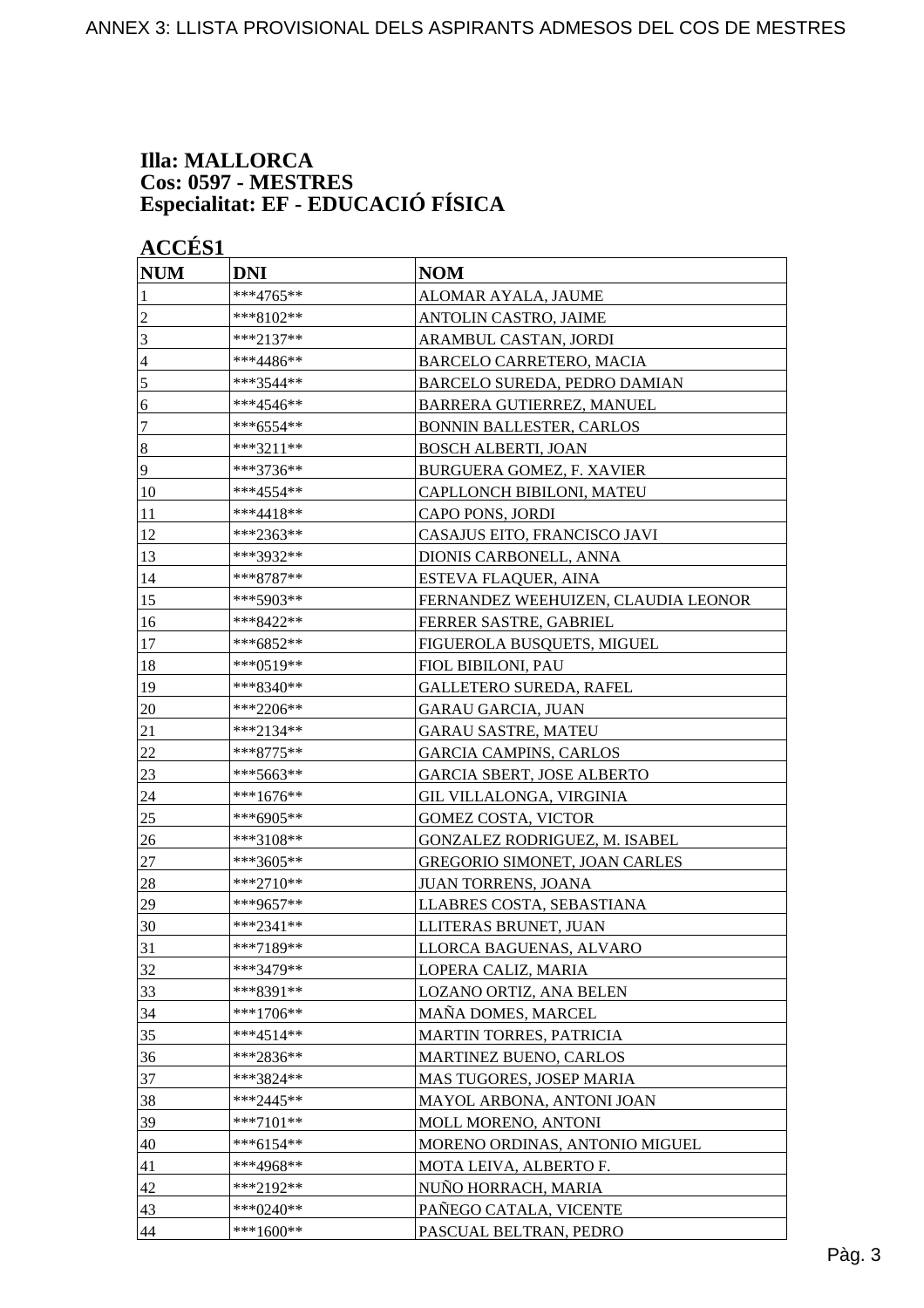| 45 | $***1853**$ | PERELLO REBASSA, PAULA             |
|----|-------------|------------------------------------|
| 46 | ***9863**   | PIÑA GARCIA, SAMANTA               |
| 47 | $***7263**$ | PLANAS GARCIA, JUAN FRANCISCO      |
| 48 | ***7863**   | POZO HERNANDEZ, ROSANA             |
| 49 | $***2800**$ | <b>QUETGLAS MELLADO, LLUIS</b>     |
| 50 | ***3670**   | RAMIS DE AYREFLOR RIGO, M. DOLORES |
| 51 | ***2314**   | RAMON ESTRANY, GUILLEM ANGEL       |
| 52 | $***2444**$ | REYES SANO, YEIFRY EMMANUE         |
| 53 | ***9057**   | ROCA RODRIGUEZ, PERE               |
| 54 | ***1715**   | ROLDAN SERRA, CATALINA             |
| 55 | $***0187**$ | ROSSELLO ROIG, M. ELENA            |
| 56 | ***7948**   | SALVA OLIVER, VICTORIA MICAE       |
| 57 | ***3542**   | SALVADOR LOZANO, NATALIA           |
| 58 | ***0458**   | <b>SANCHEZ NIEVAS, VICTOR</b>      |
| 59 | $***6084**$ | SANCHEZ SOLANO, ALEJANDRO          |
| 60 | ***3750**   | SANSO BARCELO, MARIA MAGDALEN      |
| 61 | $***5042**$ | <b>SASTRE TERRASA, TOMEU</b>       |
| 62 | $***0731**$ | SBERT BALLE, FEDERICO ANTON        |
| 63 | ***9036**   | <b>SEGUI TUGORES, MARC</b>         |
| 64 | ***2606**   | SERRA BUSQUETS, ANDRES             |
| 65 | ***9231**   | SITJAR SALVA, SEBASTIA             |
| 66 | ***2208**   | SOCIAS RAMIS, MIQUEL               |
| 67 | ***2225**   | SOLER BINIMELIS, SEBASTIA          |
| 68 | ***9114**   | TOVAR GALMES, MATEO                |
| 69 | ***4194**   | VADELL BARCELO, CATALINA           |
| 70 | ***2063**   | VALLESPIR GARCIA, GABRIEL          |
| 71 | $***1360**$ | VERDERA ESCANDELL, JORDI           |
| 72 | $***1307**$ | <b>VICENS ABAD, JACINT</b>         |
| 73 | ***2333**   | VIVES MAYOL, XAVIER                |
| 74 | ***8145**   | VIVES MEMBRIVE, ALBA MIREYA        |
| 75 | $***3260**$ | <b>VIVES MOYA, ROSER</b>           |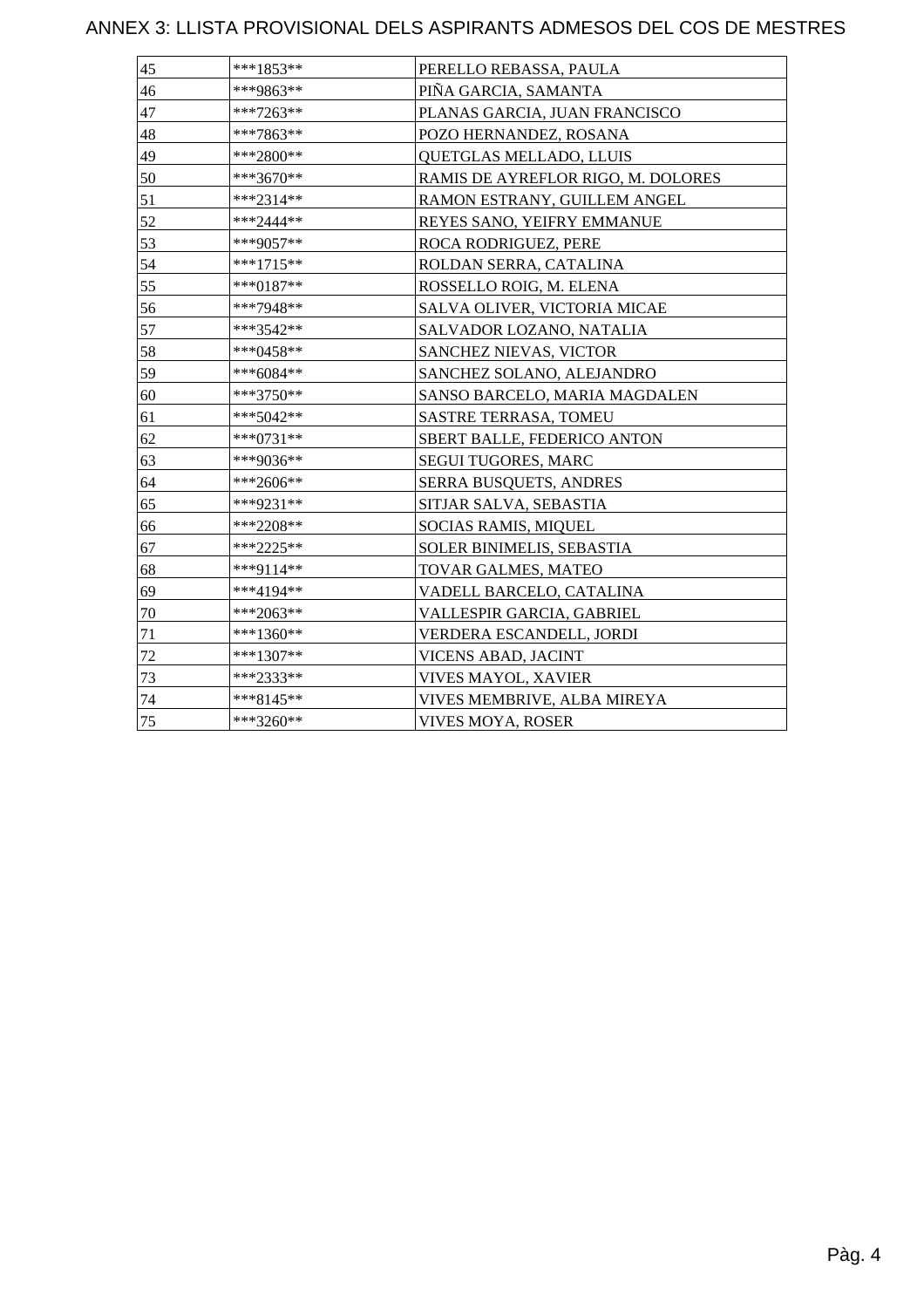#### **Illa: MALLORCA Cos: 0597 - MESTRES Especialitat: EI - EDUCACIÓ INFANTIL**

| <b>NUM</b>       | <b>DNI</b>    | <b>NOM</b>                        |
|------------------|---------------|-----------------------------------|
| 1                | ***6112**     | ADROVER AMER, MARGARITA           |
| $\overline{c}$   | ***7018**     | ADROVER BAUZA, MARIA MAGDALEN     |
| 3                | ***1483**     | <b>ADROVER CATALA, NEUS</b>       |
| 4                | ***1934**     | AGUILERA CARO, M. DEL CARMEN      |
| 5                | ***8933**     | AGUILERA VANRELL, ELISENDA        |
| 6                | ***7296**     | <b>AGUILO MARIN, NOELIA</b>       |
| 7                | ***9658**     | ALBERTI COTO, PATRICIA            |
| $\boldsymbol{8}$ | ***2310**     | ALBERTI SERVERA, M. DEL CARME     |
| 9                | ***2030**     | ALCINAS MAS, SEBASTIANA           |
| 10               | ***2671**     | ALEMANY SEGUI, AINA               |
| 11               | ***8737**     | ALZANILLAS LLANERAS, RAQUEL       |
| 12               | ***3793**     | ALZINA SOLER, MIREIA              |
| 13               | ***6568**     | AMENGUAL BAUZA, GUIDA             |
| 14               | ***5823**     | AMENGUAL CAPO, AINA MARIA         |
| 15               | ***7403**     | ARBONA MULET, JOANA MARIA         |
| 16               | ***4749**     | ARBONA SAGRERAS, FRANCISCA        |
| 17               | ***3509**     | ARCAS GOMEZ, MARIA                |
| 18               | ***5674**     | ARMIJO NAVARRO, BEATRIZ           |
| 19               | ***8633**     | ARTIGUES FONT, MARIA              |
| 20               | ***1843**     | ARTIGUES MANRESA, MARIA JERONIMA  |
| 21               | ***8595**     | <b>BADILLO COSANO, MONICA</b>     |
| 22               | ***0678**     | <b>BALUFO NICOLAU, ARIADNA</b>    |
| 23               | ***2145**     | BARBERENA VADELL, CRISTINA        |
| 24               | ***1803**     | BARCELO BARCELO, ROSA MARIA       |
| 25               | ***3523**     | BARCELO BLEDA, ANA ISABEL         |
| 26               | ***7300**     | BARCELO MARQUEZ, M. SOLEDAD       |
| 27               | ***8525**     | BARCELO RODRIGUEZ, MARIA FRANCESC |
| 28               | ***8726**     | BARCELO ROIG, MARTA               |
| 29               | ***3565**     | BARCIA FERNANDEZ, MARIA VANESSA   |
| 30               | ***5908**     | BARRERA COSTA, INES               |
| 31               | ***5845**     | BASTIDA TIMONER, MARTA            |
| 32               | ***8300**     | BAUZA VILLAR, LAURA               |
| 33               | $***1333**$   | BEADE VAZQUEZ, BENJAMIN           |
| 34               | ***6994**     | BENNASAR BORRAS, RAQUEL           |
| 35               | ***7023**     | BIBILONI CASTILLO, M. MAGDALENA   |
| 36               | ***4449**     | BIBILONI COLL, MARIA DEL MAR      |
| 37               | ***4065**     | BIBILONI MATEU, CATALINA M.       |
| 38               | ***9713**     | BIBILONI TORRENS, MARIA MAGDALEN  |
| 39               | ***1326**     | <b>BISBAL MORA, SILVIA</b>        |
| 40               | $***2775**$   | <b>BLANES GARCIA, RAQUEL</b>      |
| 41               | ***7990**     | BLANQUER DIAZ, LUCIA CARMEN       |
| 42               | ***9886**     | BLASCO CAMAND, MARINA             |
| 43               | *** $0401$ ** | BOSCH ANDREU, CATALINA            |
| 44               | $***6497**$   | BOSCH GARAU, ROSA MARIA DOL       |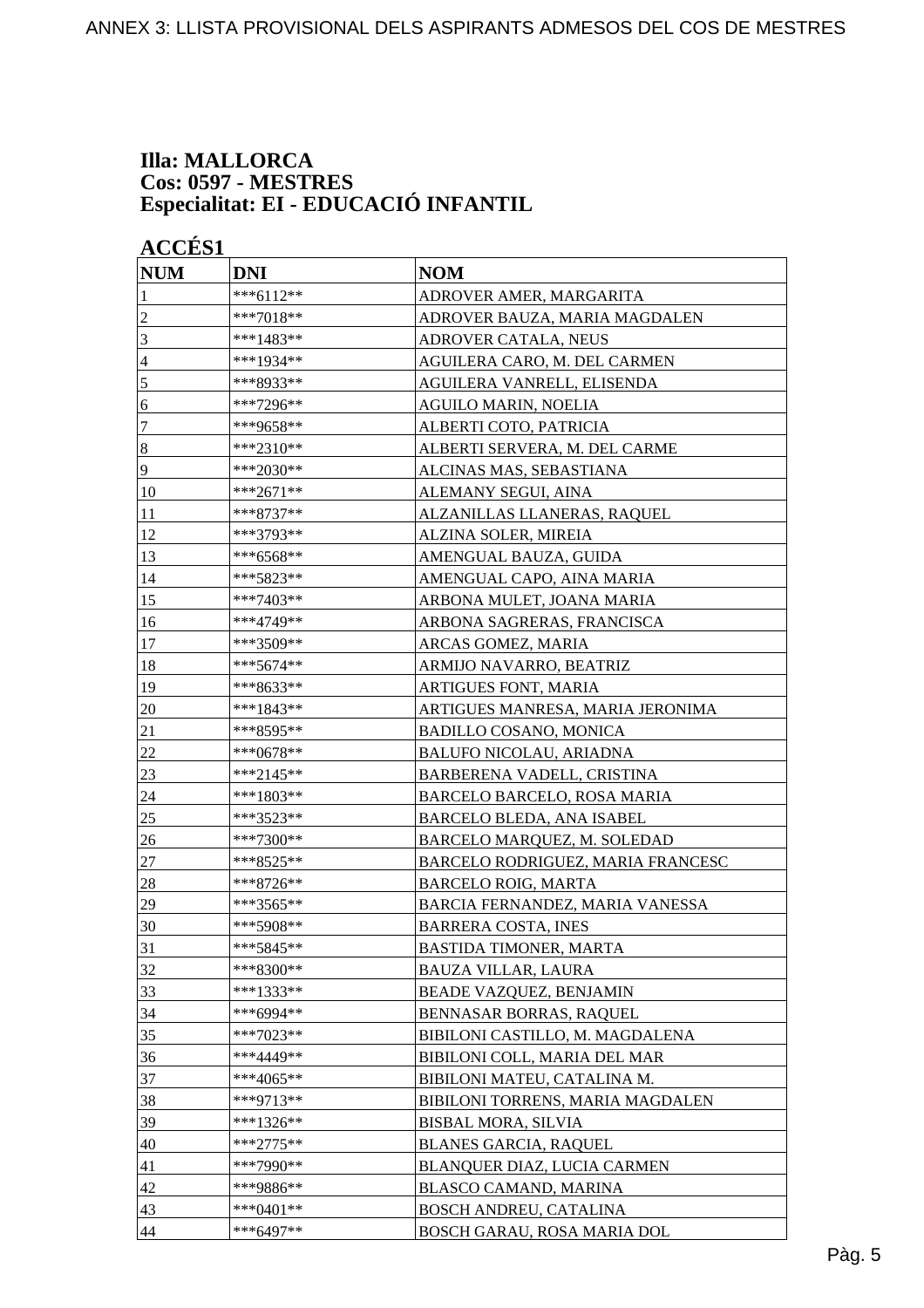| 45     | ***6199**                | BOTA SALORT, MARGARITA           |        |
|--------|--------------------------|----------------------------------|--------|
| 46     | $***6636**$              | BOVER TERRADAS, MARINA           |        |
| 47     | ***8024**                | <b>BOXBERGER COLOM, PILAR</b>    |        |
| 48     | $***1521**$              | <b>BRAZO FERRER, NURIA</b>       |        |
| 49     | ***9568**                | <b>BUELE ZAMORA, SILVIA</b>      |        |
| 50     | ***3961**                | CABALLERO LOPEZ, INMACULADA      |        |
| 51     | $***1873**$              | CABOT CAPO, SARA                 |        |
| 52     | ***8873**                | CABOT MIR, MARTA                 |        |
| 53     | ***4282**                | CABOT RIPOLL, MARIA DEL MAR      |        |
| 54     | $***0721**$              | CABOT TORRES, MARINA             |        |
| 55     | $***6451**$              | CABRER SERVERA, BARBARA          |        |
| 56     | ***0346**                | CALAFELL LOPEZ, MARTA ELKA       |        |
| 57     | ***1995**                | CALDENTEY BAUZA, ANGELA          |        |
| 58     | $***1286**$              | CAMPINS PULIDO, ELENA            |        |
| 59     | $***7267**$              | CANYELLES OLIVER, MIREIA         |        |
| 60     | $***1653**$              | CAÑAMERO RIGO, MARGALIDA         |        |
| 61     | ***8195**                | CAÑELLAS FERNANDEZ, MARTA        |        |
| 62     | ***7034**                | CAÑELLAS MOREY, ESPERANZA        |        |
| 63     | ***3375**                | CAÑELLAS RIUTORT, MAGDALENA      |        |
| 64     | ***0901**                | CAPELLA DURAN, CATALINA          |        |
| 65     | ***3949**                | CAPO GALMES, FRANCISCA           |        |
| 66     | ***2118**                | CAPO NICOLAU, M. NEUS            |        |
| 67     | $***6560**$              | CARBONELL FLORIT, MARTA          |        |
| 68     |                          |                                  |        |
| 69     | ***1621**<br>$***7757**$ | CARDELL VIDAL, M. MAGDALENA      |        |
|        |                          | CARDONA CAMPAÑA, VANESA          |        |
| $70\,$ | ***7163**                | CARDONA MIRO, CRISTINA           |        |
| 71     | $***8147**$              | CARMONA GENOVART, AIDA           |        |
| 72     | $***8105**$              | CARRIQUI ALCOVER, BLANCA         |        |
| 73     | ***6583**                | CASTAÑOS REBOLLO, LAURA          |        |
| 74     | ***7913**                | CASTRO NAVARRO, FABIOLA          |        |
| 75     | ***2753**                | CAVALLER SOLER, MARINA           |        |
| 76     | ***6750**                | CERDA VIDAL, M. MAGDALENA        |        |
| 77     | $***1290**$              | CERVERA GOMEZ, ALBA              |        |
| 78     | $***6376**$              | CIFRE AMIGO, LAURA               |        |
| 79     | ***2439**                | CIFRE MALONDRA, AINA             |        |
| 80     | $***4061**$              | CLADERA RUIZ, SONIA              |        |
| 81     | ***9331**                | COLL AMENGUAL, MAGDALENA         |        |
| 82     | ***4452**                | <b>COLL FERRER, MERCEDES</b>     |        |
| 83     | ***1970**                | COLL GUAL, FRANCESCA             |        |
| 84     | ***2410**                | COLL HORRACH, FRANCINA           |        |
| 85     | ***4198**                | COLOMBRAM OLIVER, MARIA MAGDALEN |        |
| 86     | ***4822**                | COMAS FERRER, JUANA M.           |        |
| 87     | ***2398**                | COMPANY SABATER, MARGARITA       |        |
| 88     | ***6600**                | CORDOBES COLLADOS, ANAEL         |        |
| 89     | ***9840**                | CORREDOR LUENGO, CAROLINA        |        |
| 90     | ***4284**                | CORTES MESTRE, NOEMI             |        |
| 91     | ***8583**                | COVAS MEDINA, LUCIA              |        |
| 92     | ***3679**                | COVAS VALLERIOLA, ALICIA ISABEL  |        |
| 93     | ***9394**                | CRESENCIO PERALTA, RAQUEL        |        |
| 94     | ***5196**                | CRESPI RIUTORT, ANTONIA          |        |
| 95     | ***7555**                | CRESPI SASTRE, ISABEL VICTORI    |        |
| 96     | ***2150**                | CUENCA RODRIGUEZ, TANIA          |        |
| 97     | ***3906**                | CUENCA RODRIGUEZ, TANIA CONCEPCI |        |
| 98     | $***1582**$              | DE PLANDOLIT CORRO, NURIA        |        |
| 99     | $***1644**$              | DE UNZUETA ALCOVER, CRISTINA     | Pàg. 6 |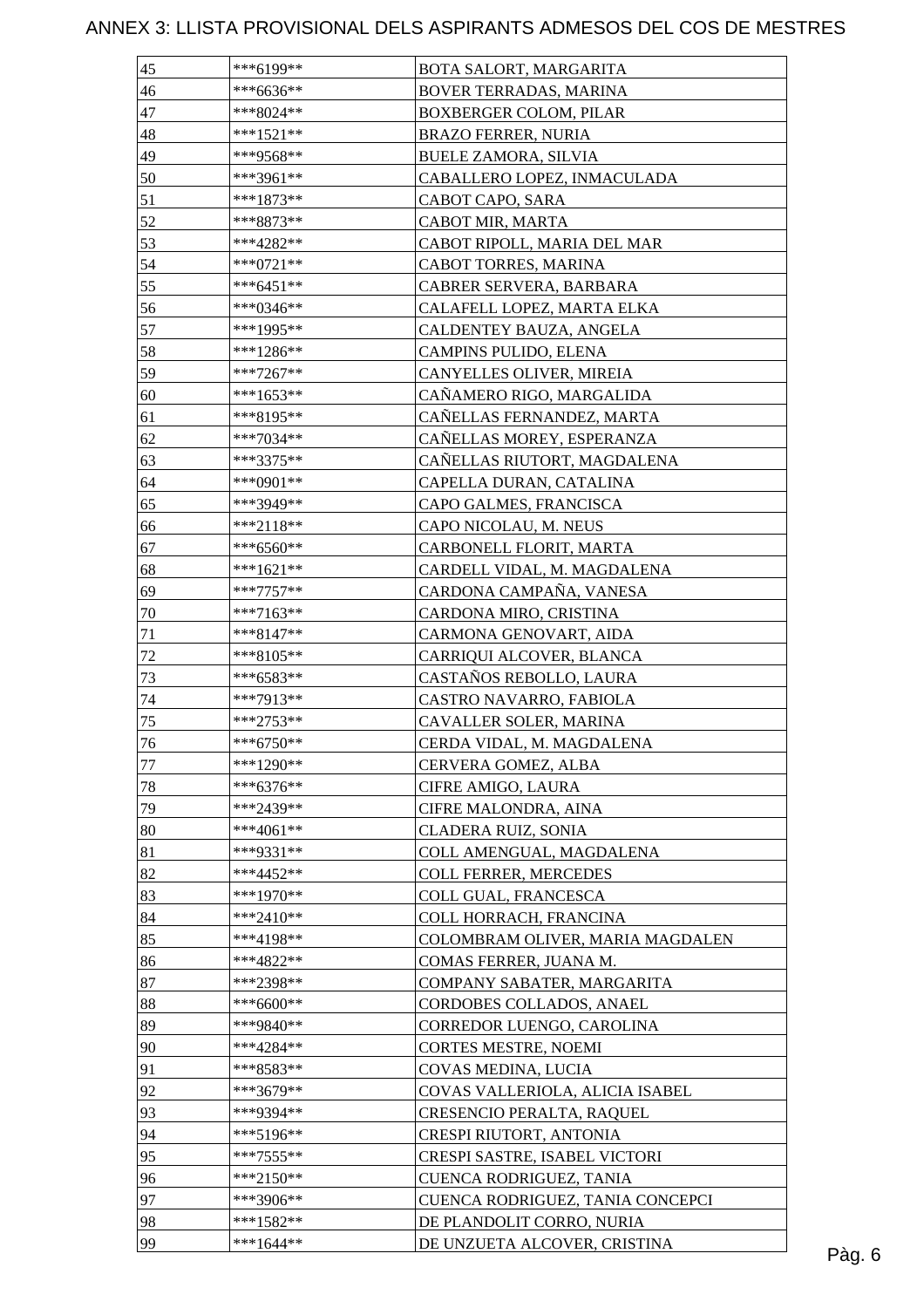| 100        | $***2116**$            | DEL CAMPO ORTS, GLORIA                                           |  |
|------------|------------------------|------------------------------------------------------------------|--|
| 101        | ***0181**              | DEL CASTILLO BENOIT, INES MAGDALENA                              |  |
| 102        | ***7245**              | DELGADO FIOL, ANTONIA                                            |  |
| 103        | ***4808**              | DIAGO HAYLES, IRENE                                              |  |
| 104        | $***3407**$            | DIAZ CORCHETE, NEREA                                             |  |
| 105        | ***2859**              | DIAZ LOPEZ, SONIA                                                |  |
| 106        | $***1547**$            | DIEZ FERNANDEZ, ANA                                              |  |
| 107        | $***3757**$            | DIEZ SANZ, M. DEL PILAR                                          |  |
| 108        | $***8867**$            | DOMINGUEZ CRUZ, LAURA MARIA                                      |  |
| 109        | $***1887**$            | DOMINGUEZ OLIVER, ISABEL EUGENIA                                 |  |
| 110        | ***3274**              | DURAN SOBRINO, MARIA JESUS                                       |  |
| 111        | ***0650**              | ENTRENA ALZAMORA, JESICA                                         |  |
| 112        | ***0523**              | ESCANDELL CABELLO, FRANCISCO JOSE                                |  |
| 113        | ***4486**              | ESCANDELL ESCANDELL, EMMA                                        |  |
| 114        | ***4359**              | <b>ESCOBEDO CIFRE, MARTA</b>                                     |  |
| 115        | ***4663**              | ESCODA BALAGUERO, GEORGINA CARLA                                 |  |
|            |                        |                                                                  |  |
| 116<br>117 | ***2674**<br>***2291** | ESCUDERO GARCIA, ELVIRA                                          |  |
| 118        |                        | ESPINOSA GALLARDO, FRANCISCA                                     |  |
|            | ***2897**              | ESTARAS FIDALGO, MONICA                                          |  |
| 119        | $***8578**$            | FAR GARCIA, EVA MARIA                                            |  |
| 120        | ***7244**              | FERNANDEZ CALVO, TAMARA                                          |  |
| 121        | $***5876**$            | FERNANDEZ GUTIERREZ, LAURA                                       |  |
| 122        | ***1511**              | FERNANDEZ HIDALGO, FATIMA                                        |  |
| 123        | ***3209**              | FERNANDEZ RAYAS, IRENE                                           |  |
| 124        | ***0253**              | FERNANDEZ SANCHEZ, ANA I.                                        |  |
| 125        | ***7333**              | FERRA VEGA, BLANCA                                               |  |
| 126        | ***6849**              | FERRE VIDAL, MARIA TERESA                                        |  |
| 127        | ***1644**              | FERRER CERDA, MIQUELA MARIA                                      |  |
| 128        | ***1901**              | FERRER I VIDAL, IMMACULADA                                       |  |
| 129        | $***5764**$            | FERRIOL BENNASAR, M. MAGDALENA                                   |  |
| 130        | ***5155**              | FERRIOL BERGAS, MA. MARGALIDA                                    |  |
| 131        | ***3927**              | FERRIOL MIR, CATALINA                                            |  |
| 132        | $***3604**$            | FONS MAS, ANTONIA                                                |  |
| 133        | ***5929**              | FONT BERLAND, BEATRIZ                                            |  |
| 134        | ***9239**              | FONT BOSCH, MARIA CRISTINA                                       |  |
| 135        | $***6154**$            | FONTIRROIG ROSSELLO, MAGDALENA                                   |  |
| 136        | ***2438**              | FORNES ESTARELLAS, MARIA                                         |  |
| 137        | $***0841**$            | FRANCISCO FORTEZA, JOSEFA                                        |  |
| 138        | ***9170**              | FRAU NIETO, MARIA CARMEN                                         |  |
| 139        | $***1305**$            | FRONTERA LLADO, CATALINA M.                                      |  |
| 140        | $***1841**$            | FRONTERA PONT, ANTONIA                                           |  |
| 141        | $***7741**$            | FRONTERA SANTAMARIA, VICTORIA                                    |  |
| 142        | ***6849**              | FULLANA COMPANY, MARIA                                           |  |
| 143        | $***7217**$            | FULLANA JAUME, AINA                                              |  |
| 144        | ***4868**              | FUSTER LLOFRIU, CRISTINA                                         |  |
| 145        | $***6767**$            | GALAN ENSEÑAT, CATALINA                                          |  |
| 146        | ***0568**              | <b>GALERA GARCIA, MARTA</b>                                      |  |
| 147        | ***2020**              | <b>GALINDO RAMIS, LAURA</b>                                      |  |
| 148        | $***1790**$            | GALMES GENOVART, BARBARA ALICIA                                  |  |
| 149        | $***2614**$            | GAMERO SANCHEZ, M. ISABEL                                        |  |
| 150        | ***1210**              | GAMUNDI BORRAS, M. MAGDALENA                                     |  |
| 151        | $***5971**$            | GARCIA BONILLA, M. MARGARITA                                     |  |
| 152        | ***9404**              | GARCIA FERRER, MARIA LORETO                                      |  |
|            | $***2091**$            |                                                                  |  |
| 153        | $***8011**$            | GARCIA LLOBERA, FRANCISCA AINA<br><b>GARCIA MARTINEZ, ESTHER</b> |  |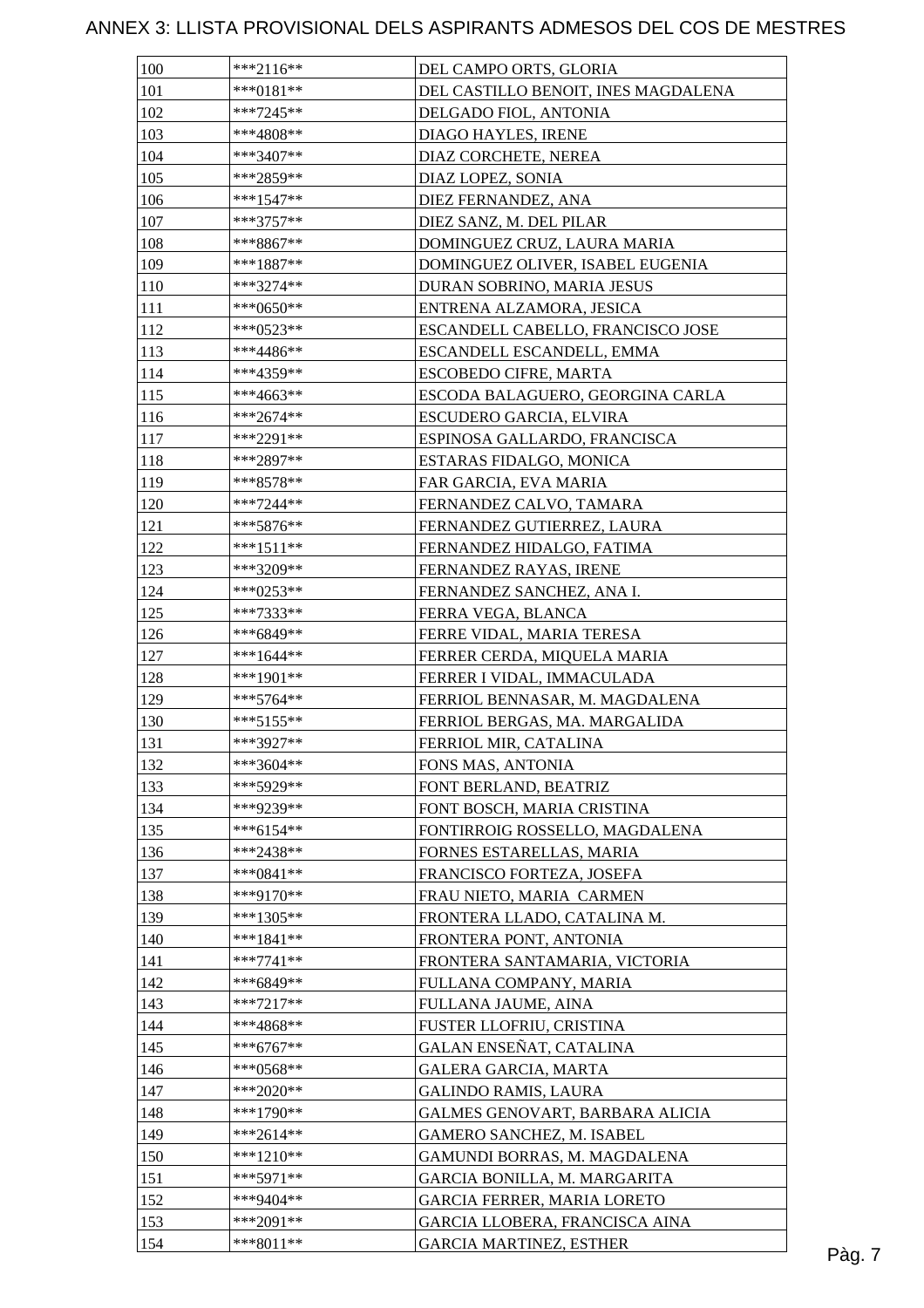| 155 | ***6684**              | GARNES ALCALDE, CRISTINA                                   |
|-----|------------------------|------------------------------------------------------------|
| 156 | ***2833**              | <b>GARNES FERNANDEZ, ALBA</b>                              |
| 157 | ***1417**              | <b>GARRIDO BAIDEZ, ELENA</b>                               |
| 158 | ***6313**              | GARRIGA RIERA, JOANA                                       |
| 159 | ***7303**              | <b>GAYA MASCARO, VICTORIA</b>                              |
| 160 | ***6788**              | <b>GELABERT FUSTER, XAVIER</b>                             |
| 161 | $***8747**$            | <b>GELABERT MATEO, MARTA</b>                               |
| 162 | ***2293**              | <b>GELABERT MESTRE, FRANCINA</b>                           |
| 163 | ***7460**              | <b>GELABERT VIDAL, MARGARITA</b>                           |
| 164 | ***6695**              | GILI PAYERAS, MAGDALENA                                    |
| 165 | ***7191**              | <b>GINARD ESTEVA, MARIA</b>                                |
| 166 | ***1393**              | GOMEZ RECHE, M. DEL CARMEN                                 |
| 167 | ***4893**              | GOMEZ SANTIAGO, NATALIA                                    |
| 168 | ***0252**              | GONZALEZ ESTEPA, ANA MARIA                                 |
| 169 | ***9014**              | GONZALEZ HERRERO PEREZ, MARIA EUGENIA                      |
| 170 | ***1412**              | GONZALEZ MARIN, LAURA                                      |
| 171 | ***5805**              | GONZALEZ PEDREGAL, FLORENCIA                               |
| 172 | ***2278**              | GORNALS ESTELRICH, M. MAR                                  |
| 173 | ***9575**              | <b>GOST FIOL, ROSA MARIA</b>                               |
| 174 | ***2232**              | <b>GUAL GELABERT, MARIA VICTORIA</b>                       |
| 175 | ***6742**              | GUAL PALOU, M. MAGDALENA                                   |
| 176 | ***0870**              | <b>GUAL PERELLO, CATALINA</b>                              |
| 177 | ***3713**              | GUARDIOLA MULET, FRANCISCA                                 |
| 178 | ***3896**              | GUARIDO DOMINGUEZ, SORAYA                                  |
| 179 | ***9430**              | GUASP FAR, MARIA DE LLUC                                   |
| 180 | ***8401**              | <b>GUASP GINER, AINA</b>                                   |
| 181 | ***8103**              |                                                            |
| 182 | ***4546**              | <b>GUERRA ROMERO, TANIA</b><br>GUERRERO FEDELICH, PAOLA E. |
| 183 |                        | <b>GUIJARRO GOMEZ, ROCIO</b>                               |
|     | ***2819**<br>***3815** |                                                            |
| 184 | ***3802**              | HERNANDEZ VICO, SALVADORA                                  |
| 185 | $***4060**$            | HERVALEJO FARINOS, LAURA                                   |
| 186 |                        | HINAREJOS VENY, M. DEL MAR                                 |
| 187 | ***4110**              | HOMAR GELABERT, MARGARITA                                  |
| 188 | ***4633**              | HUERTA MASCARELL, MIREIA                                   |
| 189 | ***8022**              | <b>IGLESIAS RUIZ, ANA</b>                                  |
| 190 | ***7124**              | JAEN VIVES, MARIA NEUS                                     |
| 191 | ***1911**              | JANER CALAFAT, PATRICIA                                    |
| 192 | ***3865**              | JAUME CANTALLOPS, ENCARNACIO                               |
| 193 | $***4101**$            | JAUME RIERA, MARGARITA                                     |
| 194 | ***4194**              | <b>JIMENEZ ALOMAR, IRENE</b>                               |
| 195 | $***8513**$            | JIMENEZ GARCIA, ALBA                                       |
| 196 | $***4077**$            | JUAN DE SENTMENAT PICORNELL, ADRIANA<br><b>ISABEL</b>      |
| 197 | ***3415**              | JUAN MOLL, M. ROSA                                         |
| 198 | ***6403**              | <b>JUAN QUILES, NEUS</b>                                   |
| 199 | ***8596**              | <b>JULIA BARCELO, AINA</b>                                 |
| 200 | ***1231**              | <b>JULIA SERRA, LUCIA</b>                                  |
| 201 | ***7494**              | LALLEMENT DOSSIN, MANON                                    |
| 202 | ***2221**              | LEDESMA GARCIA, PATRICIA                                   |
| 203 | *** $0144$ **          | LINARES BALBOA, NOEMI                                      |
| 204 | $***1770**$            | LLABRES CATALA, JOANA AINA                                 |
| 205 | $***7786**$            | LLABRES FERRAGUT, FRANCISCA                                |
| 206 | $***8561**$            | LLADO CALDENTEY, ELIANE                                    |
| 207 | ***2098**              | LLADO SALAS, INES                                          |
| 208 | $***4275**$            | LLANERAS GAZQUEZ, YOLANDA                                  |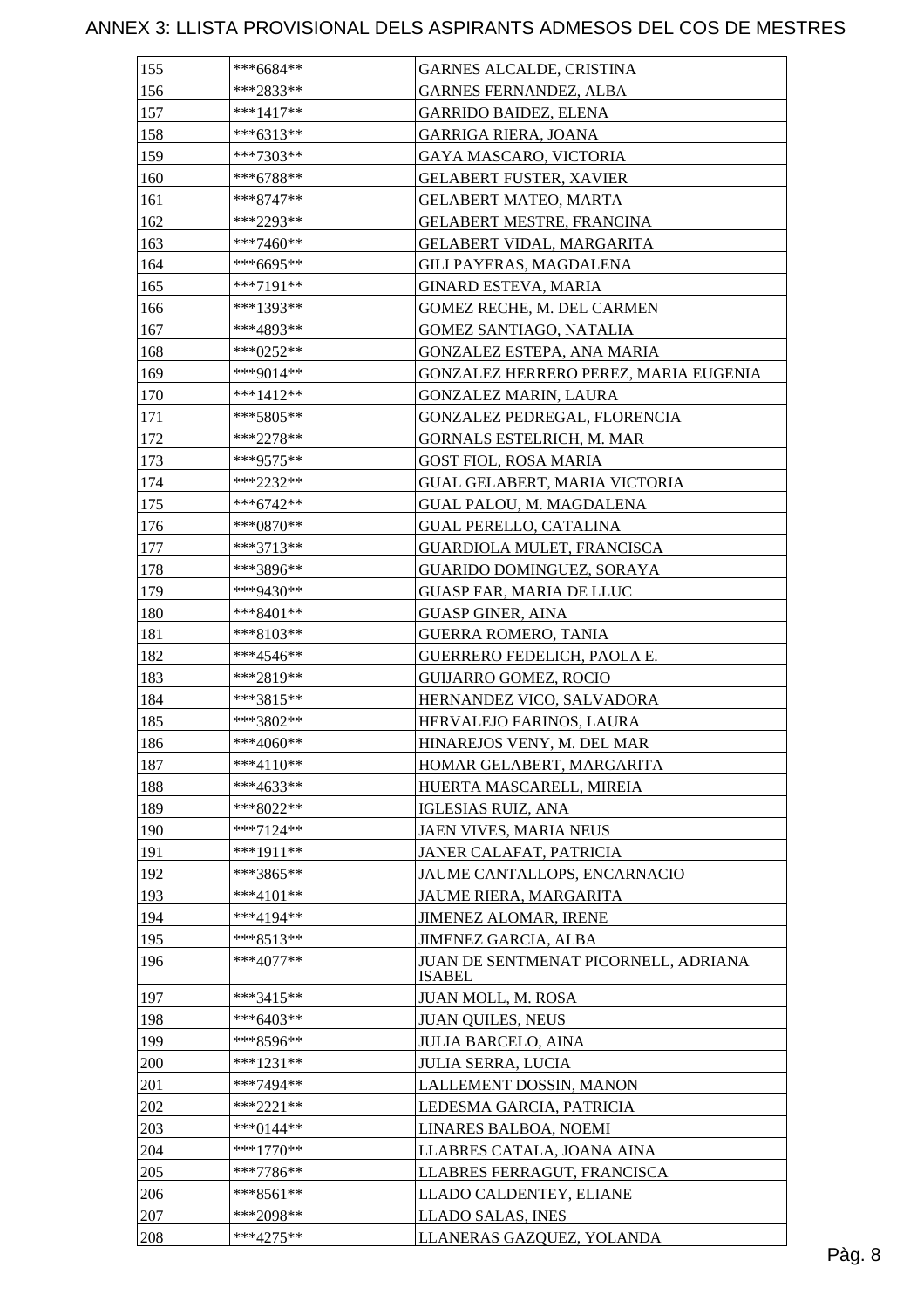| 209 | ***7431**   | LLINAS ANDERSEN, SARA          |  |
|-----|-------------|--------------------------------|--|
| 210 | $***1608**$ | LLINAS DURAN, JOANA INES       |  |
| 211 | ***5088**   | LLOBERA PLOMER, MARIA ANGELS   |  |
| 212 | ***2394**   | LLORENTE PARDO, MARINA         |  |
| 213 | ***8463**   | LLUCH MIR, SEFORA ANGELA       |  |
| 214 | ***8451**   | LLULL SERRA, ANTONIA           |  |
| 215 | $***2444**$ | LOMAS MAGAÑA, CAROLINA         |  |
| 216 | ***9995**   | LOPEZ BOTA, ANTONIA MARIA      |  |
| 217 | ***8397**   | LOPEZ CARRASCO, NOELIA         |  |
| 218 | $***2055**$ | LOPEZ FAJARDO, ANDREA          |  |
| 219 | ***8143**   | LOPEZ MATAS, M. CARMEN         |  |
| 220 | ***1988**   | LORA ROMERO, IESSICA           |  |
| 221 | ***5991**   | MAGRANER REIG, MARIA DEL MAR   |  |
| 222 | ***3584**   | MAIMO MOLINA, ANTONIA          |  |
| 223 | ***3754**   | MAIMO ROIG, CATALINA A.        |  |
| 224 | $***1811**$ | MAIMO VALLBONA, LAURA          |  |
| 225 | ***8334**   | MALDONADO GARRIDO, GLORIA      |  |
| 226 | ***9226**   | MANGLANO GONZALEZ, CORAL MARIA |  |
| 227 | ***1739**   | <b>MANRESA FONT, RITA</b>      |  |
| 228 | $***2775**$ | MANZANO MARTIN, ELENA          |  |
| 229 | ***6397**   | <b>MARCH BALLESTER, NOEMI</b>  |  |
| 230 | ***8293**   | MARIN MARI, CRISTINA           |  |
|     |             |                                |  |
| 231 | ***3736**   | MARTI ANGEL, AINA              |  |
| 232 | ***9816**   | MARTI SOCIAS, MARIA DE LLUC    |  |
| 233 | ***5972**   | MARTIN DIEGUEZ, ESTRELLA DESEA |  |
| 234 | ***1561**   | MARTIN FERRER, MARTA           |  |
| 235 | ***4659**   | MARTIN PONS, YOLANDA           |  |
| 236 | ***3465**   | MARTINEZ HENNEVELD, RAQUEL     |  |
| 237 | ***1954**   | MARTINEZ LLULL, PAULA          |  |
| 238 | ***1728**   | MARTINEZ MARTINEZ, JACQUELINE  |  |
| 239 | $***8470**$ | MARTINEZ MORENO, Mª MAGDALENA  |  |
| 240 | ***3572**   | MARTORELL BAUZA, ANTONIA       |  |
| 241 | ***8942**   | MAS FUSTER, M. DEL MAR         |  |
| 242 | $***7207**$ | MASCARO BAUZA, MARIA NEUS      |  |
| 243 | ***1764**   | MATEU CASTAÑER, AINA           |  |
| 244 | $***2213**$ | MATEU LLOMPART, Mª MAGDALENA   |  |
| 245 | ***2651**   | MAURA REUS, FRANCISCA          |  |
| 246 | ***8954**   | MAYANS COMPANY, MARINA         |  |
| 247 | ***4704**   | MAYOL BLANCO, MARIA ANTONIA    |  |
| 248 | $***8270**$ | MEDINA MENENDEZ, MARTA         |  |
| 249 | ***8864**   | MEDINA ROVIRA, ANNA            |  |
| 250 | ***1555**   | MELIS MIR, CRISTINA            |  |
| 251 | $***4044**$ | MESQUIDA MADRID, MARINA        |  |
| 252 | $***0672**$ | MESQUIDA ORDINAS, MARGARITA    |  |
| 253 | ***2287**   | MESQUIDA VICENS, M. SEBASTIANA |  |
| 254 | ***1693**   | MIQUEL GRIMALT, MARIA EULALIA  |  |
| 255 | $***2137**$ | MIRALLES SORELL, ANTONIA       |  |
| 256 | ***2466**   | MOLERO CANO, JUANA MARIA       |  |
| 257 | ***8472**   | MOLL RAMIS, BEATRIZ            |  |
| 258 | $***1341**$ | MONJO OLIVER, ARIADNA          |  |
| 259 | $***0041**$ | MONTENEGRO GARCIA, CRISTINA    |  |
| 260 | $***1506**$ | MONTESERIN GOMEZ, DEBORA ZARA  |  |
| 261 | ***3833**   | MORA JAUME, FRANCESCA          |  |
| 262 | ***0584**   | MORENO BARCELO, JOAQUINA       |  |
| 263 | ***1842**   | MOREY CRU, M. MAGDALENA        |  |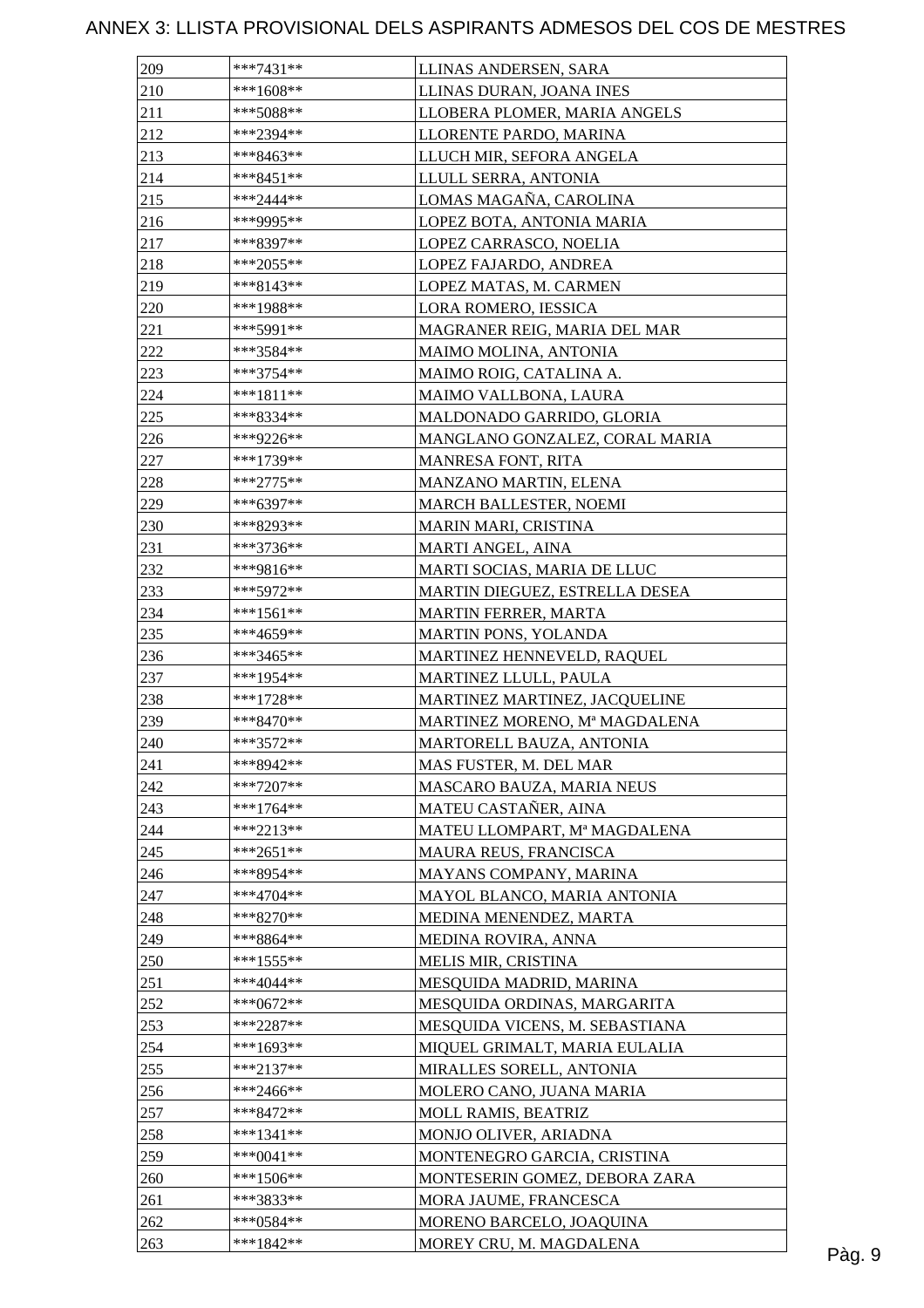| 264        | ***3325**   | MOREY FONT, MARTA                   |         |
|------------|-------------|-------------------------------------|---------|
| 265        | ***1898**   | MOREY LLADO, ALEXANDRA              |         |
| 266        | ***1175**   | MORRO MESQUIDA, ANT. BEATRIZ        |         |
| 267        | $***1967**$ | MULET JAUME, MARIA                  |         |
| 268        | $***8602**$ | MUÑOZ RIPOLL, FRANCISCA YOLA        |         |
| 269        | ***7007**   | NADAL PEREZ, MARIA DEL CARM         |         |
| 270        | ***1982**   | NARANJO JIMENEZ, SANDRA             |         |
| 271        | ***6850**   | NAVARREDONDA PERELLO, MARIA DEL MAR |         |
| 272        | ***3497**   | NAVARRO PLANAS, IRENE MARIA         |         |
| 273        | $***2688**$ | NICOLAU GALMES, JAUME               |         |
| 274        | ***8622**   | NICOLAU LOPEZ, MARIA ANTONIA        |         |
| 275        | ***7093**   | NIETO NAVIO, LAURA                  |         |
| 276        | ***8264**   | NIETO PARRA, OLGA                   |         |
| 277        | ***1160**   | NOGUERA CUART, CRISTINA B.          |         |
| 278        | ***8009**   | NUÑEZ MARI, CAROLINA                |         |
| 279        | $***1710**$ | OBRADOR BURGUERA, MARIA PAU         |         |
| 280        | ***1947**   | OBRADOR MAESTRE, MARINA             |         |
| 281        | ***7002**   | OBRADOR MANRESA, CATALINA           |         |
| 282        | $***2064**$ | OBRADOR SORELL, CARME               |         |
| 283        | ***2919**   | OLIVER MARTORELL, MARGARITA         |         |
| 284        | ***1982**   | OLIVER PUJOL, MARIA                 |         |
| 285        | ***9011**   | OLIVER TOLEDO, ESTER                |         |
| 286        | ***3585**   | OLIVER VICENS, MAGDALENA            |         |
| 287        | ***7597**   | OLMEDO AMADOR, LORETO PAOLA         |         |
|            | ***9546**   |                                     |         |
| 288<br>289 |             | ORFILA ABADIA, M. DEL MAR           |         |
|            | ***0056**   | ORTEGA ALORDA, MARIA                |         |
| 290        | ***1753**   | PALACIO DIAZ-SALAZAR, ANA BEATRIZ   |         |
| 291        | ***6604**   | PALACIOS MARTINEZ, NURIA ESTHER     |         |
| 292        | ***3105**   | PALMER HOMAR, ROSA MARIA            |         |
| 293        | $***6422**$ | PALOMARES MARIN, LAURA              |         |
| 294        | ***3991**   | PARERA LLODRA, JOANA MARIA          |         |
| 295        | $***3967**$ | PARERA PIZA, LAURA                  |         |
| 296        | ***9937**   | PASCUAL CABOT, FRANCISCA            |         |
| 297        | ***8535**   | PASCUAL JULIA, BEL MARIA            |         |
| 298        | ***8701**   | PAYERAS CLADERA, CATERINA           |         |
| 299        | $***1520**$ | PAYERAS CLADERA, MARTINA            |         |
| 300        | ***3935**   | PAYERAS PONS, ANTONIA               |         |
| 301        | $***6744**$ | PAYERAS RAYO, CATALINA M.           |         |
| 302        | ***1922**   | PAYERAS SOCIAS, FRANCISCA           |         |
| 303        | ***7344**   | PERELLO COMPANY, MARIA DEL MAR      |         |
| 304        | ***0861**   | PEREZ FLORIDO, EVA                  |         |
| 305        | $***1838**$ | PEREZ MONTIEL, ESTEFANIA            |         |
| 306        | ***1650**   | PEREZ MORELL, MARIA                 |         |
| 307        | ***1688**   | PEREZ NIETO, LORENA                 |         |
| 308        | ***8282**   | PEREZ PEREZ, MAGDALENA              |         |
| 309        | ***7960**   | PEREZ RAMON, SORAYA                 |         |
| 310        | $***5048**$ | PEREZ RODES, CLARA                  |         |
| 311        | $***2411**$ | PESO GUZMAN, MARTA                  |         |
| 312        | $***0345**$ | PETRO PIZA, CATALINA ANA            |         |
| 313        | ***5879**   | PIQUERAS MORCILLO, MARIA BLANCA     |         |
| 314        | ***0254**   | PIZA CRESPI, FRANCISCA              |         |
| 315        | ***3734**   | POL CABANELLAS, JOANA MARIA         |         |
| 316        | $***6773**$ | POL LOPEZ, CARME                    |         |
| 317        | ***0859**   | POMARES HERRERA, NATALIA            |         |
| 318        | ***8308**   | PONS GARCIA, VICTORIA               | Pàg. 10 |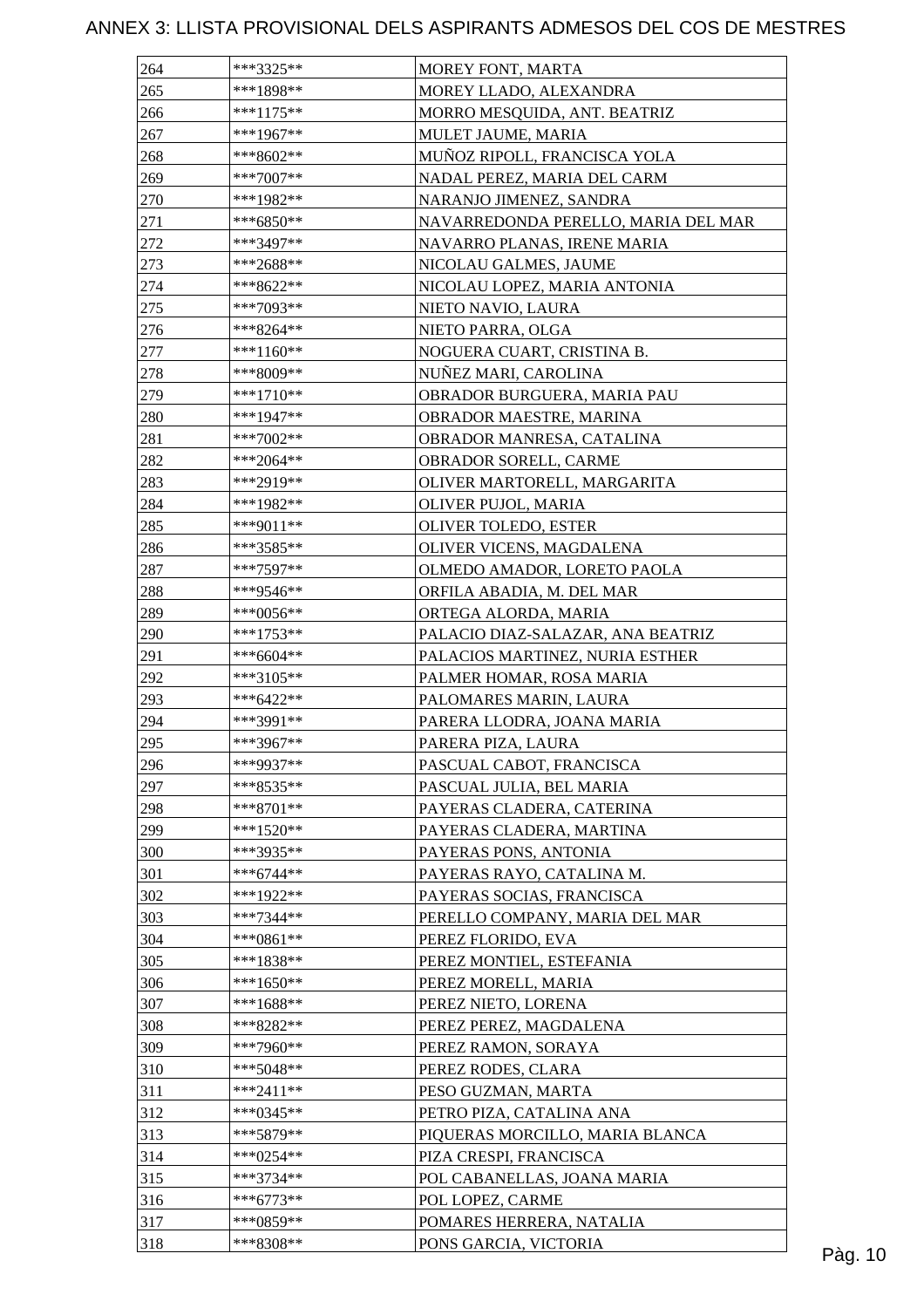| PONS GONZALEZ, FRANCISCA<br>PONS LOPEZ, SUSANA<br>PONTE LLANERAS, MARTA<br>PRATS MORRO, AINA<br>PROHENS BENITO, SONIA<br>PUIG ESTELRICH, MARGALIDA<br>PUIG SUÑER, MARGALIDA Mª<br>PUJOL MARBA, RAQUEL<br>PUJOL MARTINEZ, LAURA |
|--------------------------------------------------------------------------------------------------------------------------------------------------------------------------------------------------------------------------------|
|                                                                                                                                                                                                                                |
|                                                                                                                                                                                                                                |
|                                                                                                                                                                                                                                |
|                                                                                                                                                                                                                                |
|                                                                                                                                                                                                                                |
|                                                                                                                                                                                                                                |
|                                                                                                                                                                                                                                |
|                                                                                                                                                                                                                                |
|                                                                                                                                                                                                                                |
| QUESADA LOPEZ, MARIA DEL CARM                                                                                                                                                                                                  |
| QUETGLAS CANTALLOPS, MARINA                                                                                                                                                                                                    |
| QUETGLAS PARERA, ANTONIA MARIA                                                                                                                                                                                                 |
| RAMIREZ GARAU, ELENA                                                                                                                                                                                                           |
| RAMIREZ RUIZ, EVA                                                                                                                                                                                                              |
| RAMIS DE MIGUEL, M. MAR                                                                                                                                                                                                        |
| RAMIS MUNAR, PAULA                                                                                                                                                                                                             |
| RAMON MARTORELL, JOANA                                                                                                                                                                                                         |
| REGAL MAS, INMACULADA                                                                                                                                                                                                          |
| REPISO GOMILA, SILVIA                                                                                                                                                                                                          |
| REUS AUGUSTO, SUSANA                                                                                                                                                                                                           |
| REUS ESCALAS, AURORA                                                                                                                                                                                                           |
| RIBAS NADAL, MARINA                                                                                                                                                                                                            |
| RIBER BENNASAR, PALMIRA MAGDAL                                                                                                                                                                                                 |
| RIERA SAMPOL, ANTONIA                                                                                                                                                                                                          |
| RIVAS JIMENEZ, ISABEL                                                                                                                                                                                                          |
| ROBLES MAESTRO, MARTA                                                                                                                                                                                                          |
| RODRIGUEZ ESCANDELL, LAURA                                                                                                                                                                                                     |
| RODRIGUEZ GARCIA, DEBORA                                                                                                                                                                                                       |
| RODRIGUEZ PICO, MAOLY KATHERIN                                                                                                                                                                                                 |
| RODRIGUEZ VERDEJO, LAURA                                                                                                                                                                                                       |
| ROIG JULIA, M. ANTONIA                                                                                                                                                                                                         |
| ROIG TORRENS, ANA MARIA                                                                                                                                                                                                        |
| ROMAN GALAN, M. VICTORIA                                                                                                                                                                                                       |
| <b>ROS BOSCH, ESTHER</b>                                                                                                                                                                                                       |
| ROSER MANERA, MATEO                                                                                                                                                                                                            |
| ROSER MANERA, SALVADOR                                                                                                                                                                                                         |
| ROSSELLO BESTARD, MARTA                                                                                                                                                                                                        |
| ROSSELLO LLADO, LLUCIA                                                                                                                                                                                                         |
| ROTGER CAÑELLAS, M. DEL MAR                                                                                                                                                                                                    |
| ROTGER ESCALAS, MARGARITA                                                                                                                                                                                                      |
| ROTGER FRONTERA, CATALINA                                                                                                                                                                                                      |
| ROTGER NUÑEZ, FRANCESCA                                                                                                                                                                                                        |
| RUESCAS BROADBENT, KELLY                                                                                                                                                                                                       |
| RUIZ BLAZQUEZ, LAURA                                                                                                                                                                                                           |
| RUIZ CAMPILLO, JUANA MARIA                                                                                                                                                                                                     |
| RUIZ CAÑELLAS, MARTA                                                                                                                                                                                                           |
| RUIZ FARRE, KAREN                                                                                                                                                                                                              |
|                                                                                                                                                                                                                                |
| SABATER SEGUI, MARIA MAGDALEN                                                                                                                                                                                                  |
| <b>SALAS COLOM, MARC</b>                                                                                                                                                                                                       |
| SALAS TUGORES, JOANA                                                                                                                                                                                                           |
| SALVA LILLO, LUCIA                                                                                                                                                                                                             |
| SALVA PASCUAL, MARTA                                                                                                                                                                                                           |
| SAMPEDRO MARTINEZ, PILAR SONIA<br>SAMPOL FRONTERA, CATALINA                                                                                                                                                                    |
|                                                                                                                                                                                                                                |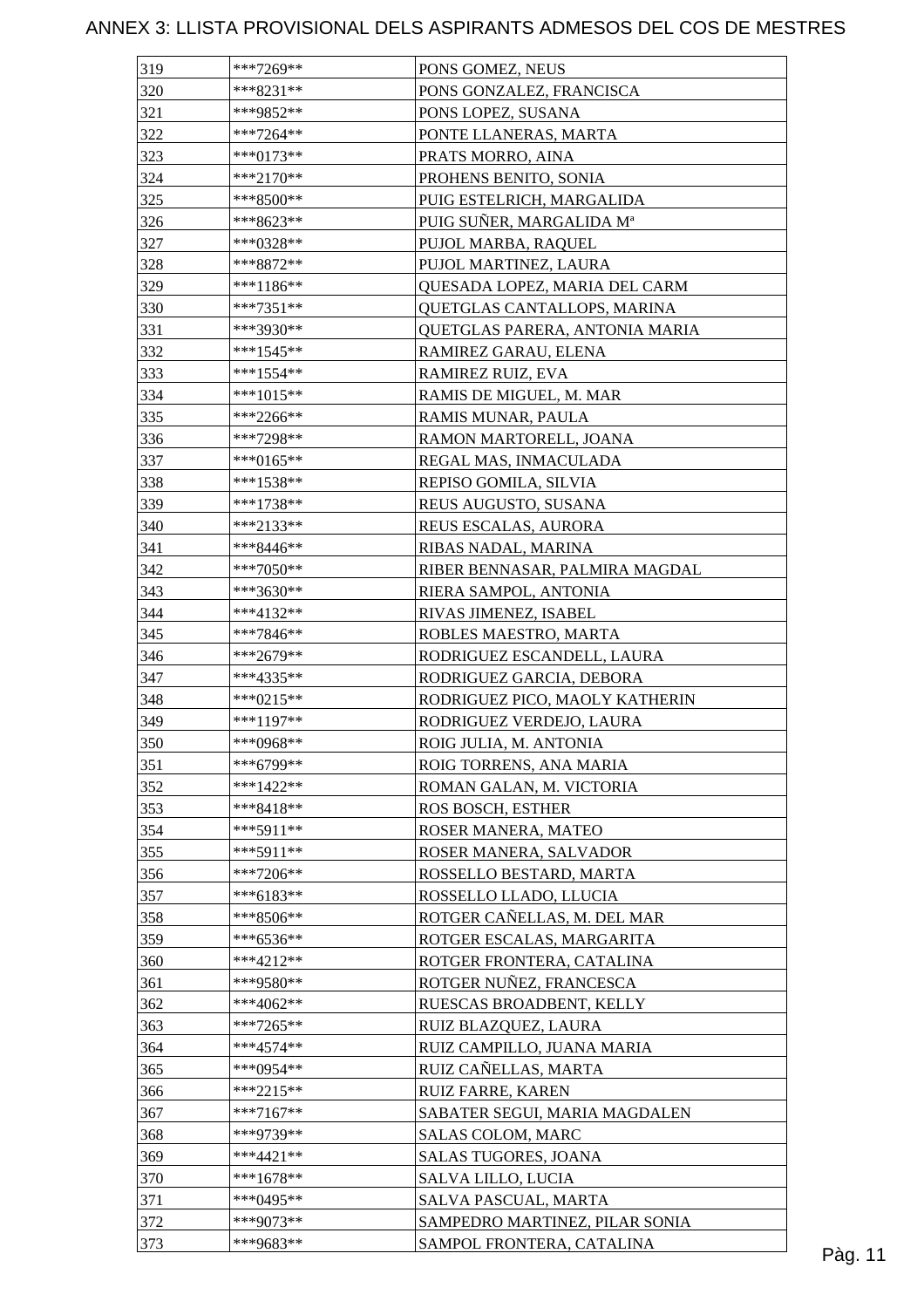| 374        | $***5857**$              | SANCENON BENNASAR, M. DEL CARMEN  |         |
|------------|--------------------------|-----------------------------------|---------|
| 375        | $***1214**$              | SANCHEZ ANGULO, PAULA             |         |
| 376        | ***3866**                | SANCHEZ ESTELA, MARIA ANTONIA     |         |
| 377        | $***7019**$              | SANCHEZ FRAU, MARINA              |         |
| 378        | ***9114**                | SANCHEZ GELABERT, MARIA VICTORIA  |         |
| 379        | $***0262**$              | SANCHEZ MATEU, MARIA ROSA         |         |
| 380        | $***4507**$              | SANCHEZ QUINTERO, MARIA EVA       |         |
| 381        | $***7727**$              | SANCHEZ RODRIGUEZ, ANA DOLORES    |         |
| 382        | ***8089**                | SANCHEZ RODRIGUEZ, SONIA          |         |
| 383        | ***0024**                | SANCHEZ SANCHEZ, MIRIAM           |         |
| 384        | $***8801**$              | SANS NEGRE, PAULA                 |         |
| 385        | $***2662**$              | SANSO JAUME, CATALINA MARIA       |         |
| 386        | $***1775**$              | SANSO NICOLAU, CATALINA           |         |
| 387        | ***6097**                | SANTAEUFEMIA FERRA, KARINA        |         |
| 388        | ***3786**                | SANTANDREU TOMAS, JUANA ANA       |         |
| 389        | ***8889**                | SASTRE LLOMPART, M. BARBARA       |         |
| 390        | ***2861**                | <b>SEGUI CRESPI, MARIA ANGELS</b> |         |
| 391        | ***1798**                | SEGUI MULA, CLARA                 |         |
| 392        | $***0733**$              | <b>SEGURA EXPOSITO, ISABEL</b>    |         |
| 393        | $***6875**$              | SEGURA GELABERT, M. DEL MAR       |         |
| 394        | $***5277**$              | <b>SERRA FORNES, M. ROSA</b>      |         |
| 395        | $***8136**$              | SERRA MORENO, CATALINA MARIA      |         |
| 396        | $***7156**$              | SERRA REAL, MARGARITA             |         |
| 397        | ***9279**                | SERVERA PALERM, AINOA ESTER       |         |
| 398        | ***0653**                | SEVILLA BUSQUETS, MELISA          |         |
| 399        | ***3880**                | SITGES HUGUET, MARIA              |         |
|            | ***6883**                | SIURANA BESTARD, JESICA           |         |
| 400<br>401 | $***0579**$              | SOCIAS MARTI, IRENE               |         |
| 402        |                          | SORIANO ESCUDERO, SOFIA ESTER     |         |
|            | ***9057**<br>$***0712**$ | SUÑER PAGES, MARTA                |         |
| 403        |                          |                                   |         |
| 404        | ***8796**                | TANCO RAMIREZ, BARBARA            |         |
| 405        | $***4070**$              | TOMAS CEBRIAN, MAGDALENA          |         |
| 406        | ***3325**                | TOMAS PONS, MAGDALENA             |         |
| 407        | $***6024**$              | TORANDELL TORRES, FRANCESCA       |         |
| 408        | ***1802**                | TORELLO CIFRE, FRANCISCA MARI     |         |
| 409        | $***1043**$              | TORRECILLA ALEMANY, EVA           |         |
| 410        | $***0584**$              | TORRENS CALVO, AINA               |         |
| 411        | $***8575**$              | TORRES HERNANDEZ, ANTONIA         |         |
| 412        | $***2004**$              | TRIAY OLIVER, CRISTINA L.         |         |
| 413        | $***0151**$              | TRIGO LINDO, SARA                 |         |
| 414        | ***5903**                | TRIVIÑO MERIDA, MARIA SOLEDAD     |         |
| 415        | ***1928**                | TRUJILLO VIRUEL, CARMEN           |         |
| 416        | ***9973**                | TUGORES MIR, MARIA DELS ANG       |         |
| 417        | $***5622**$              | TUGORES PASCUAL, M. NEUS          |         |
| 418        | $***4116**$              | TUR CONDE, LAURA                  |         |
| 419        | $***6058**$              | TUR FERRER, MARIA DEL CARM        |         |
| 420        | $***7673**$              | VALLES GARAU, TERESA              |         |
| 421        | $***1846**$              | VALLES VICENS, MARIA ANTONIA      |         |
| 422        | ***3222**                | VALLESPIR COLL, CATALINA          |         |
| 423        | $***7187**$              | VANRELL FONT, MARIA MAGDALEN      |         |
| 424        | $***7154**$              | VANRELL MATAS, XISCA              |         |
| 425        | ***9708**                | VARON RODA, MELANIE               |         |
| 426        | $***1074**$              | VASALLO VILAR, JOANA TERESA       |         |
| 427        | $***8551**$              | VAZQUEZ SALLERAS, FRANCINA        |         |
| 428        | ***9257**                | VEGA SANCIBRIAN, LETICIA          | Pàg. 12 |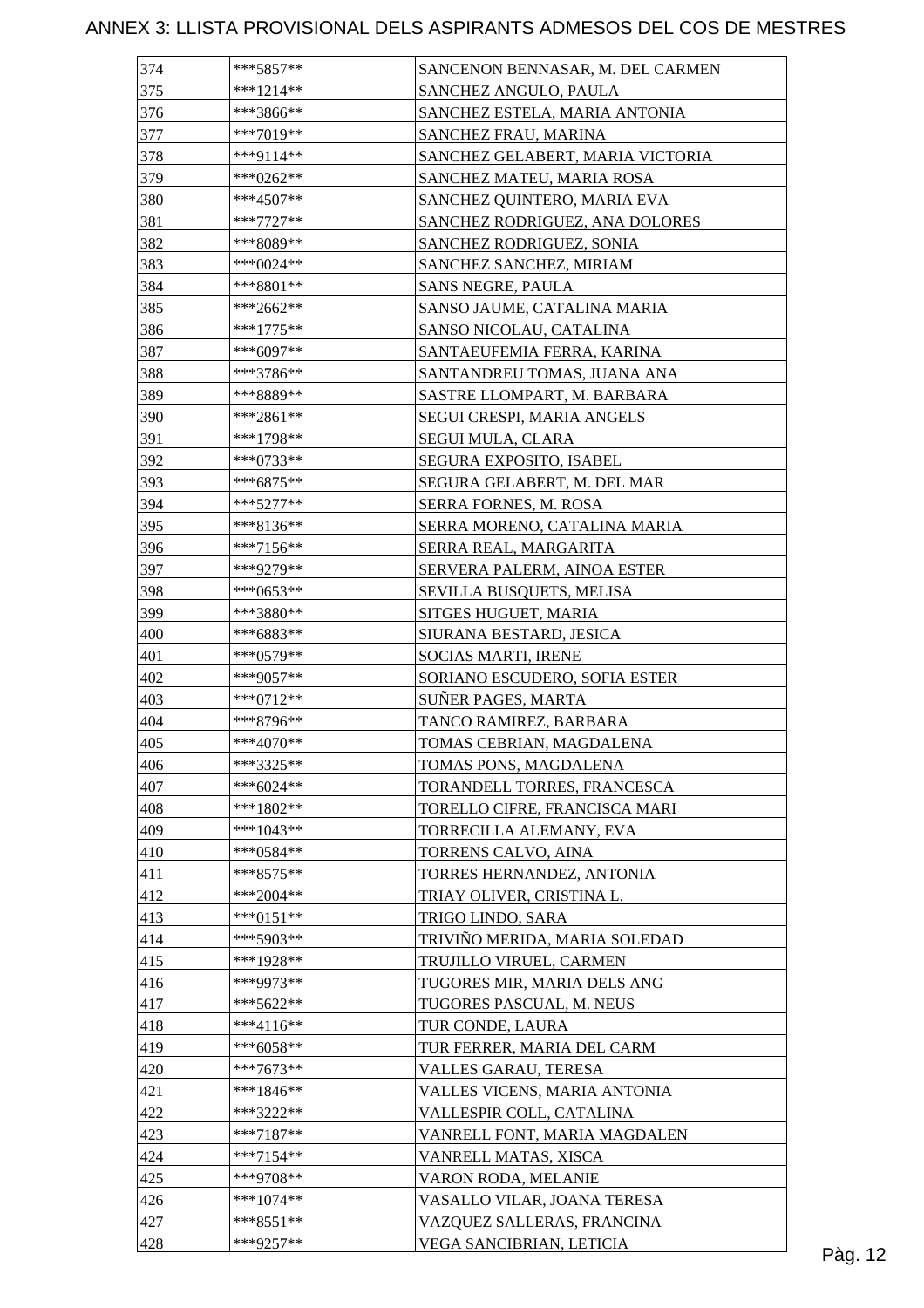| 429 | $***5204**$   | VELEZ CANTO, CRISTINA     |
|-----|---------------|---------------------------|
| 430 | ***3947**     | VENY ROIG, CARME          |
| 431 | ***7047**     | VICH LIZCANO, ANGELA      |
| 432 | $***8277**$   | VICH VANRELL, CATALINA    |
| 433 | ***4655**     | VIDAL BOSCH, MIREIA       |
| 434 | $***1530**$   | VIDAL CANAVES, M. DEL MAR |
| 435 | $***5408**$   | VIDAL LEON, JUANA M.      |
| 436 | ***6854**     | VILLAR QUINTANA, NEUS     |
| 437 | ***7399**     | VIVES MARCH, AINA         |
| 438 | $***8544**$   | VIVES VIVES, MARGALIDA    |
| 439 | *** $0.492**$ | XUMET CALAFELL, MIREIA    |
| 440 | $***7069**$   | ZIZZO, CINZIA             |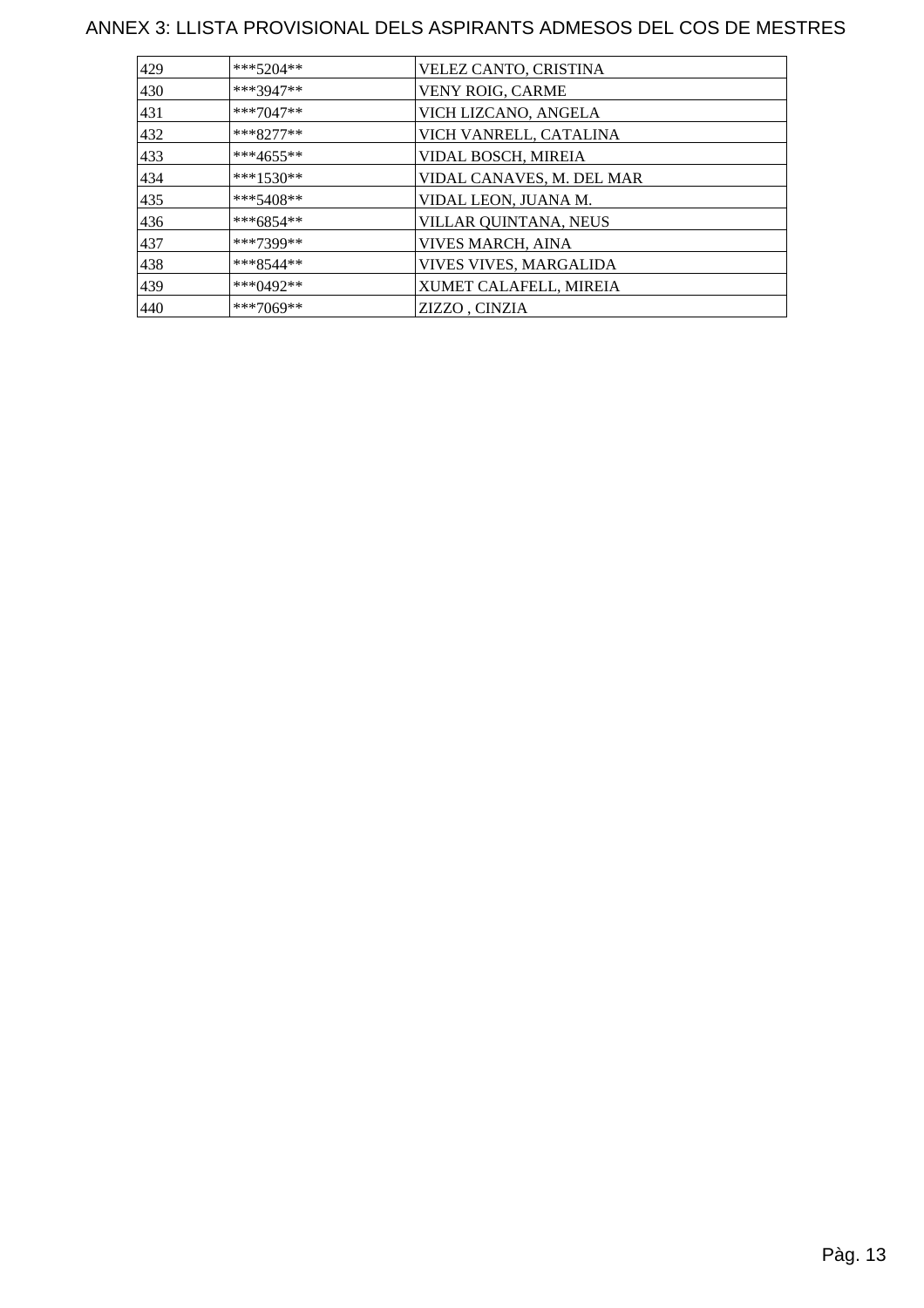#### **Illa: MENORCA Cos: 0597 - MESTRES Especialitat: EI - EDUCACIÓ INFANTIL**

**ACCÉS 1** 

| <b>NUM</b>     | <b>DNI</b>  | <b>NOM</b>                        |
|----------------|-------------|-----------------------------------|
| $\mathbf{1}$   | ***6761**   | ANDREU JUANICO, MAGDALENA         |
| $\overline{c}$ | ***0923**   | ANGUIANO GONZALEZ, JESSICA        |
| $\overline{3}$ | ***4375**   | BOSCH AMENGUAL, CRISTINA          |
| $\overline{4}$ | ***1231**   | CABANILLAS AMELLER, SARA          |
| 5              | ***4208**   | CAMPS GARMON, ROSA                |
| 6              | ***4709**   | CAMPS VILLALONGA, MARIA           |
| $\overline{7}$ | ***4757**   | CARRASCO ARROYO, NEREA            |
| $\bf 8$        | ***4476**   | COLL BENAJAS, MARIA DEL MAR       |
| 9              | ***4614**   | COLL MARQUES, ESTELA              |
| 10             | ***4611**   | FEBRER COLL, JUDITH               |
| 11             | ***4545**   | FEBRER COMENDADOR, ALBA           |
| 12             | ***4534**   | FULLANA PIZA, MARIA MAGDALEN      |
| 13             | ***1126**   | <b>GARCIA AIVAR, MARIA</b>        |
| 14             | ***0481**   | GARCIA PETRUS, MARIA AUXILIAD     |
| 15             | $***1134**$ | ISBERT ANDREU, AINA CATALINA      |
| 16             | ***4533**   | MAESTRE VIDAL, LIDIA              |
| 17             | ***4619**   | MARQUEZ CARRETERO, CRISTINA       |
| 18             | ***0391**   | MASCARO FIOL, VANESA              |
| 19             | ***0328**   | MELENDEZ BORRAS, ELSA MARIA       |
| 20             | ***4829**   | MESQUIDA FIOL, VANESSA            |
| 21             | ***0397**   | MOLL MARTI, NOELIA E.             |
| 22             | ***0592**   | <b>MOLL PONS, M. JESUS</b>        |
| 23             | ***3918**   | PONS MARQUES, SARA                |
| 24             | ***4385**   | PONS MARTINEZ, ANDREA             |
| 25             | ***9158**   | PORCEL GOÑALONS, CRISTINA         |
| 26             | ***0613**   | PRETO CENDAN, ALBA                |
| $27\,$         | ***0519**   | RIUDAVETS GARCIA, CRISTINA        |
| 28             | ***1116**   | RIUDAVETS PONS, NURIA             |
| 29             | ***3621**   | ROMAN PONS, M. ESPERANZA          |
| 30             | ***9579**   | ROQUE MARTINS DOS REIS, ANA PAULA |
| 31             | ***0823**   | SALES FLORIT, ELISA               |
| 32             | ***0862**   | SANS FUXA, LAURA                  |
| 33             | ***3054**   | TADEO CARRERAS, MONICA            |
| 34             | $***1308**$ | VIDAL CARCELEN, TANIA             |
| 35             | ***0300**   | VIDAL GORNES, ISMAEL              |
| 36             | ***0370**   | <b>VINENT MASCARO, JOSEP</b>      |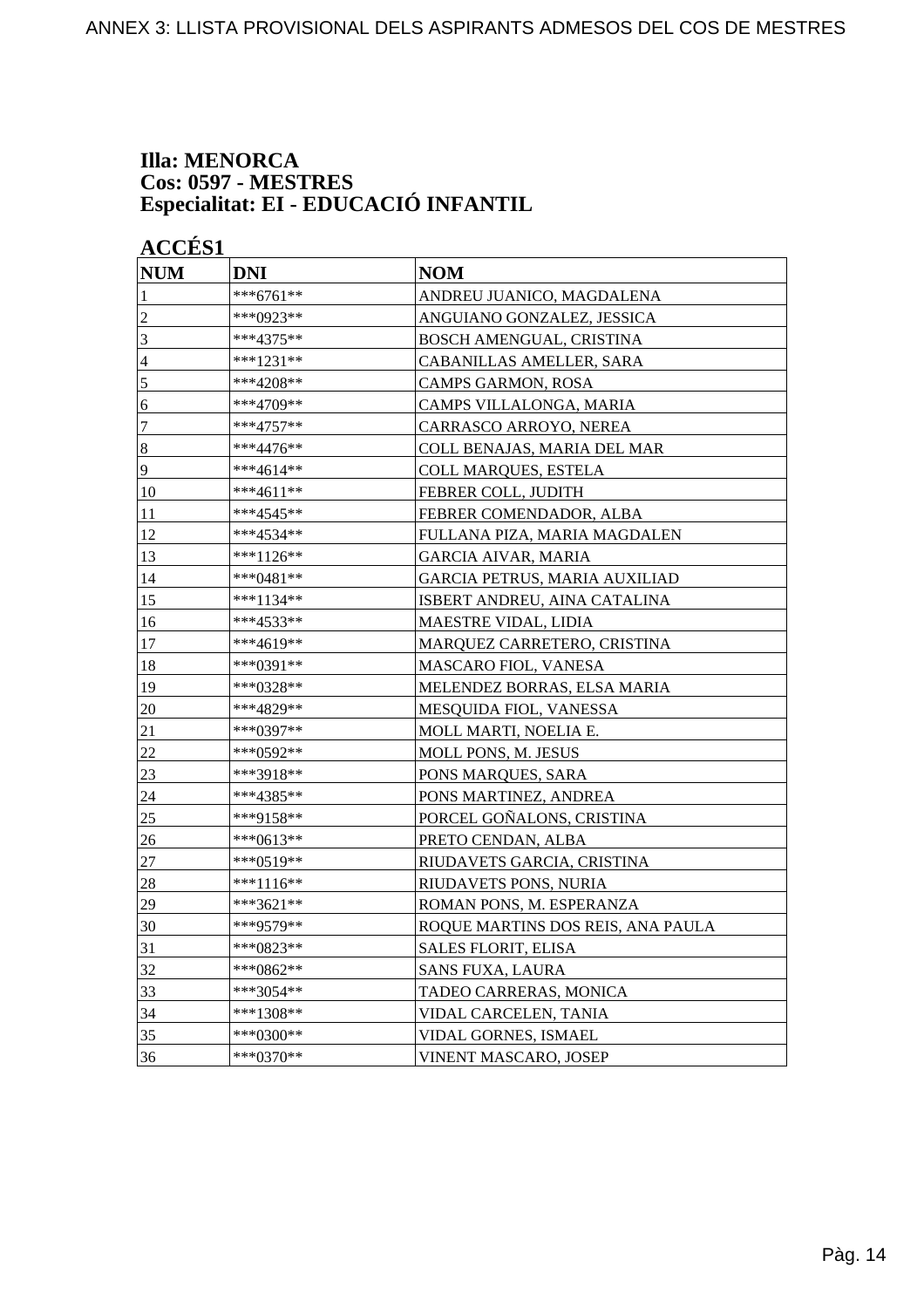#### **Illa: EIVISSA Cos: 0597 - MESTRES Especialitat: EI - EDUCACIÓ INFANTIL**

| <b>NUM</b>       | <b>DNI</b>  | <b>NOM</b>                        |
|------------------|-------------|-----------------------------------|
| 1                | ***0936**   | ALBA PLANELLS, ANDREA MARIA       |
| $\overline{c}$   | ***2518**   | ALORDA SERRA, MARGALIDA           |
| 3                | ***5490**   | ARABI GONZALEZ, ANA               |
| 4                | ***0556**   | <b>BAENA MARI, RAQUEL</b>         |
| 5                | ***1941**   | BERGAS MARQUES, MARTA             |
| 6                | ***5641**   | BLANQUEZ LOPEZ, TAMARA            |
| 7                | ***1011**   | <b>BONED MARTIN, ELENA</b>        |
| $\boldsymbol{8}$ | ***5276**   | <b>BORRAS BUENO, PATRICIA</b>     |
| 9                | ***7144**   | CABRER CARVAJAL, LAURA            |
| 10               | ***5840**   | CARDENAS IGLESIAS, TAMARA         |
| 11               | ***5585**   | CASTILLO AGUILERA, CRISTINA       |
| 12               | ***3694**   | CATALA MAS, MARGARITA             |
| 13               | ***3604**   | COLL BURGUERA, M. FRANCISCA       |
| 14               | ***0666**   | CRESPILLO GOMEZ, MIRIAM           |
| 15               | ***5645**   | DE CELIS GALLEGO, REBECA          |
| 16               | ***1556**   | FERRAGUT BAÑO, M. TERESA          |
| 17               | ***3159**   | FONT COMPANY, MARIA ANTONIA       |
| 18               | ***5369**   | GARCIA CASTILLEJO, GLORIA VANESA  |
| 19               | ***3361**   | GARCIA NOGUERALES, IGNACIO ANTONI |
| 20               | $***1628**$ | GARCIA ORTIZ, M. CARMEN           |
| 21               | ***6627**   | HERNANDEZ RUBIO, RAQUEL           |
| 22               | ***0869**   | LANGREO RUIZ, BEATRIZ             |
| 23               | ***6668**   | LLIDO LLORCA, M. TERESA           |
| 24               | ***6177**   | LOPEZ NOGUERA, VERONICA           |
| 25               | ***1984**   | LORENZO FERNANDEZ, LAURA          |
| 26               | ***5696**   | MARTINEZ GIL, MARIA DEL VALL      |
| $27\,$           | ***5459**   | <b>MARTINI ALBARRACIN, IRENE</b>  |
| 28               | $***6780**$ | MORENAS DIAZ, SONIA               |
| 29               | ***5179**   | MUÑOZ ALJARILLA, ISABEL           |
| 30               | ***0725**   | NADAL ORELL. NEUS                 |
| 31               | ***1099**   | NUÑEZ EXEBIO, YOLANDA             |
| 32               | ***0919**   | PALOMO RODRIGUEZ, CLAUDIA         |
| 33               | $***5760**$ | PERIAGO DENGRA, NOELIA            |
| 34               | ***5894**   | PRATS COSTA, SABINA               |
| 35               | ***5002**   | PRATS MARI, M. JOSE               |
| 36               | ***2085**   | REINA MORENO, DAYANA              |
| 37               | ***5644**   | REINADO ROIG, SONIA               |
| 38               | ***0975**   | RIBAS CARDONA, PAULA              |
| 39               | ***5579**   | <b>RIBAS TORRES, OSCAR</b>        |
| 40               | ***7563**   | RIGAU NADAL, ELISENDA             |
| 41               | ***5555**   | RODRIGO PLANELLS, MARIA           |
| 42               | ***5719**   | ROIG SERRA, EVA                   |
| 43               | ***5896**   | ROLDAN GARCIA, BEATRIZ            |
| 44               | ***5668**   | SALA SANCHEZ, VICTORIA            |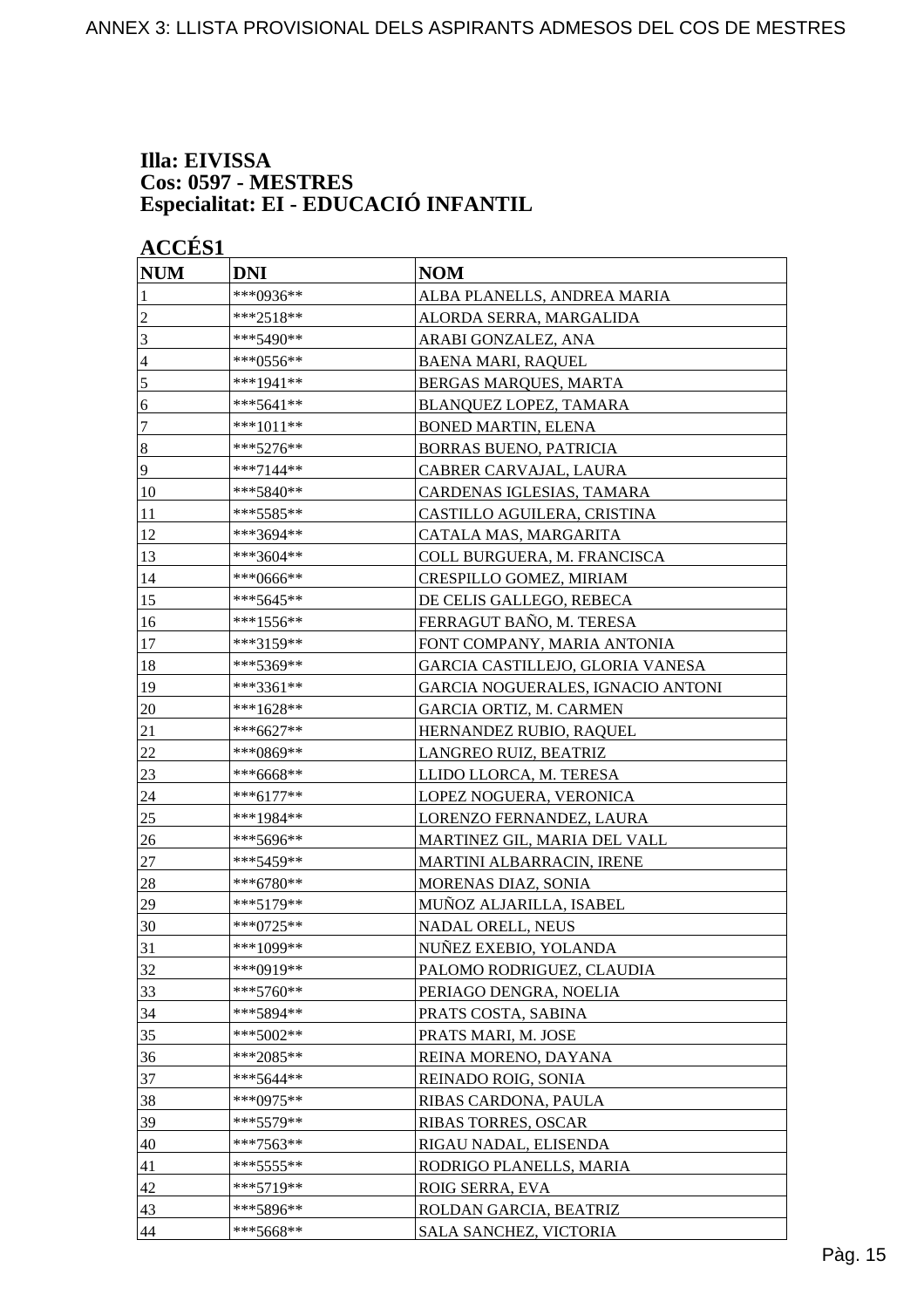| 45 | $***5730**$ | SANCHEZ VALCARCEL, MARIA ISABEL |
|----|-------------|---------------------------------|
| 46 | ***9262**   | SIMON CAMACHO, MIREYA           |
| 47 | $***8552**$ | TERUEL TOMAS, SANTIAGO          |
| 48 | $***5306**$ | TORRES RIERA, M. PAULA          |
| 49 | $***5778**$ | <b>TORRES TORRES, PATRICIA</b>  |
| 50 | $***3040**$ | <b>TORRES TORRES, PAULA</b>     |
| 51 | $***5076**$ | TUR FEIXAS, ANNA                |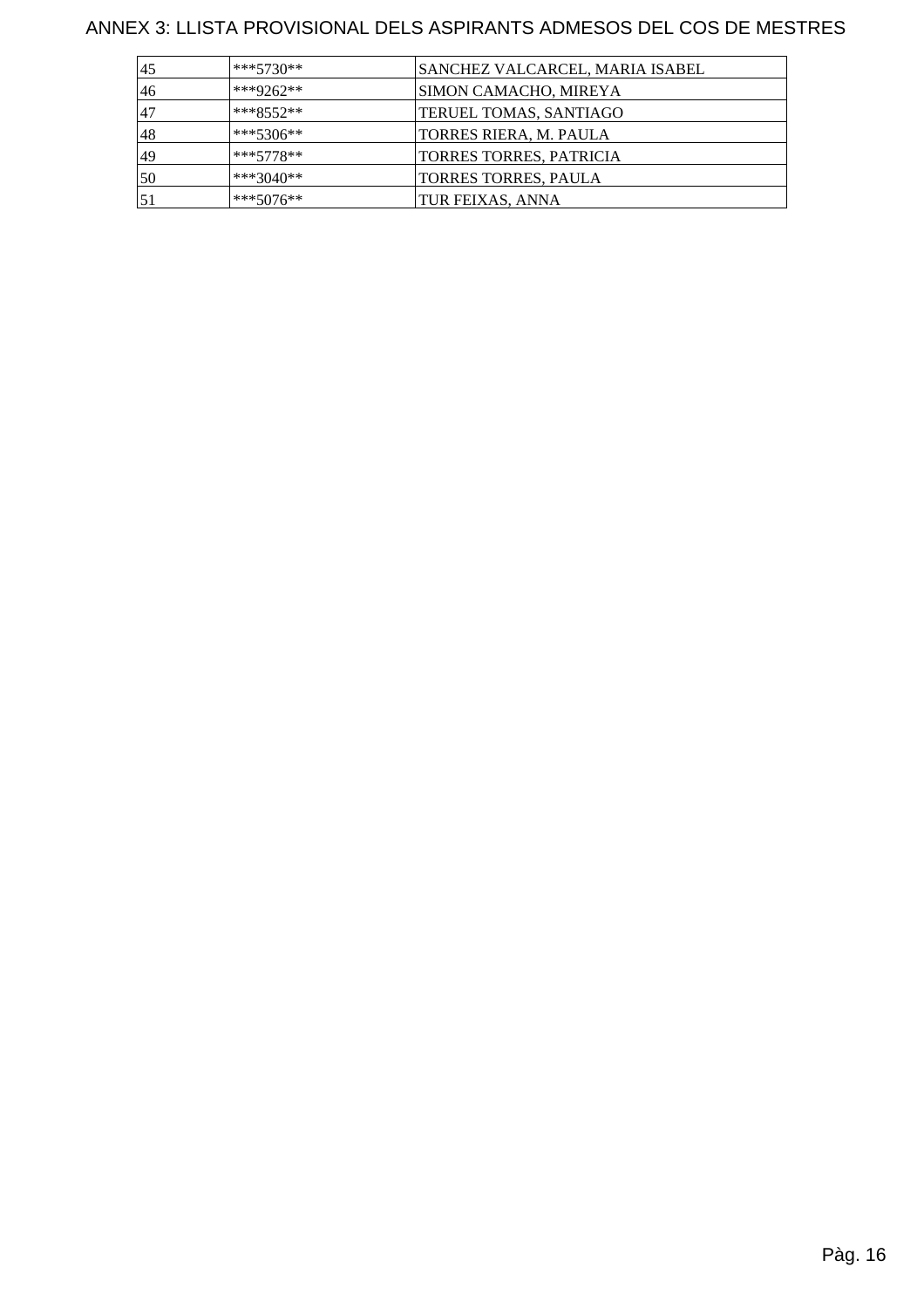## Illa: EIVISSA Cos: 0597 - MESTRES<br>Especialitat: EI - EDUCACIÓ INFANTIL

ACCÉS<sub>2</sub>

| <b>NUM</b> | <b>DNI</b> | <b>NOM</b>              |
|------------|------------|-------------------------|
|            | ***8603**  | BRINES MORILLAS, SILVIA |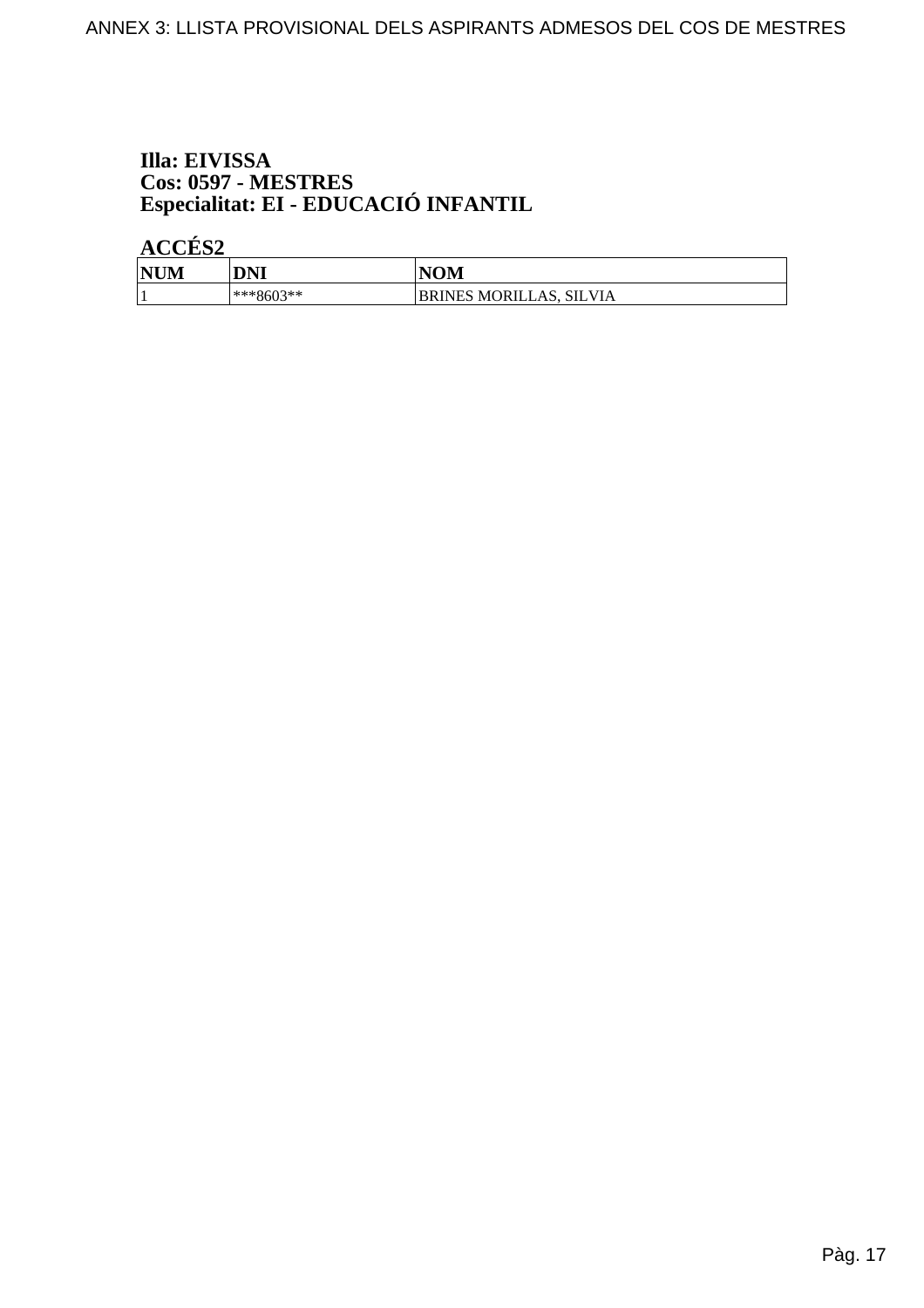## **Illa: FORMENTERA** Cos: 0597 - MESTRES<br>Especialitat: EI - EDUCACIÓ INFANTIL

**ACCÉS 1** 

| NUM | DNI          | <b>NOM</b>             |
|-----|--------------|------------------------|
|     | ***7230**    | CANO FERNANDEZ, RAQUEL |
|     | $ ***5740**$ | DONCEL LUQUE, SARA     |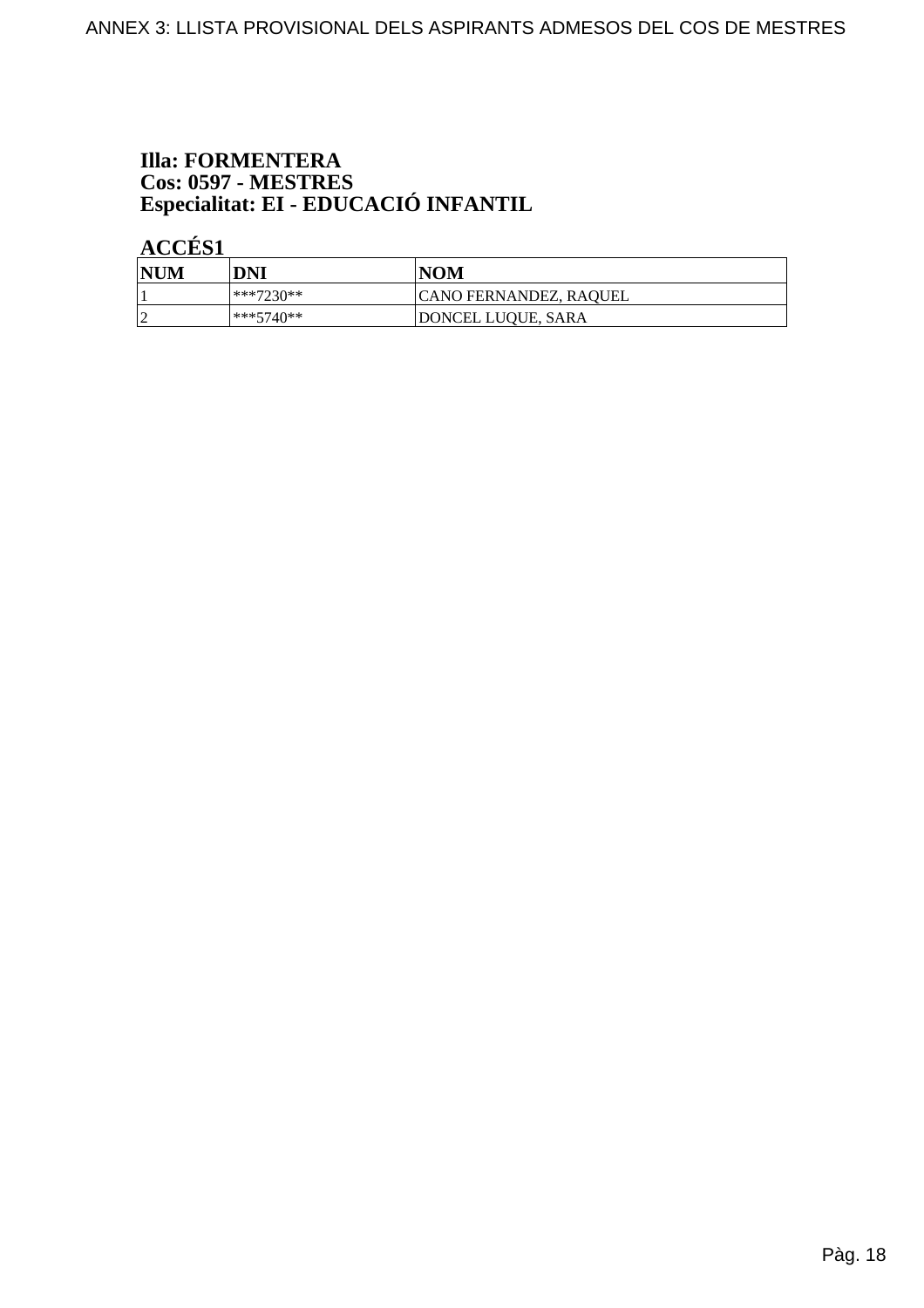#### **Illa: MALLORCA Cos: 0597 - MESTRES Especialitat: FI - LLENGUA ESTRANGERA: ANGLÈS**

|                  | <b>ACCES 1</b> |                                        |  |  |
|------------------|----------------|----------------------------------------|--|--|
| <b>NUM</b>       | <b>DNI</b>     | <b>NOM</b>                             |  |  |
| 1                | ***8703**      | ADAMEZ MCWILLIAMS, NATALIA             |  |  |
| $\overline{2}$   | ***6806**      | AGUILERA FLAGE, ALICIA                 |  |  |
| 3                | ***6966**      | AMER SALVA, JOAN                       |  |  |
| $\overline{4}$   | ***8562**      | ANDREU ADROVER, FCO. JAVIER            |  |  |
| $\sqrt{5}$       | ***4253**      | AVELLANEDA ESTARELLAS, SILVIA          |  |  |
| 6                | ***3197**      | AVIVAR CEREZO, MARIA MAGDALEN          |  |  |
| $\tau$           | ***6440**      | <b>BALAGUER SASTRE, ANA</b>            |  |  |
| $\boldsymbol{8}$ | $***7275**$    | BIELSA ZARZOSO, ASUNCION               |  |  |
| 9                | ***7545**      | BLAZQUEZ MARTIN, MARIA RESURREC        |  |  |
| 10               | ***2868**      | BONNIN SINA, MIQUEL ANTONI             |  |  |
| 11               | ***6717**      | BOSCH CERDA, JOAN RAMON                |  |  |
| 12               | ***1703**      | BUADES LLABRES, ANTONIA MARIA          |  |  |
| 13               | ***1475**      | CABRER VILA, MIQUEL                    |  |  |
| 14               | ***2982**      | CALAFAT MAS, YLENIA                    |  |  |
| 15               | ***5963**      | CANAVES CANAVES, FRANCISCA             |  |  |
| 16               | ***8630**      | CARBONELL VELA, MARIA VICTORIA         |  |  |
| 17               | ***0982**      | CARRO MARTINEZ-VIADEMONTE, ROCIO BELEN |  |  |
| 18               | ***9187**      | DE LA LASTRA BECKER, RICARDO JOSE      |  |  |
| 19               | ***4382**      | DOPICO DENNIS, NATASHA                 |  |  |
| 20               | ***4306**      | DORPINGHAUS MOREY, MARIA DEL MAR       |  |  |
| 21               | ***8325**      | ESCURA BASSA, GEMMA                    |  |  |
| 22               | ***7509**      | FEMENIAS CALAFAT, MACIANA M.           |  |  |
| 23               | ***2061**      | FERRAGUT FIOL, PEDRONA                 |  |  |
| 24               | ***7152**      | FERRER AMOROS, ELISABET                |  |  |
| 25               | ***7336**      | FERRER MIRALLES, MARINA LUA            |  |  |
| 26               | ***1016**      | FERRER RIGO, M. MAGDALENA              |  |  |
| 27               | $***4410**$    | FLORIT GARCIA, ROSA                    |  |  |
| 28               | ***6896**      | FORNES FLORIT, MARIA TERESA            |  |  |
| 29               | ***0571**      | <b>GARCIA ROVELLO, MARTA</b>           |  |  |
| 30               | ***8329**      | <b>GARCIAS GINART, MARIA</b>           |  |  |
| 31               | ***1233**      | <b>GILI DE JUAN, CATALINA</b>          |  |  |
| 32               | ***6404**      | GIMENEZ COLOMAR, MARIA MAGDALEN        |  |  |
| 33               | ***1944**      | <b>GOLDING PERELLO, SABINA HELENE</b>  |  |  |
| 34               | $***1174**$    | GOMEZ PORLAN, MARINA AINA              |  |  |
| 35               | ***2092**      | GUARDIOLA HINOJOSA, MONICA             |  |  |
| 36               | ***2494**      | <b>GUITART ROIG, MARIA</b>             |  |  |
| 37               | ***2138**      | GUZMAN IBARRA, RAQUEL EVANGEL          |  |  |
| 38               | ***9066**      | HOZ CULLEN, SUSANA MARIA               |  |  |
| 39               | ***5253**      | JAUME BOZADA, MARTA                    |  |  |
| 40               | ***7836**      | JUAN CABOT, TERESA                     |  |  |
| 41               | $***0372**$    | LANGER BENNASAR, MARIA ANA             |  |  |
| 42               | $***6551**$    | LLOMPART CERDA, MIQUEL ANGEL           |  |  |
| 43               | ***6295**      | MARTORELL MARTINEZ, ESTELA             |  |  |
| 44               | ***9922**      | MONTANER GAMBUS, MERCE                 |  |  |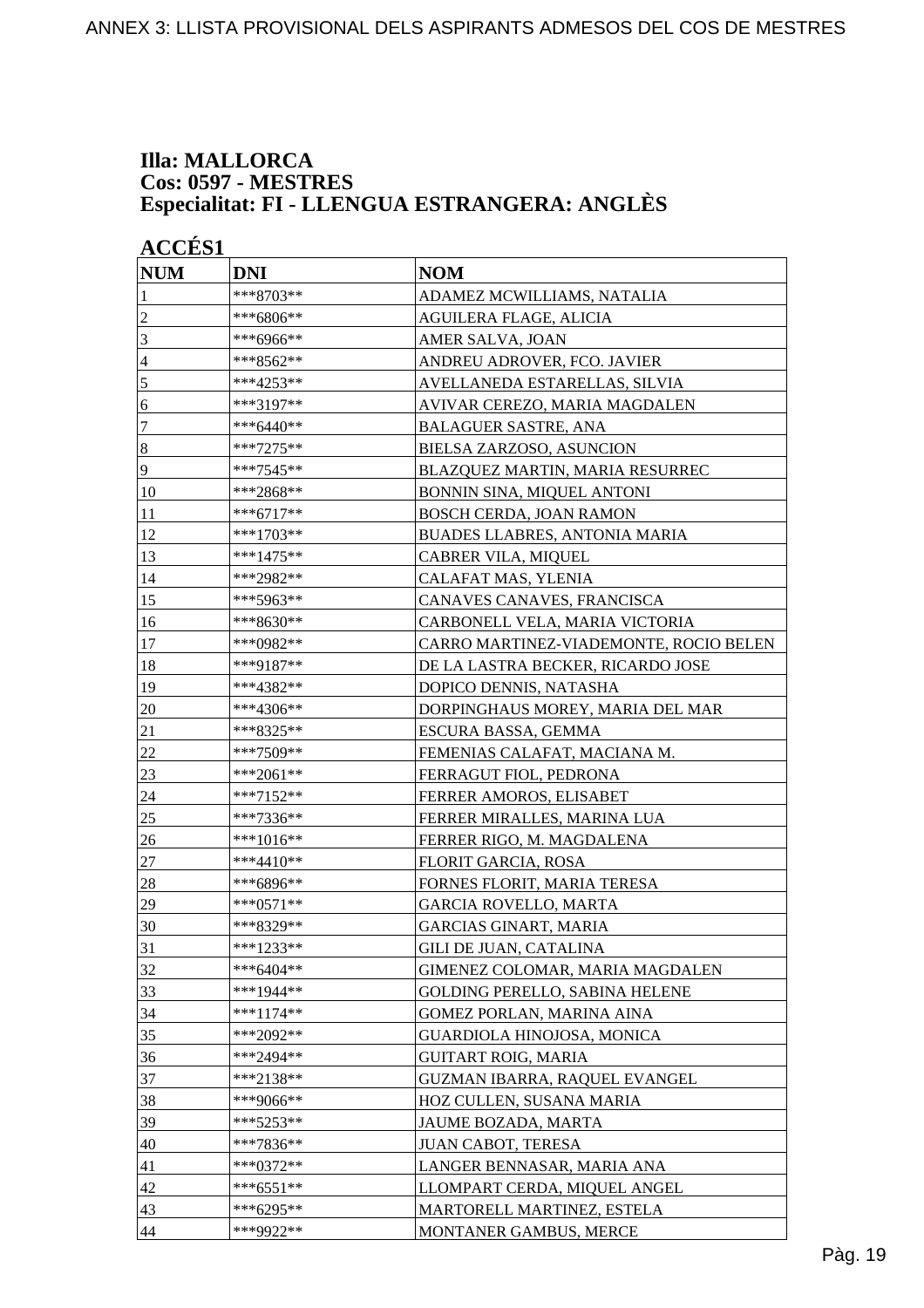| 45 | ***3730**   | MORALES PEREZ, LUISA MARIA     |
|----|-------------|--------------------------------|
| 46 | ***7053**   | NADAL FERNANDEZ, BENET         |
| 47 | ***3939**   | NADAL RIERA, LAURA             |
| 48 | ***1548**   | OGAZON VIDAL, SANDRO           |
| 49 | ***5934**   | OLIVER BAUZA, MIQUEL           |
| 50 | ***3866**   | OLIVER BINIMELIS, JOANA NEUS   |
| 51 | ***6452**   | OLIVER HUGHES, NATALIA         |
| 52 | $***7881**$ | PALACIOS DEL FEDELE, ANA BELEN |
| 53 | ***1523**   | PALMER COLOM, F. XAVIER        |
| 54 | ***3084**   | PIÑA FONT, MARIA               |
| 55 | ***0647**   | PULIDO NOVEL, REBECA           |
| 56 | ***1642**   | RAMIS BISQUERRA, JOAN          |
| 57 | $***0251**$ | REYNES TRIAS, LIDIA            |
| 58 | ***4408**   | RIBAS DIETRICH, NOEMI          |
| 59 | ***8321**   | RIBAS JAUME, ANTONIO           |
| 60 | $***0774**$ | RIBOT MOLL, EVA                |
| 61 | ***8674**   | RIGO ADROVER, ANTONIA          |
| 62 | ***7682**   | ROCAMORA SANTIAGO, SARA        |
| 63 | ***6589**   | SABATER NADAL, MARGARITA MARI  |
| 64 | ***8402**   | SANCHEZ CIFUENTES, DANIEL      |
| 65 | ***5235**   | SEGUI PUJADAS, M. MAGDALENA    |
| 66 | ***3852**   | SIRVENT ALONSO, M. DOLORES     |
| 67 | ***9202**   | STÜDE -, VIVIANA               |
| 68 | ***3237**   | TALTAVULL MAS, AINA            |
| 69 | ***2344**   | VALDES CRESPI, MERCE           |
| 70 | $***1874**$ | VIAL YAGÜE, LAURA              |
| 71 | ***7297**   | VICENS SANS, VICENÇ XAVIER     |
| 72 | ***1992**   | VICENS SOLER, MAGDALENA        |
| 73 | $***6614**$ | VIDAL OXLEY, MARIA ANTONIA     |
| 74 | ***9481**   | VILLALONGA MORELL, M. ANTONIA  |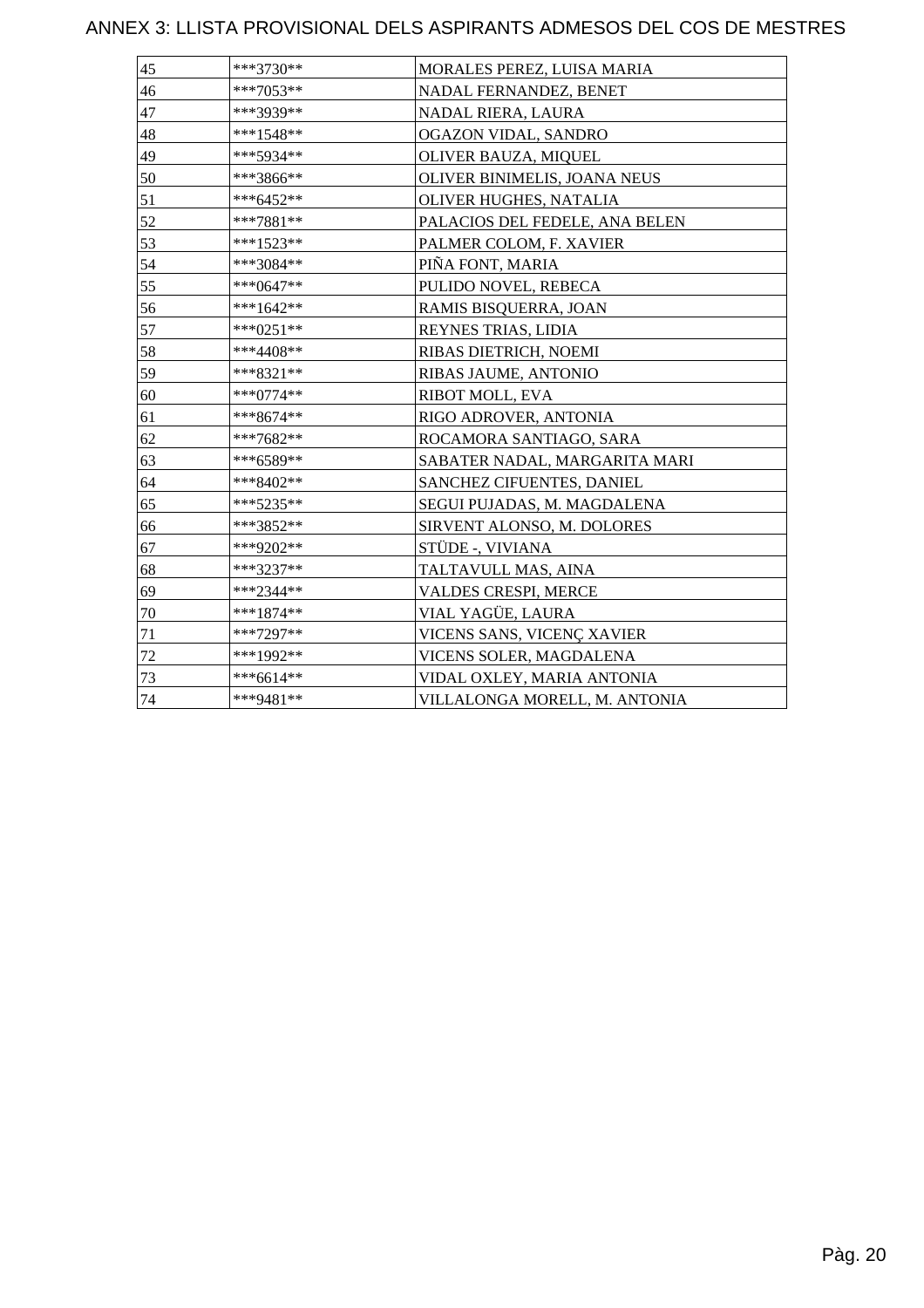#### Illa: EIVISSA **Cos: 0597 - MESTRES** Especialitat: FI - LLENGUA ESTRANGERA: ANGLÈS

|                  | <b>ACCÉS 1</b> |                                  |  |
|------------------|----------------|----------------------------------|--|
| <b>NUM</b>       | <b>DNI</b>     | <b>NOM</b>                       |  |
|                  | $***1215**$    | CAÑELLAS RAMIS, CATALINA         |  |
| 2                | ***3848**      | LANDALUCE CIALDELLA, ALEJANDRO A |  |
| 3                | ***9747**      | LOPEZ GRACIA, ESTEFANIA          |  |
| $\overline{4}$   | ***5886**      | MARI MENAL, SARA                 |  |
| 5                | ***5529**      | NAVARRO ORVAY, BEATRIZ           |  |
| 6                | $***0732**$    | NAVAS MARI, DANIEL               |  |
|                  | $***5648**$    | RUEDA HERNAEZ, ARITZ             |  |
| $\boldsymbol{8}$ | $***8134**$    | SAMPEDRO MARTINEZ, MARIA TERESA  |  |
| 9                | $***5280**$    | <b>SERRA RAMON, JORDI</b>        |  |
| 10               | $***1570**$    | <b>SIMO AMOROS, ADELA</b>        |  |
| 11               | ***9521**      | SOLERA POLIT, ROSA ANA           |  |
| 12               | $***3795**$    | TORELLO MAESTRO, ELENA           |  |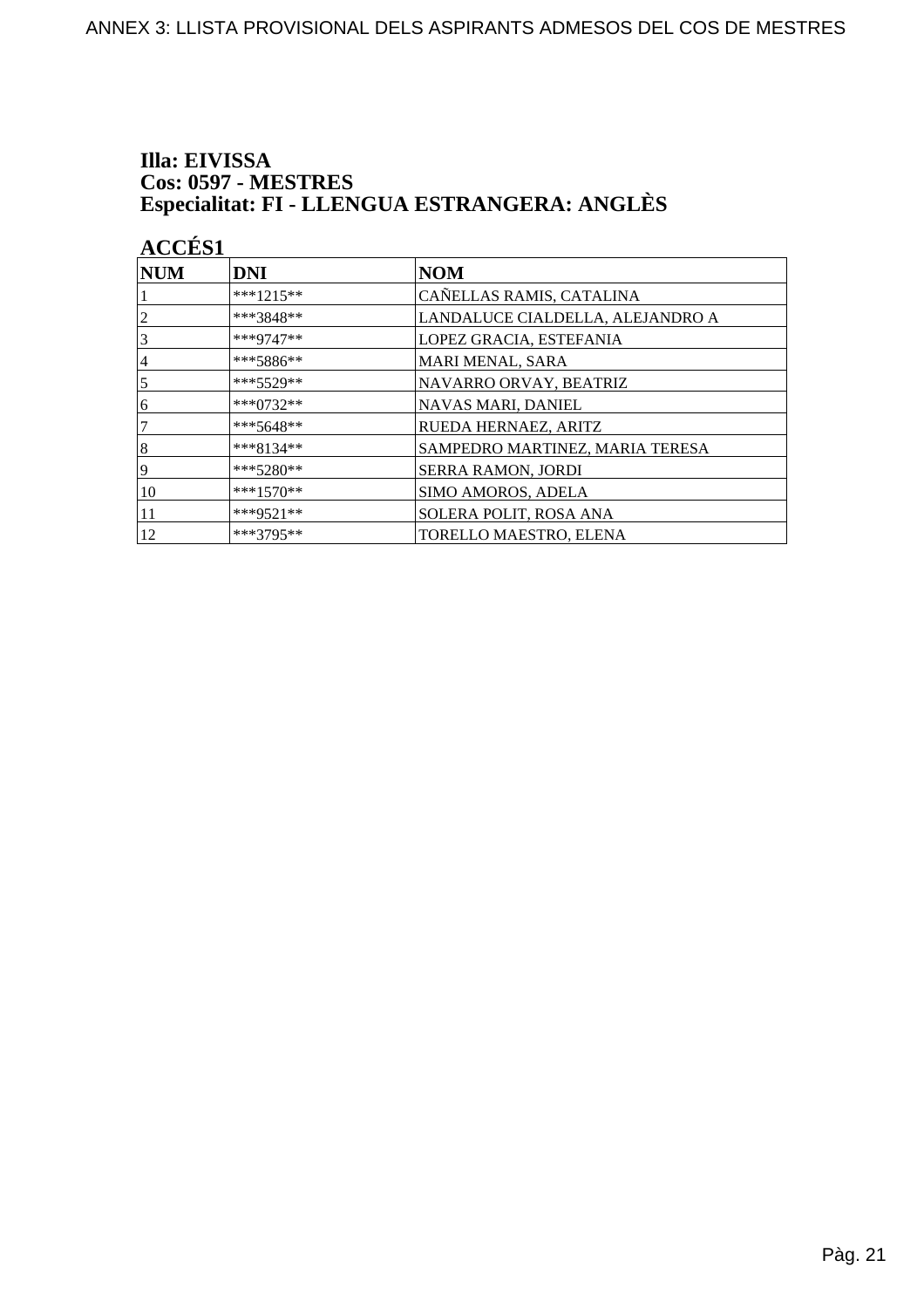#### Illa: EIVISSA **Cos: 0597 - MESTRES** Especialitat: FI - LLENGUA ESTRANGERA: ANGLÈS

**ACCÉS 5** 

| <b>NUM</b> | DNI         | <b>NOM</b>                     |
|------------|-------------|--------------------------------|
|            | $***5187**$ | <b>ROIG COSTA, M. CRISTINA</b> |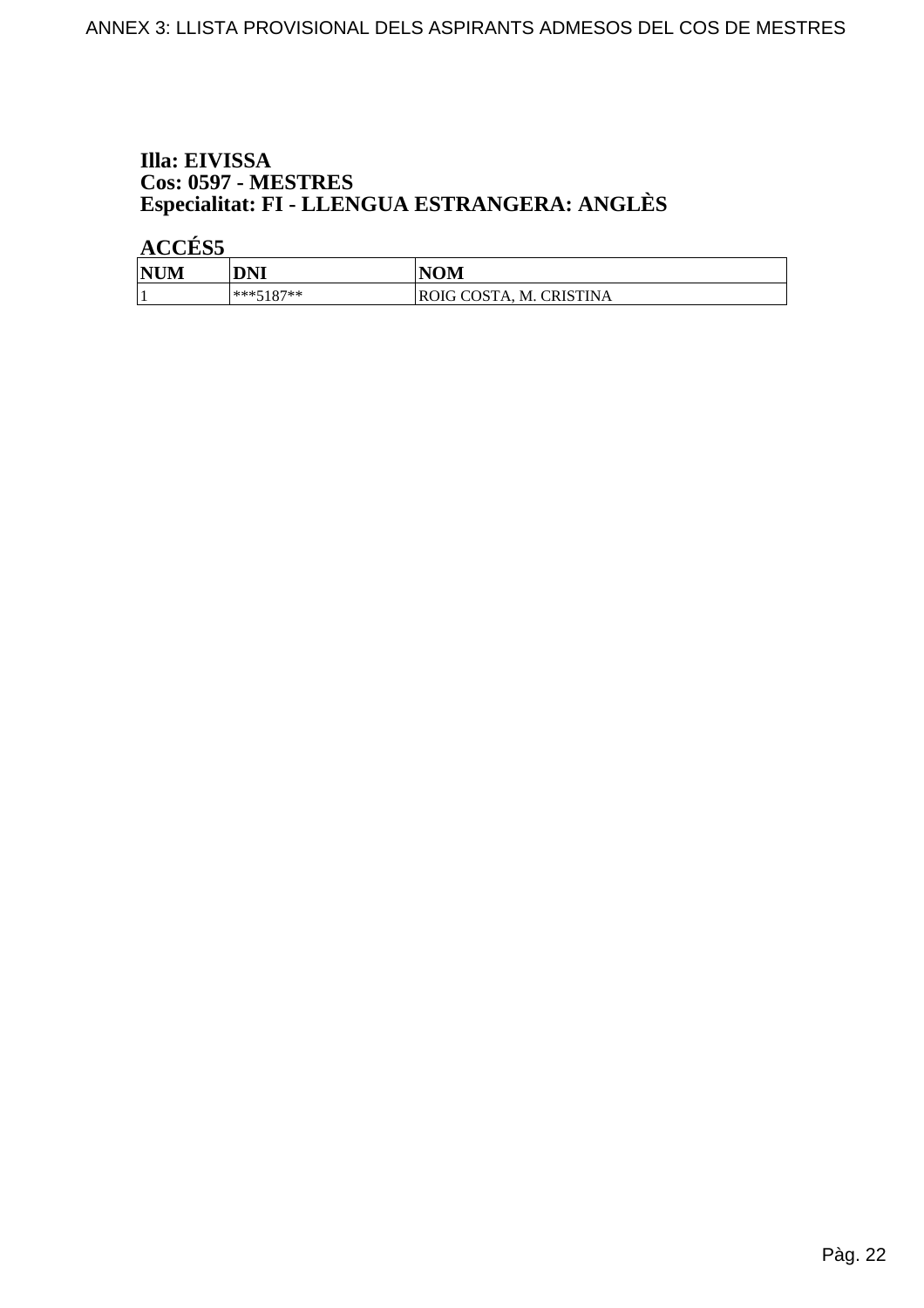#### **Illa: MALLORCA Cos: 0597 - MESTRES Especialitat: MU - MÚSICA**

**ACCÉS 1**

| <b>NUM</b>       | <b>DNI</b>  | <b>NOM</b>                        |
|------------------|-------------|-----------------------------------|
| 1                | ***6887**   | ALOMAR BARCELO, SEBASTIA          |
| $\overline{c}$   | ***7341**   | AMENGUAL JUAN, ANTONI JOAN        |
| 3                | ***1601**   | <b>BASSA PUIGROS, MIQUEL JOAN</b> |
| $\overline{4}$   | ***1881**   | <b>BASSA SUREDA, ANTONIA</b>      |
| $\mathfrak s$    | ***5403**   | <b>BAUZA CALDERON, TERESA</b>     |
| 6                | ***6487**   | <b>BENNASSAR PONS, ANDRES</b>     |
| 7                | ***6694**   | <b>BERNAT BUSQUETS, MERCE</b>     |
| $\boldsymbol{8}$ | ***2931**   | BESTARD FERRER, CATERINA MARIA    |
| 9                | ***5267**   | CANALS GIL, JOAN ANTONI           |
| 10               | ***3605**   | CANTO CAMPINS, INES               |
| 11               | ***1359**   | CAÑELLAS ALDAZ, EVA               |
| 12               | ***5083**   | CASAMORT LLOS, NURIA              |
| 13               | ***4244**   | <b>COLL BORDERIA, JAVIER</b>      |
| 14               | ***2398**   | CORTES ANGUITA, BELEN             |
| 15               | ***3866**   | FERRER MALONDRA, MATEU            |
| 16               | ***8852**   | FIOL COMPANY, JAUME               |
| 17               | ***1693**   | FULLANA AGUILAR, CRISTINA         |
| 18               | ***8438**   | <b>GOMEZ DEL REAL, JUAN BLAS</b>  |
| 19               | ***4585**   | <b>GONZALEZ FELIPE, ANGELES</b>   |
| 20               | ***3664**   | GOÑALONS MOLL, PEDRO IGNACIO      |
| 21               | ***4583**   | <b>JIMENEZ LUZON, NOELIA</b>      |
| 22               | ***1954**   | JUAN OBRADOR, CATALINA            |
| 23               | ***9027**   | LLABRES POCOVI, BARBARA FRANCI    |
| 24               | ***7345**   | LOPEZ MARTINEZ, BEGOÑA            |
| 25               | ***2134**   | MELIA SAMPOL, MARIA ANTONIA       |
| 26               | ***3796**   | MESQUIDA BARCELO, MIQUELA         |
| $27\,$           | ***1919**   | NADAL NEBOT, MARIA ELISA          |
| 28               | ***2441**   | NICOLAU LLULL, MARGALIDA          |
| 29               | $***2142**$ | PICO ALHAMA, M. CARMEN            |
| 30               | ***9116**   | PINTER DE BRITO, MARINA           |
| 31               | ***4120**   | POCOVI LINARES, MARGARITA         |
| 32               | ***2707**   | REYNES GUARDIOLA, SIMO            |
| 33               | ***3483**   | RODRIGUEZ SIGNO, LAURA M.         |
| 34               | ***8128**   | SANCHEZ ARQUES, M. CARMEN         |
| 35               | $***2115**$ | SASTRE PUJOL, NEUS                |
| 36               | ***0674**   | SEGUI CALDERON, JUAN MIGUEL       |
| 37               | ***5232**   | SERRA MARTI, ANA MARIA            |
| 38               | ***7806**   | VAZQUEZ ABRUÑA, Mª ISABEL         |
| 39               | ***8161**   | VERD VALLCANERAS, ANTONIO IVAN    |
| 40               | ***3340**   | VERD VILLALONGA, MARINA           |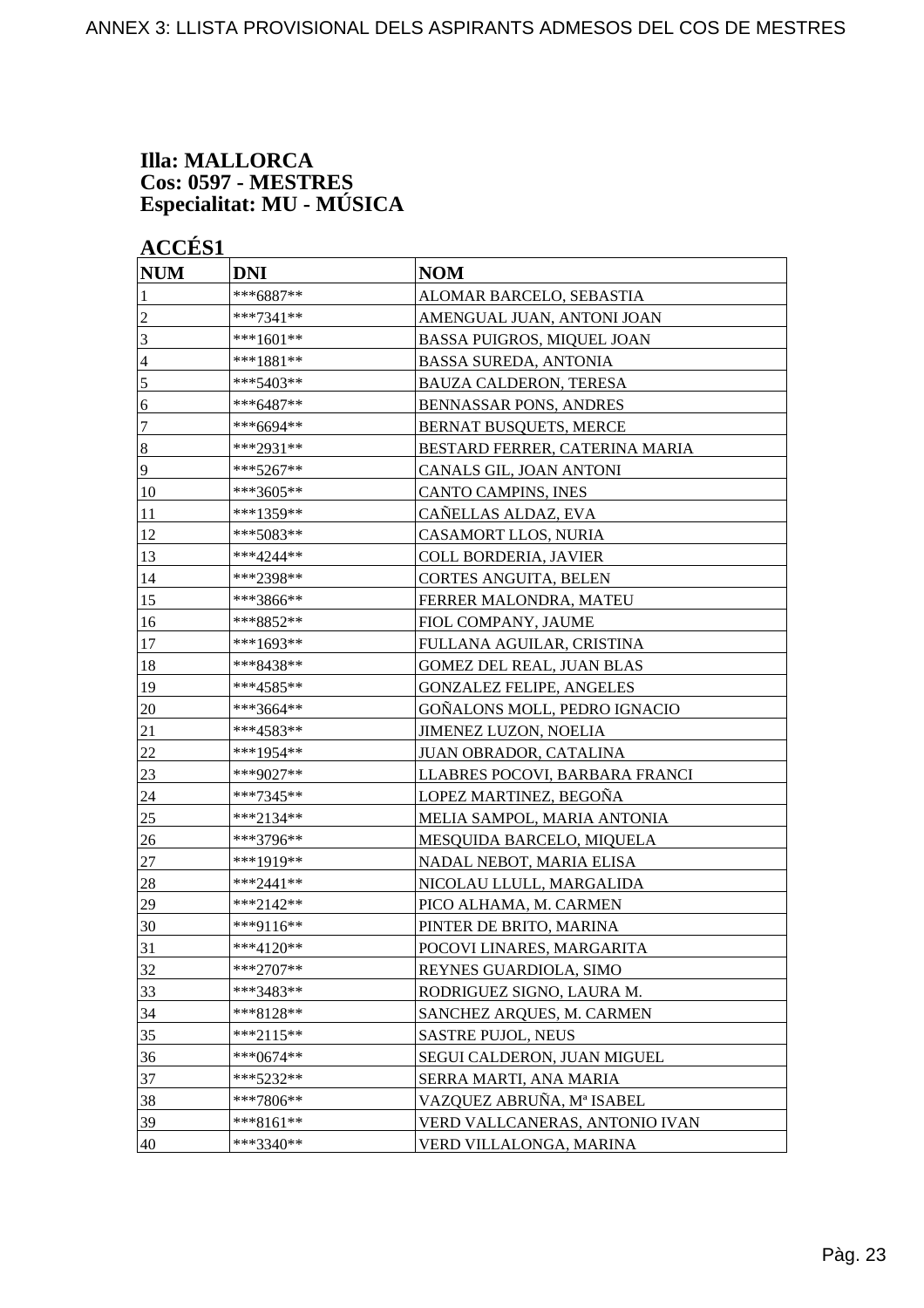#### **Illa: MALLORCA Cos: 0597 - MESTRES Especialitat: PRI - EDUCACIÓ PRIMÀRIA**

| <b>ACCÉS 1</b> |             |                                  |
|----------------|-------------|----------------------------------|
| <b>NUM</b>     | <b>DNI</b>  | <b>NOM</b>                       |
| 1              | ***3585**   | ACEDO HEREDIA, ANDREA            |
| $\overline{c}$ | ***8620**   | ADROVER CERRO, GEMA              |
| 3              | ***2789**   | ADROVER JAUME, VICTORIA          |
| $\overline{4}$ | ***1986**   | ADROVER KOCHER, KARINE           |
| 5              | ***1251**   | AGUILERA AMARAL, MARIEL KATIA    |
| 6              | $***7214**$ | AGUILERA BAILON, CAROLINA        |
| $\tau$         | ***3949**   | AGUILO PASCUAL, MARGALIDA        |
| $\vert 8$      | ***0284**   | ALAMINOS BARCELO, M. LUISA       |
| $\overline{9}$ | ***2243**   | ALBERTI BAUZA, MARIA DEL MAR     |
| 10             | ***1466**   | ALEGRE MARMOL, CATALINA          |
| 11             | ***2480**   | ALEMANY SUREDA, MARGALIDA        |
| 12             | ***4049**   | ALEÑAR FELIU, MARIA DOLORES      |
| 13             | ***8936**   | ALGARRA GONZALEZ, BEATRIZ        |
| 14             | ***8699**   | ALORDA PASCUAL, ISABEL MARIA     |
| 15             | ***4225**   | ALORDA VIDAL, CARLA              |
| 16             | ***4215**   | ALVAREZ MOREY, M. ISABEL         |
| 17             | ***7472**   | AMENGUAL PITA, FRANCESCA         |
| 18             | ***4283**   | AMER GOMILA, GUILLEM             |
| 19             | ***6603**   | AMIGO LAZARO, RAQUEL             |
| 20             | ***2395**   | ANDRADE FLORENCIA, KARLA VANESSA |
| 21             | ***5731**   | AROCA CASTRO, LUIS ALBERTO       |
| $22\,$         | ***3563**   | ARRANZ DE LA FUENTE, HECTOR      |
| 23             | ***1204**   | AVELLA ANTON, MARTA              |
| 24             | ***4838**   | <b>BAEZA PORCELL, CARMEN</b>     |
| 25             | ***8551**   | <b>BALAGUER LLOMPART, ANA</b>    |
| 26             | ***6404**   | <b>BALLE COLOM, LAURA</b>        |
| 27             | ***6925**   | <b>BALLESTER VICENS, JAUME</b>   |
| 28             | ***8346**   | <b>BARCELO ESTELRICH, AINA</b>   |
| 29             | $***6871**$ | BARCELO LLORENTE, CRISTINA I.    |
| 30             | ***2786**   | BARCELO SANSO, JOANA MARIA       |
| 31             | ***3108**   | BARRERA GARAU, MARIA ANTONIA     |
| 32             | $***2461**$ | <b>BATLE IZQUIERDO, ELISA</b>    |
| 33             | ***1843**   | BAUZA CRESPI, FRANCISCA MARI     |
| 34             | ***5944**   | <b>BAUZA LLABRES, GUILLERMO</b>  |
| 35             | ***9042**   | BAUZA MAGRO, CATALINA            |
| 36             | ***6090**   | <b>BAUZA WU, ANDREA</b>          |
| 37             | ***9291**   | BEA PALMER, CRISTINA             |
| 38             | ***0994**   | <b>BELLOD SALVADOR, LAURA</b>    |
| 39             | $***1621**$ | <b>BELMONTE GALMES, ESTHER</b>   |
| 40             | ***3886**   | BENNASAR BUJOSA, ANTONI          |
| 41             | ***2104**   | BENNASAR LLABRES, CATALINA MARIA |
| 42             | ***1826**   | BENNASSAR GRIMALT, M. DEL MAR    |
| 43             | $***2264**$ | BENNASSAR LLINAS, ALMUDENA       |
| 44             | ***2327**   | BERGAS FONS, AINA MARIA          |
|                |             |                                  |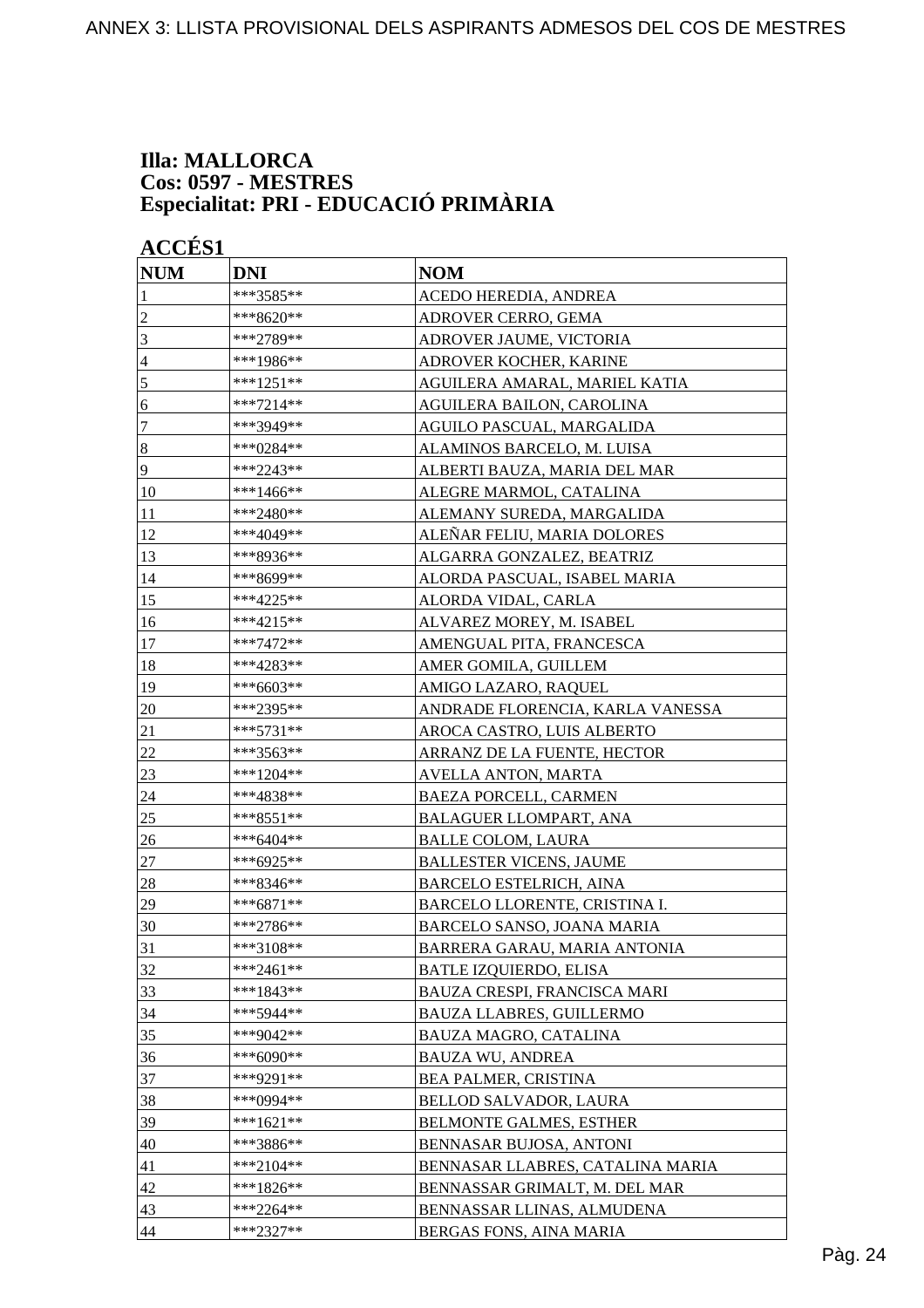| BERNADES CAÑADA, BLANCA<br>***9257**<br>46<br>47<br><b>BES GARAU, ADRIAN</b><br>***8352**<br>48<br>***3516**<br>BESTARD MELIS, MARIA<br>49<br>***2316**<br>BESTARD NIETO-MORENO, LAURA<br>50<br>***9597**<br>BESTARD SALOM, MARGALIDA<br>51<br>***1495**<br><b>BIBILONI BORRAS, JAUME</b> |         |
|-------------------------------------------------------------------------------------------------------------------------------------------------------------------------------------------------------------------------------------------------------------------------------------------|---------|
|                                                                                                                                                                                                                                                                                           |         |
|                                                                                                                                                                                                                                                                                           |         |
|                                                                                                                                                                                                                                                                                           |         |
|                                                                                                                                                                                                                                                                                           |         |
|                                                                                                                                                                                                                                                                                           |         |
|                                                                                                                                                                                                                                                                                           |         |
| 52<br>$***1505**$<br>BIBILONI CRESPI, MARINA                                                                                                                                                                                                                                              |         |
| 53<br>***1903**<br><b>BIBILONI FONT, PAULA</b>                                                                                                                                                                                                                                            |         |
| 54<br>***8447**<br>BONET MENGOD, MARIA                                                                                                                                                                                                                                                    |         |
| 55<br>$***7160**$<br>BONET VARA, NATALIA                                                                                                                                                                                                                                                  |         |
| 56<br>***9589**<br><b>BONET VILAR, PAULA</b>                                                                                                                                                                                                                                              |         |
| 57<br>***1004**<br>BONILLA ESCRIBANO, ENCARNACION                                                                                                                                                                                                                                         |         |
| 58<br>***1862**<br>BONNIN GRIMALT, ALICIA                                                                                                                                                                                                                                                 |         |
| 59<br>***4535**<br><b>BORDOY EXPOSITO, NURIA</b>                                                                                                                                                                                                                                          |         |
| 60<br>***3682**<br>BORDOY OREJUELA, AINA                                                                                                                                                                                                                                                  |         |
| ***9622**<br>BORNAY RAMON, NURIA<br>61                                                                                                                                                                                                                                                    |         |
| 62<br>***4702**<br>BORRAS ALBERTI, M. ANGELS                                                                                                                                                                                                                                              |         |
| 63<br>***6388**<br>BORRASCA ROMERO, ALBA                                                                                                                                                                                                                                                  |         |
|                                                                                                                                                                                                                                                                                           |         |
| 64<br>BOSCANA ROLDAN, ROSA MARIA<br>***5956**<br>65<br>***1545**                                                                                                                                                                                                                          |         |
| <b>BOSCH TOUS, MIQUEL ANGEL</b>                                                                                                                                                                                                                                                           |         |
| 66<br>$***7317**$<br>BOVER BAUZA, AMADOR MIGUEL                                                                                                                                                                                                                                           |         |
| 67<br>***4208**<br>BOVER TORRALBA, JULIA                                                                                                                                                                                                                                                  |         |
| 68<br>$***1421**$<br>BRAVO ARROYO, NURIA                                                                                                                                                                                                                                                  |         |
| 69<br>***1256**<br>BRUNO FUSTER, JOANA                                                                                                                                                                                                                                                    |         |
| 70<br>***5859**<br>BURGOS LORENZO, ANTONIO JESUS                                                                                                                                                                                                                                          |         |
| 71<br>***2323**<br>CABELLO BENITEZ, ROCIO                                                                                                                                                                                                                                                 |         |
| 72<br>***6416**<br>CABOT BINIMELIS, ALEJANDRO                                                                                                                                                                                                                                             |         |
| 73<br>***5396**<br>CALAFAT SERVERA, MARIA MAGDALEN                                                                                                                                                                                                                                        |         |
| 74<br>CALDENTEY ALBIS, ADA ELIONOR<br>***8677**                                                                                                                                                                                                                                           |         |
| ***2588**<br>75<br>CALDENTEY DE LA IGLESIA, NEUS                                                                                                                                                                                                                                          |         |
| ***8317**<br>CALDENTEY FRONTERA, MARIA DEL MAR<br>76                                                                                                                                                                                                                                      |         |
| ***3648**<br>CALVIÑO LLINAS, CARME<br>77                                                                                                                                                                                                                                                  |         |
| 78<br>$***4262**$<br>CALVO TORRES, MILAGROS                                                                                                                                                                                                                                               |         |
| 79<br>$***1478**$<br>CAMARELLES VILA, CARLES                                                                                                                                                                                                                                              |         |
| 80<br>$***1458**$<br>CAMARENA PEIRO, JUAN SALVADOR                                                                                                                                                                                                                                        |         |
| 81<br>$***8371**$<br>CAMARENA ROSA, NATIVIDAD                                                                                                                                                                                                                                             |         |
| 82<br>$***7361**$<br>CAMPINS AMENGUAL, SEBASTIANA                                                                                                                                                                                                                                         |         |
| 83<br>$***2407**$<br>CAMPINS PIZA, MARIA ANTONIA                                                                                                                                                                                                                                          |         |
| 84<br>***2407**<br>CAMPINS PIZA, MARIA MAGDALEN                                                                                                                                                                                                                                           |         |
| 85<br>$***7273**$<br>CAMPINS ZUEHLSDORFF, CLAUDIA                                                                                                                                                                                                                                         |         |
| 86<br>CANAVES PEÑA, MARIA ANTONIA<br>***0659**                                                                                                                                                                                                                                            |         |
| 87<br>$***1841**$<br>CANO CORRAL, ROSA M                                                                                                                                                                                                                                                  |         |
| 88<br>***9665**<br>CANO LOPEZ, MARIO                                                                                                                                                                                                                                                      |         |
| 89<br>CAÑELLAS MARTIN, CARMEN<br>***1348**                                                                                                                                                                                                                                                |         |
| 90<br>***3837**<br>CAPELLA VAZE, KIMBERLY                                                                                                                                                                                                                                                 |         |
| 91<br>***5192**<br>CAPO CLADERA, M. ANTONIA                                                                                                                                                                                                                                               |         |
| 92<br>***9810**<br>CAPO FIOL, PAU                                                                                                                                                                                                                                                         |         |
| 93<br>***9351**<br>CAPO SIMON, M. MAR                                                                                                                                                                                                                                                     |         |
| 94<br>$***0054**$<br>CARA MARTIN, M. ANGELES                                                                                                                                                                                                                                              |         |
| 95<br>***4292**<br>CARMONA PULIDO, DANIEL                                                                                                                                                                                                                                                 |         |
| 96<br>CARRIO GENOVART, JERONI XAVIER<br>$***1437**$                                                                                                                                                                                                                                       |         |
| 97<br>$***6752**$<br>CARRIO RIGO, MARGARITA                                                                                                                                                                                                                                               |         |
| 98<br>***0664**<br>CASADO DE AMEZCUA FONT, AINA                                                                                                                                                                                                                                           |         |
| 99<br>$***6837**$<br>CASES SOLER, INES                                                                                                                                                                                                                                                    | Pàg. 25 |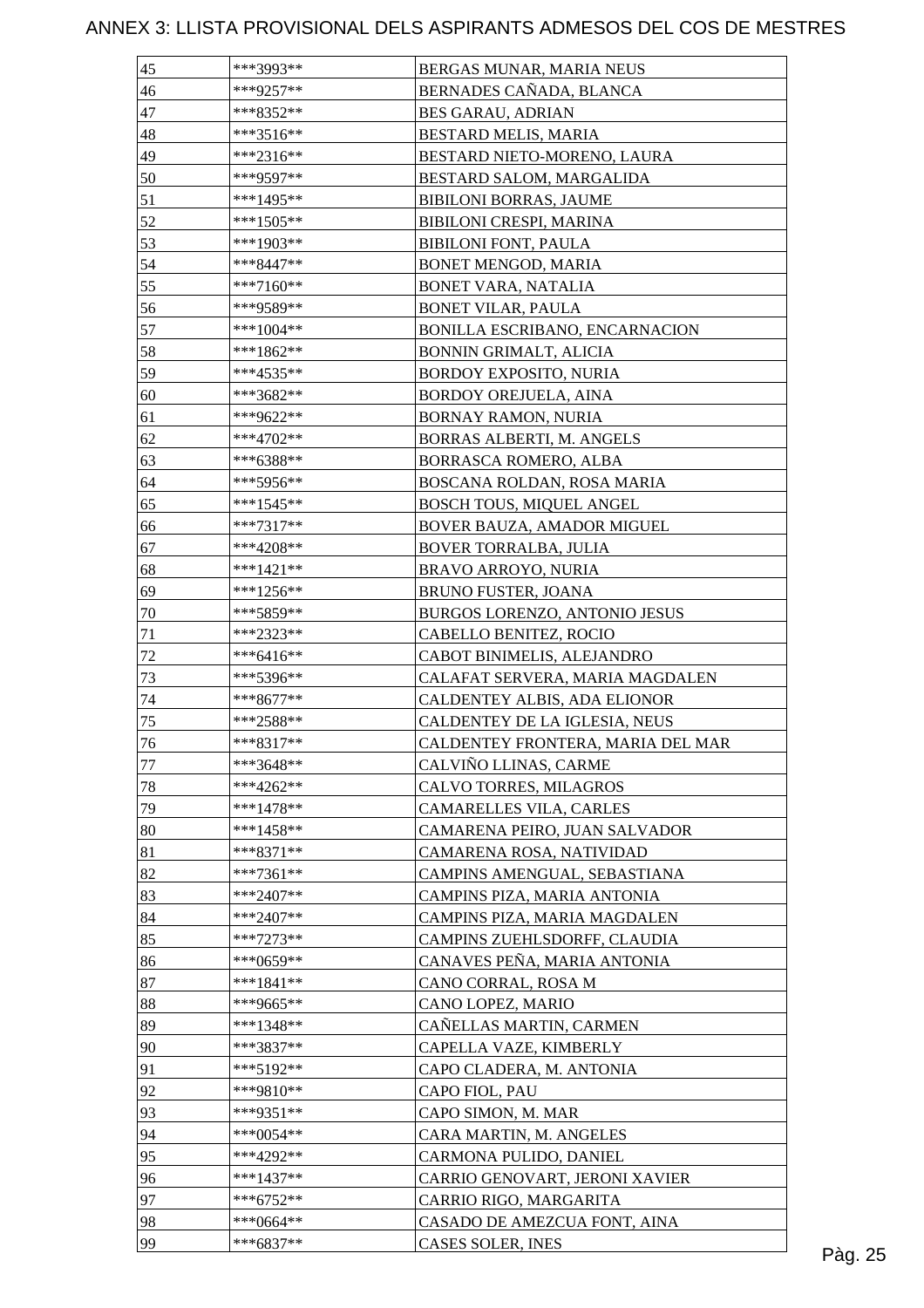| 100 | ***9346**   | CASTELL MUT, MARINA                   |         |
|-----|-------------|---------------------------------------|---------|
| 101 | $***7301**$ | CASTILLO FRAU, ROSA MARIA             |         |
| 102 | $***7154**$ | CAZORLA MAS, DAVID                    |         |
| 103 | ***0983**   | CERDA JUAN, LORENZO                   |         |
| 104 | $***7251**$ | CERDA POMAR, MARIA CRISTINA           |         |
| 105 | ***7650**   | CEREZO GOMEZ, IRENE                   |         |
| 106 | ***3944**   | CERRO SECO DE HERRERA, MARIA DE LOS A |         |
| 107 | ***0549**   | CHACON NICOLAU, ALICIA                |         |
| 108 | $***8260**$ | CHAMARRO GARRIDO, LAURA               |         |
| 109 | ***2980**   | CHIRIVELLA PASCUAL, IRENE             |         |
| 110 | ***7382**   | CIFRE BERGAS, MARTINA                 |         |
| 111 | ***7296**   | CIFRE CALAFAT, JOANA AINA             |         |
| 112 | $***4147**$ | CIFRE ROMERO, RAFAEL                  |         |
| 113 | ***0981**   | CIRER BUENDIA, NURIA                  |         |
| 114 | ***0968**   | CIRER RIBOT, ROSA MARIA               |         |
| 115 | $***6028**$ | CLADERA PEREZ, MARINA                 |         |
| 116 | ***9898**   | CLADERA ROMERO, ANTONIA               |         |
| 117 | ***9965**   | CLAR MOLINA, ANTONIA TERESA           |         |
| 118 | ***1973**   | CLAR PALERM, JOANA MARIA              |         |
| 119 | ***8814**   | CLOS DEL JESUS, BEATRIZ               |         |
| 120 | ***4669**   | COBACHO NAVARRO, ANGEL                |         |
| 121 | ***6942**   | COETO OLIVER, MARIA DEL MAR           |         |
| 122 | $***2110**$ | COLL BENNASAR, Mª MARGALIDA           |         |
| 123 | ***1530**   | COLL LLOMPART, JOAN GORI              |         |
|     |             |                                       |         |
| 124 | $***6637**$ | COLL ROMAN, ANA MARIA                 |         |
| 125 | $***6475**$ | COLL VICENS, ANTONIA MARIA            |         |
| 126 | $***5731**$ | COLLADO MILLA, ERICA                  |         |
| 127 | ***9178**   | COLOM RAMIS, M. MAGDALENA             |         |
| 128 | ***4539**   | COMAS BIBILONI, MAGDALENA             |         |
| 129 | ***9300**   | COMAS LLABRES, M. ISABEL              |         |
| 130 | ***6698**   | COMAS PONS, ISABEL                    |         |
| 131 | ***9005**   | COMPANY TOEPS, MICAELA                |         |
| 132 | ***3270**   | COMPANY VIVES, SEBASTIA               |         |
| 133 | ***0592**   | CONESA ROMERO, MARTA                  |         |
| 134 | $***2653**$ | CORRO CRESPI, MARTA                   |         |
| 135 | ***0392**   | COVAS MUÑOZ, ANTONIO                  |         |
| 136 | $***4083**$ | CRESPI ESCALAS, MARIA DEL MAR         |         |
| 137 | ***0797**   | CRESPI SORELL, AINA                   |         |
| 138 | $***1727**$ | CURSACH CARRIO, MARIA ANTONIA         |         |
| 139 | ***1820**   | DALMAU ALOMAR, FRANCISCA              |         |
| 140 | ***3829**   | DARDER MOLL, FRANCESC BORJA           |         |
| 141 | ***2098**   | DENGRA MOYA, NATALIA                  |         |
| 142 | $***1466**$ | DIAZ ALBERS, ALICIA                   |         |
| 143 | ***1922**   | DIAZ MARTINEZ, IRENE                  |         |
| 144 | ***4636**   | DIAZ ROMAN, SOFIA                     |         |
| 145 | ***3863**   | DIAZ VARELA, ROCIO                    |         |
| 146 | ***3953**   | DIEZ CADAVID, TANIA                   |         |
| 147 | ***9556**   | DOMINGO VAZQUEZ, BERTA                |         |
| 148 | ***1995**   | DUPUY TERRASA, MARIA                  |         |
| 149 | ***5645**   | DUSCU, DELIA CRISTINA                 |         |
| 150 | ***8099**   | EGEA BLANCO, MIREIA                   |         |
| 151 | ***8847**   | ENSEÑAT PARETS, FRANCINA              |         |
| 152 | $***2204**$ | ESPERT SORIANO, NURIA                 |         |
| 153 | ***8882**   | ESPINOS TARIN, AITANA                 |         |
| 154 | $***6217**$ | ESTARELLAS PLETZ, ANDRES              | Pàg. 26 |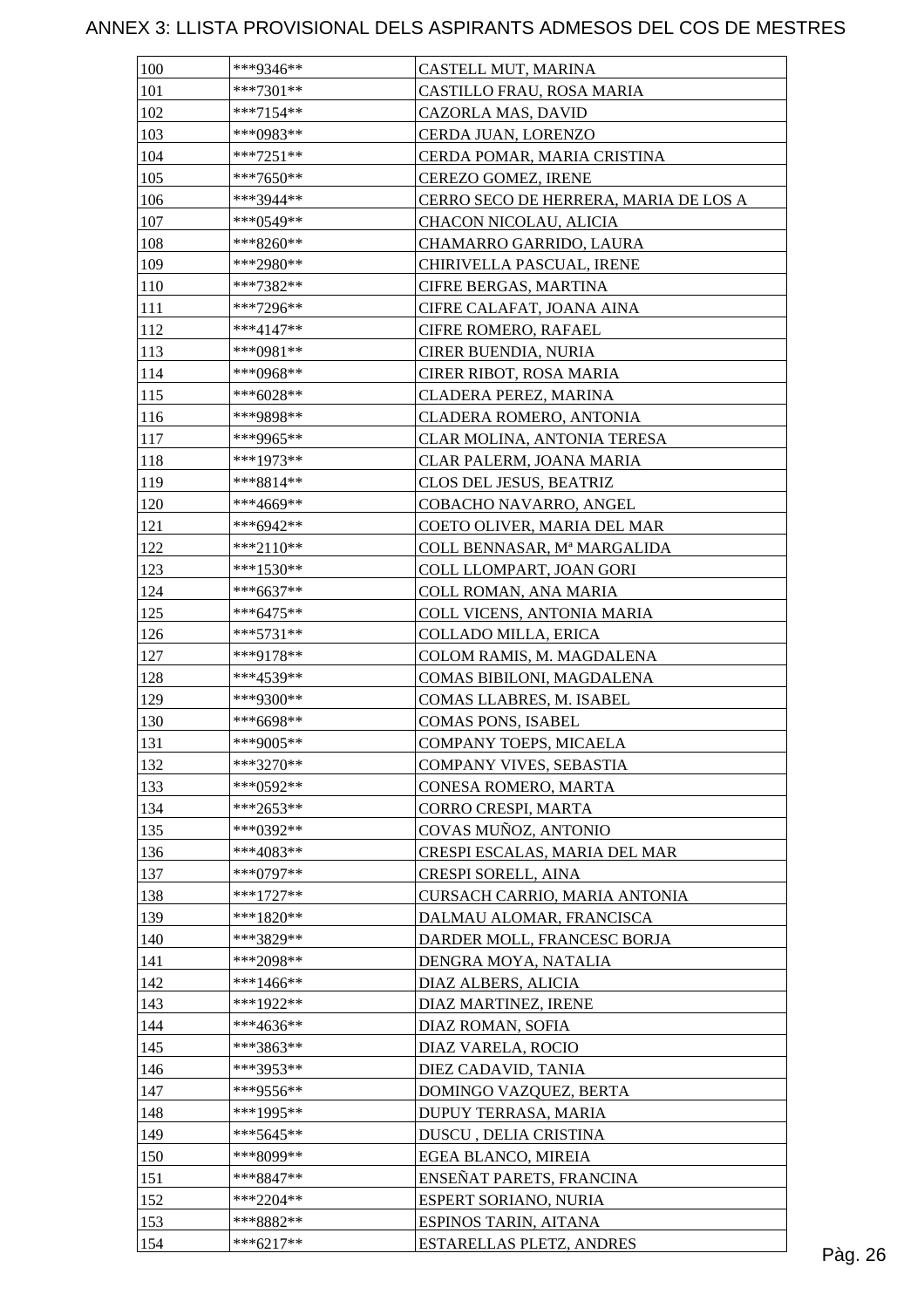| 155 | $***8301**$ | ESTELRICH TOMAS, MARGALIDA           |         |
|-----|-------------|--------------------------------------|---------|
| 156 | $***1990**$ | ESTEVA SALVA, MARIA ANTONIA          |         |
| 157 | ***2444**   | ESTEVE MAS, M. LLUÏSA                |         |
| 158 | $***2484**$ | <b>ESTRANY VIVES, CARLOS</b>         |         |
| 159 | ***2795**   | FABIANO BESTARD, AINA                |         |
| 160 | $***7087**$ | FEBRER LLULL, M. ANTONIA             |         |
| 161 | $***0402**$ | FERNANDEZ DEMANS, CANDIDA            |         |
| 162 | $***7223**$ | FERNANDEZ FERNANDEZ, EVA M.          |         |
| 163 | ***1124**   | FERNANDEZ LOPEZ, NOELIA              |         |
| 164 | $***5116**$ | FERNANDEZ MATEU, MONTSERRAT          |         |
| 165 | $***7014**$ | FERNANDEZ RAMOS, SORAYA              |         |
| 166 | $***0381**$ | FERNANDEZ SASTRE, ALEJANDRA          |         |
| 167 | ***3330**   | FERNANDEZ TRIAS, MARIA DEL PILA      |         |
| 168 | ***0064**   | FERRA CIFRE, MARIA CRISTINA          |         |
| 169 | ***3847**   | FERRAGUT JAUME, MARIA LAURA          |         |
| 170 | ***4086**   | FERRAGUT ROSER, MARIA ANTONIA        |         |
| 171 | ***3850**   | FERRANDIS BONNIN, ANA LAURA          |         |
| 172 | ***5949**   | FERRER AMER, MARIA DEL PILA          |         |
| 173 | ***3925**   | FERRER JUAN, CARLES                  |         |
| 174 | ***1932**   | FERRERA ARROYO, ESTHER               |         |
| 175 | $***7027**$ | FERRIOL FLORIT, CATERINA             |         |
| 176 | ***7722**   | FERRIOL GAY, MARTA                   |         |
| 177 | ***9512**   | FLOR BELMONTE, LAURA MARIA           |         |
| 178 | ***7986**   | FLORES ALAMINOS, SERGI               |         |
| 179 | ***3255**   |                                      |         |
| 180 | $***1882**$ | FONT LUNA, MARIA                     |         |
| 181 | $***7146**$ | FONT SALOM, GABRIEL                  |         |
|     |             | FONT SUREDA, MAR                     |         |
| 182 | $***7256**$ | FONTIRROIG GARCIA, RAFAEL            |         |
| 183 | $***1541**$ | FORTEZA SUREDA, FRANCISCA            |         |
| 184 | ***2958**   | FRAU BUJOSA, MARIA MAGDALEN          |         |
| 185 | $***6560**$ | FRAU HIJOSA, CLARA                   |         |
| 186 | $***7174**$ | FULLANA GOMILA, MARGARIDA            |         |
| 187 | $***1531**$ | <b>GALVEZ CANO, ELENA</b>            |         |
| 188 | ***2130**   | <b>GARAU GARCIA, CRISTINA</b>        |         |
| 189 | $***2311**$ | GARCIA ALZAMORA, MONICA              |         |
| 190 | ***8389**   | <b>GARCIA BALLESTER, JUAN PABLO</b>  |         |
| 191 | $***4413**$ | GARCIA DE LA TORRE MATA, M. CARMEN   |         |
| 192 | ***9550**   | GARCIA HERNANDEZ, ISAAC ORENCIO      |         |
| 193 | ***1100**   | <b>GARCIA MARTINEZ, JESICA</b>       |         |
| 194 | ***6551**   | <b>GARCIA MARTINEZ, JOSE DAVID</b>   |         |
| 195 | $***2205**$ | <b>GARCIA MARTINEZ, MARIA ESTHER</b> |         |
| 196 | ***3972**   | GARCIA MINGORANCE, FRANCISCO JAVI    |         |
| 197 | ***3889**   | <b>GARCIA RAMON, CAROLINA</b>        |         |
| 198 | $***6273**$ | <b>GARCIA RIERA, MERCE</b>           |         |
| 199 | ***9504**   | GARCIA ROIG, JOANA MARIA             |         |
| 200 | ***8426**   | GARCIA-DELGADO JOY, MARC             |         |
| 201 | ***9696**   | GARROTE HURTADO, MIGUEL ANGEL        |         |
| 202 | ***3580**   | <b>GAYA MIERAS, JOAN</b>             |         |
| 203 | ***3824**   | GAYA PARERA, M. ISABEL               |         |
| 204 | ***2398**   | GELABERT CARULLA, JAUME              |         |
| 205 | ***5978**   | GELABERT TROBAT, ANTONIA MARIA       |         |
| 206 | ***5342**   | GIGANTE GONZALEZ, LAURA              |         |
| 207 | $***1283**$ | <b>GIL MATEU, LLORENÇ</b>            |         |
| 208 | ***3740**   | GIMENEZ RIUTORT, JOANA GABRIELA      |         |
| 209 | ***8935**   | GOMEZ AMENGUAL, CRISTINA             | Pàg. 27 |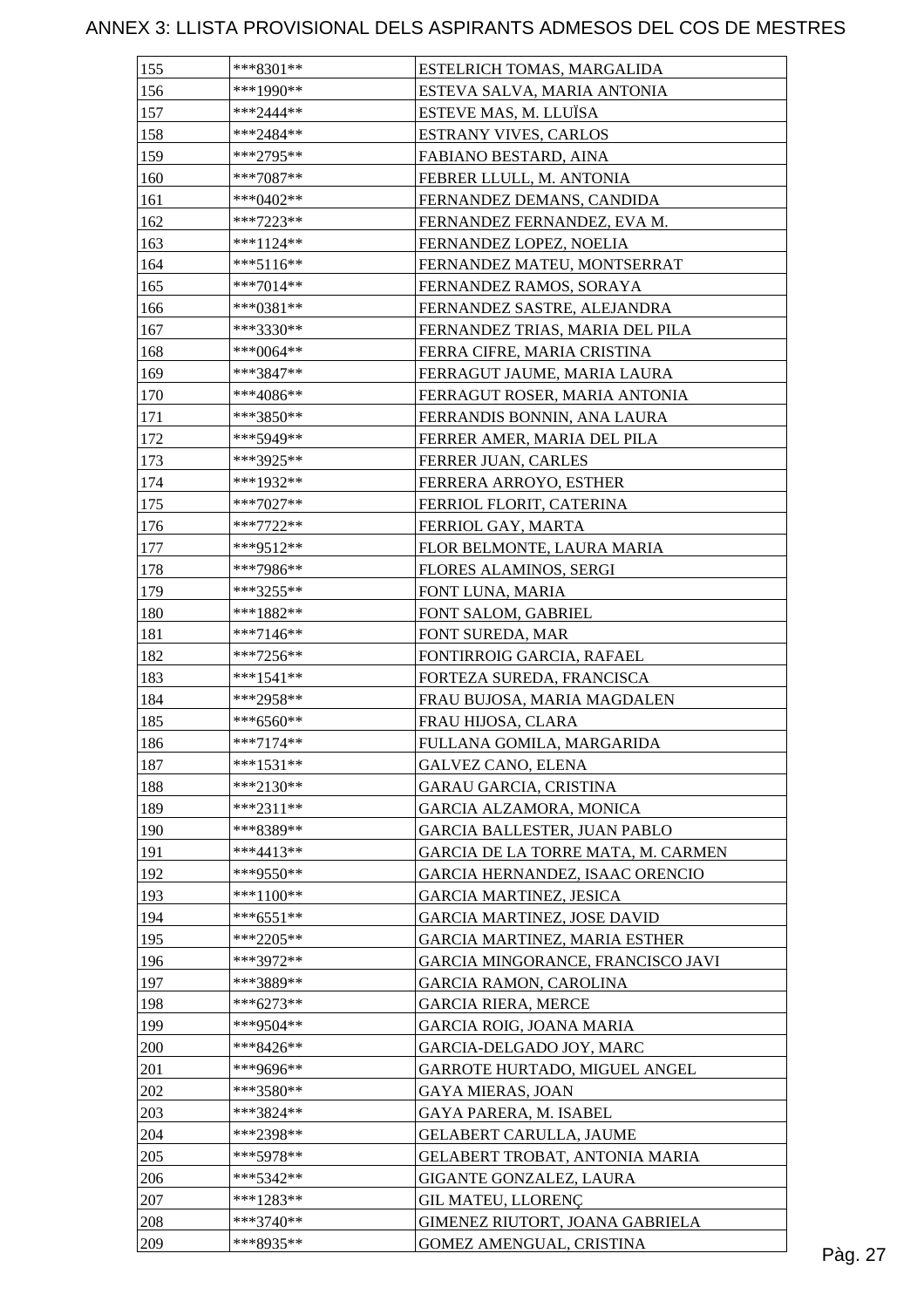| 210 | ***7302**   | GONELL MONFORT, ANA             |         |
|-----|-------------|---------------------------------|---------|
| 211 | ***8469**   | <b>GONZALEZ GOMILA, PEDRO</b>   |         |
| 212 | $***6179**$ | GONZALEZ LOZANO, MARIA LOURDES  |         |
| 213 | ***4935**   | GONZALEZ RAYO, ANGELA           |         |
| 214 | $***2385**$ | GONZALEZ SAN JUAN, AINA ROSA    |         |
| 215 | $***2527**$ | <b>GOST FIOL, MARGALIDA</b>     |         |
| 216 | ***8796**   | <b>GUAL MARIN, PAULA</b>        |         |
| 217 | $***2226**$ | GUARDIOLA GELABERT, APOLONIA    |         |
| 218 | $***1334**$ | GUERRA PEREZ, BEATRIZ MAGDAL    |         |
| 219 | ***4323**   | GUTIERREZ GARCIA, JUAN ANTONIO  |         |
| 220 | ***3547**   | HARO CASTELLO, MONICA           |         |
| 221 | ***0969**   | HARO GALLUR, M. ANGELES         |         |
| 222 | $***2124**$ | HENKEL MARTORELL, SANDRA        |         |
| 223 | $***2561**$ | HERMOSO HUERTAS, SANDRA         |         |
| 224 | ***7971**   | HERNANDEZ MUÑOZ, MARIA DEL CARM |         |
| 225 | $***2237**$ | HERNANDO MONTEJANO, ESTER       |         |
| 226 | ***7394**   | HERRERA GUERRERO, MARIA DEL MAR |         |
| 227 | ***5925**   | HERRERO CAMACHO, GABRIEL        |         |
| 228 | $***3573**$ | HERRERO DURA, ESTER             |         |
| 229 | $***2745**$ | HERRERO PASCUAL, ESTHER         |         |
| 230 | ***0988**   | HUGUET TRIAY, AUBA              |         |
| 231 | ***0864**   | <b>IBAÑEZ GALINDO, CRISTINA</b> |         |
| 232 | ***8976**   | INARAJA RIBOT, CATALINA ANA     |         |
|     |             |                                 |         |
| 233 | ***1917**   | JAUME GARI, MARIA ANTONIA       |         |
| 234 | ***1864**   | JAUME LLITERAS, MARGARIDA       |         |
| 235 | ***5955**   | JAUME MARTIN, CATALINA          |         |
| 236 | ***8844**   | JAUME MORA, CATERINA            |         |
| 237 | ***7103**   | JIMENEZ AGUILO, JOSE DAVID      |         |
| 238 | $***0543**$ | JIMENEZ DIAZ, LIDIA             |         |
| 239 | ***8993**   | JIMENEZ ESCRIBANO, MARIA JOSE   |         |
| 240 | $***7271**$ | <b>JIMENEZ JIMENEZ, JESUS</b>   |         |
| 241 | ***1961**   | JIMENEZ MORALES, MARIA DEL MAR  |         |
| 242 | ***8690**   | <b>JIMENEZ NOVA, SERGI</b>      |         |
| 243 | ***2249**   | JIMENEZ REDONDO, DAVID          |         |
| 244 | $***3054**$ | JIMENEZ SERRANO, JUAN MANUEL    |         |
| 245 | $***0224**$ | JIMENO LORENTE, MARIA DEL MAR   |         |
| 246 | ***8358**   | JOFRE TERRASA, MARGALIDA P.     |         |
| 247 | $***4142**$ | JUAN MARTINEZ, CLAUDIA          |         |
| 248 | $***7197**$ | JUAN MARTINEZ, NURIA            |         |
| 249 | ***1548**   | JUAN TABERNER, CATALINA         |         |
| 250 | ***9097**   | KLEBER FRAU, JOSE ANTONIO       |         |
| 251 | $***7156**$ | LA HOZ RODRIGUEZ, NEREA         |         |
| 252 | $***7361**$ | LANCHARRO RICO, FAUSTINA        |         |
| 253 | $***5696**$ | LEAL AMENGUAL, GLORIA LUISA     |         |
| 254 | $***2284**$ | LEANDRO MARTINEZ, SONIA         |         |
| 255 | ***7960**   | LINARES FLORIT, MARIA MAGDALEN  |         |
| 256 | ***1859**   | LIÑAYO TORRES, SANDRA           |         |
| 257 | ***8417**   | LIZANCOS BENITEZ, JOSE LUIS     |         |
| 258 | $***0671**$ | LIZCANO GUZMAN, LIDIA           |         |
| 259 | $***8312**$ | LLABRES PAYERAS, MARGARIDA      |         |
| 260 | ***2979**   | LLABRES VERDERA, MARINA         |         |
| 261 | ***6299**   | LLISTO SIMON, PATRICIA          |         |
| 262 | $***3142**$ | LLOBERA LOPEZ, DAVINIA          |         |
| 263 | ***8307**   | LLOBET FRAU, JOSEP ANTONI       |         |
| 264 | ***4233**   | LLODRA RIOS, CATALINA V.        | Pàg. 28 |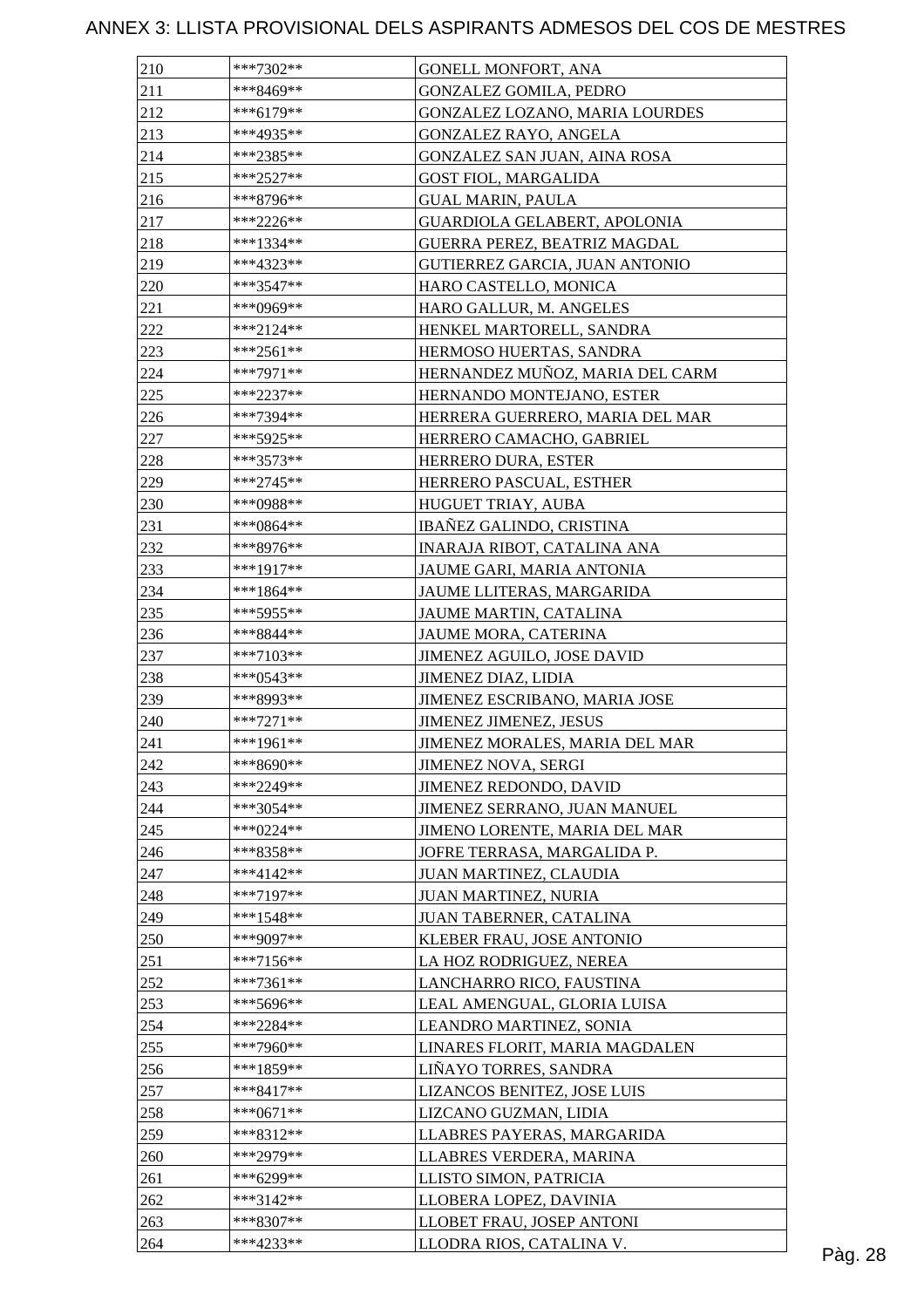| 265 | ***3678**   | LLULL SANSO, FRANCESCA M.         |  |
|-----|-------------|-----------------------------------|--|
| 266 | $***2807**$ | LOPEZ DEL AMO FRANCO, ANGEL       |  |
| 267 | ***0063**   | LOPEZ RUIZ, MARCOS                |  |
| 268 | $***7257**$ | LOPEZ VILCHEZ, CRISTINA MARIA     |  |
| 269 | $***0014**$ | LUENGO VERA, NOELIA               |  |
| 270 | ***7301**   | LUQUE CRESPI, PILAR               |  |
| 271 | $***9221**$ | MACHADO SANCHEZ, MARINA           |  |
| 272 | $***5620**$ | MAGAÑA MIRO, M. CRISTINA          |  |
| 273 | $***2411**$ | MAIMO SIMO, JAUME                 |  |
| 274 | ***1794**   | MANERA FELIU, AINA                |  |
| 275 | $***7124**$ | MANERA OLIVER, JUAN               |  |
| 276 | ***0324**   | MANZANO OLIVER, DULCENOMBRE DE    |  |
| 277 | ***1305**   | MARCUS COLOM, JOSEP               |  |
| 278 | ***2302**   | MARIN GARRIDO, ANTONIA            |  |
| 279 | ***2544**   | MARMOR TORCHIA, MARIA SOL         |  |
| 280 | ***6692**   | MAROTO ESTELRICH, MARTA           |  |
| 281 | $***7173**$ | MARTI HANNEBAUM, SONIA            |  |
| 282 | ***3211**   | <b>MARTIN CASTELLANOS, LORENA</b> |  |
| 283 | ***1908**   | MARTIN MARTINEZ, M. ISABEL        |  |
| 284 | ***7079**   | MARTIN MOLANO, SANDRA             |  |
| 285 | ***3537**   | MARTINEZ ARTIGUES, LAURA          |  |
| 286 | $***6461**$ |                                   |  |
|     |             | <b>MARTINEZ BECEIRO, MARIA</b>    |  |
| 287 | ***3375**   | MARTINEZ BOSCH, LUCAS             |  |
| 288 | ***7032**   | MARTINEZ DE LA TORRE, PAULA       |  |
| 289 | ***1954**   | MARTINEZ LLULL, MARIA DEL MAR     |  |
| 290 | ***2508**   | MARTINEZ NOGUES, AINA             |  |
| 291 | ***7433**   | MARTINEZ PORTO, MARIA ELENA       |  |
| 292 | ***6070**   | MARTINEZ REUS, MARTA              |  |
| 293 | ***5349**   | MARTINEZ ROBLES, ENRIQUE          |  |
| 294 | ***1803**   | MARTORELL BARCELO, MARGALIDA      |  |
| 295 | ***9728**   | MARTORELL CAMPINS, MARIA ANTONIA  |  |
| 296 | ***3781**   | MARTORELL RIGO, TOMEU             |  |
| 297 | ***8122**   | <b>MAS FERRER, NEUS</b>           |  |
| 298 | ***5629**   | MAS TRUJILLO, LAURA               |  |
| 299 | ***8311**   | MASCARO TAULER, CATALINA          |  |
| 300 | ***3268**   | MASSANET DIEZ, ALBA               |  |
| 301 | $***2781**$ | MASSANET FRONTERA, CATALINA       |  |
| 302 | ***8685**   | MATAS ALVAREZ, AMALIA             |  |
| 303 | ***3941**   | MATAS DURENDEZ, JOANA             |  |
| 304 | ***1446**   | MAYANS MAGAÑA, MIGUEL             |  |
| 305 | ***2089**   | MAYOL AGUILO, M. ANTONIA          |  |
| 306 | $***0550**$ | MAYOL LLITERAS, ANTONI            |  |
| 307 | $***1867**$ | MAYOL MARIANO, CATALINA           |  |
| 308 | ***6602**   | MEDINA SIMONET, NOELIA            |  |
| 309 | ***8614**   | MELIS DIAZ-MADROÑERO, NOELIA      |  |
| 310 | ***9928**   | MELLOR BOYERO, EMMA VIRGINIA      |  |
| 311 | ***6696**   | MESAS INFANTES, VANESA            |  |
| 312 | ***1869**   | MESTRE BORRAS, PATRICIA           |  |
| 313 | ***4284**   | MICHELINI DOGNIBENE, VIRGINIA     |  |
| 314 | ***7949**   | MINUESA BARCELO, LORENA           |  |
| 315 | ***3921**   | MIR DE NICOLAS, ESTER M.          |  |
| 316 | $***1015**$ | MIR GARCIA, MARIA DEL CARM        |  |
| 317 | ***9923**   | MIRALLES REAL, PAULA MARIA        |  |
| 318 | $***8151**$ | MIRO MIERAS, MAGDALENA            |  |
| 319 | ***0686**   | MOHAMED ALI, MIKA                 |  |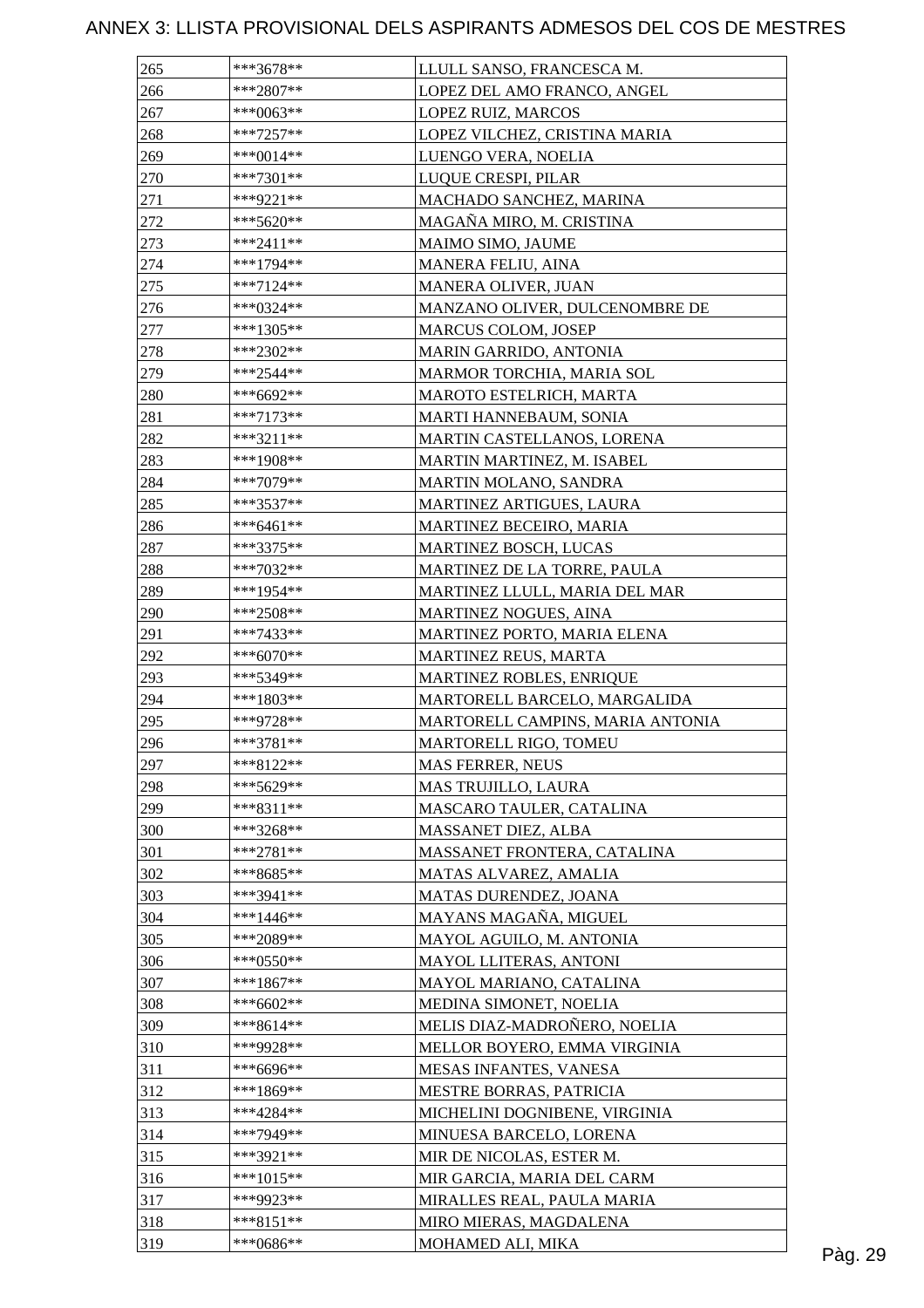| 320 | ***5949**    | MOLANO SANCHEZ, NOELIA M.          |  |
|-----|--------------|------------------------------------|--|
| 321 | ***2359**    | MOLL RECIO, FABIOLA                |  |
| 322 | ***3669**    | MOLL RIERA, JUANA MARIA            |  |
| 323 | ***5284**    | MOLLA MUÑOZ, MARIA LIBERTAD        |  |
| 324 | $***7058**$  | MONSERRAT MONSERRAT, GUILLEM       |  |
| 325 | ***3582**    | MONTANO CAMPOS, PATRICIA           |  |
| 326 | $***4771**$  | MORA SANCHEZ, CATALINA             |  |
| 327 | ***0150**    | MORAGUES AGUILO, CATALINA          |  |
| 328 | $***2716**$  | MORALES GOMARIZ, MARIA ISABEL      |  |
| 329 | ***2219**    | MORATA WOLFF, SONIA                |  |
| 330 | ***0841**    | MORATALLA RAMON, CRISTINA          |  |
| 331 | ***7844**    | MORELL MORAGUES, JERONIMA          |  |
| 332 | $***2702**$  | MORENO AMENGUAL, NOELIA            |  |
| 333 | $***5758**$  | MORENO ARMADA, AROA                |  |
| 334 | $***6565**$  | MORENO LLABRES, CESAREO            |  |
| 335 | ***4084**    | MORENO MORENO, CLAUDIA             |  |
| 336 | $***5227**$  | MORENO SERRA, MARI NIEVES          |  |
| 337 | $***0687**$  | MORENO VEGA, AFRICA                |  |
| 338 | ***5340**    | MOREY AMETLLER, IRENE              |  |
| 339 | ***0050**    | MORRO MARCH, FRANCISCA             |  |
| 340 | ***3593**    | MOYA LLABRES, ISABEL               |  |
| 341 | $***3172**$  | MULERO CAÑELLAS, ROSA              |  |
| 342 |              |                                    |  |
|     | ***6209**    | MULET PEREZ, PAULA                 |  |
| 343 | $***4155**$  | MUNAR BUÑOLA, FRANCISCA            |  |
| 344 | ***8790**    | MUÑOZ BONET, FRANCISCO JOSE        |  |
| 345 | ***9230**    | MUÑOZ GALMES, VICTORIA             |  |
| 346 | $***3777***$ | NADAL PORCEL, MARIA JULIA          |  |
| 347 | ***2974**    | NAVARRO MERCHAN, ANTONIA           |  |
| 348 | ***8487**    | NICOLAU FERRANDO, ISABEL           |  |
| 349 | ***1699**    | NICOLAU PALOU, MARTA               |  |
| 350 | $***9511**$  | NICOLINI USTINELLI, CARLA GIULIANA |  |
| 351 | ***2265**    | NIETO RAMOS, SERGIO ALONSO         |  |
| 352 | ***4276**    | OBRADOR CUELLAR, MIQUEL            |  |
| 353 | ***0690**    | OBREGON VILLAR, MARIA DEL CARM     |  |
| 354 | ***3855**    | OLIVER BINIMELIS, JOAN ANTONI      |  |
| 355 | $***6302**$  | OLIVER FONT, ANTONIA MARIA         |  |
| 356 | $***7406**$  | OLIVER GALEA, ISABEL               |  |
| 357 | $***2025**$  | OLIVER RIBAS, FRANCISCA M.         |  |
| 358 | ***1986**    | OLIVER ROSSELLO, M. DEL MAR        |  |
| 359 | $***1612**$  | OLIVEROS RODRIGUEZ, CARLOS         |  |
| 360 | $***7350**$  | ORDINAS CLADERA, ALBERTO           |  |
| 361 | $***2258**$  | ORELL LLINAS, JOAN                 |  |
| 362 | ***7828**    | ORS FERRAGUT, MARGARITA            |  |
| 363 | ***8616**    | ORTIZ GONZALEZ, AINA ISABEL        |  |
| 364 | $***1215**$  | PACHECO SANCHEZ, NAOMI             |  |
| 365 | $***0720**$  | PALA APARICIO, GEMMA               |  |
| 366 | $***7767**$  | PALMER TERRASA, PATRICIA           |  |
| 367 | ***2373**    | PALOMINO GOMEZ, MONICA             |  |
| 368 | $***6016**$  | PALOMINO MATEOS, JOSE ANTONIO      |  |
| 369 | $***8148**$  | PALOU CAÑELLAS, BARTOMEU           |  |
| 370 | ***3817**    | PARERA GALMES, MARINA              |  |
| 371 | ***2248**    | PARRADO CIFRE, NURIA               |  |
| 372 | ***8479**    | PARTIDA NUÑEZ, ROCIO               |  |
| 373 | $***5173**$  | PASCUAL LLABRES, LAURA             |  |
| 374 | ***2461**    | PASTOR MATARIN, NIEVES             |  |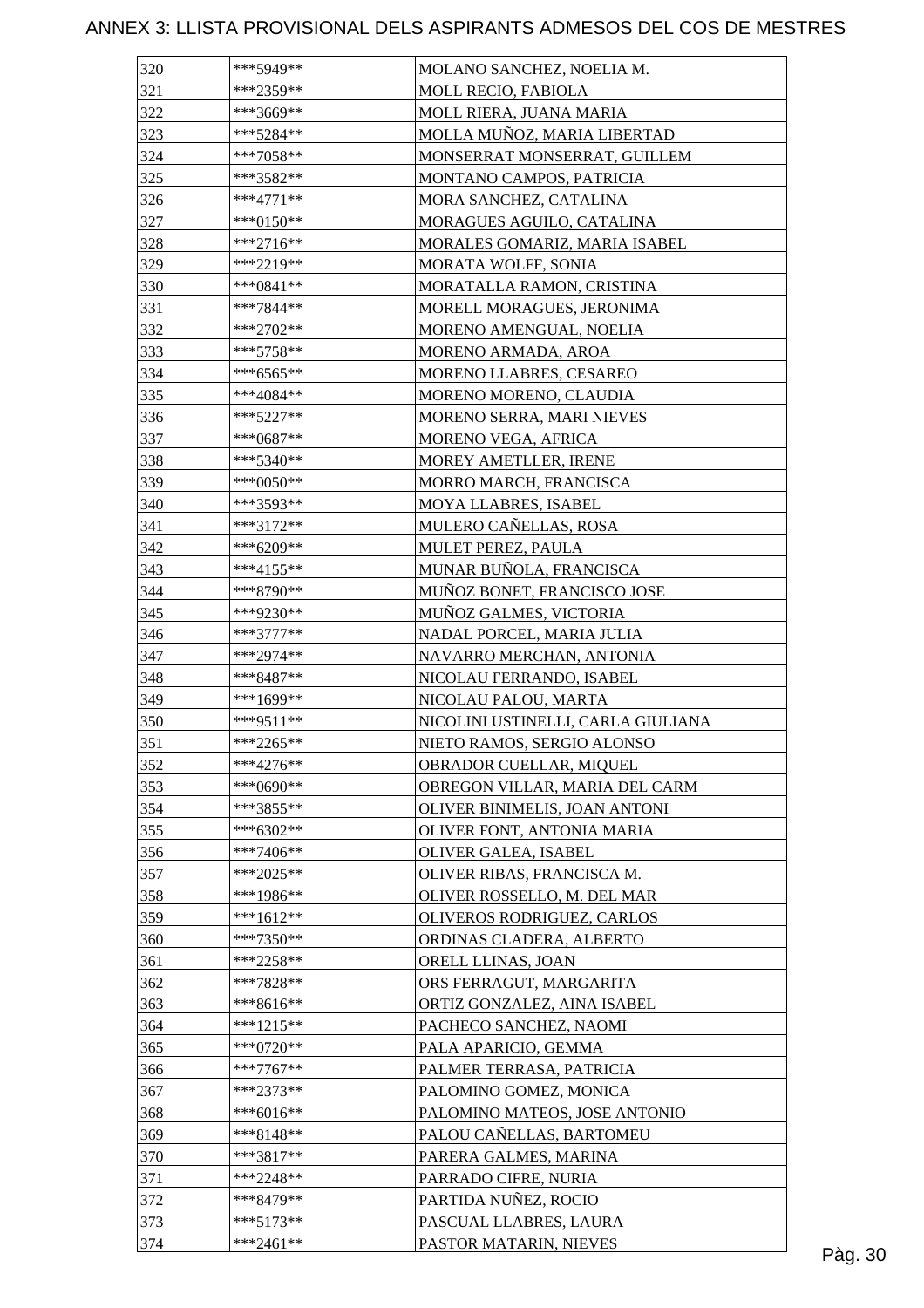| 375 | ***1266**   | PASTOR MORRO, PERE JOAN           |         |
|-----|-------------|-----------------------------------|---------|
| 376 | $***1284**$ | PAX MARTINEZ, MARIA               |         |
| 377 | ***0941**   | PAYERAS COLL, BARBARA             |         |
| 378 | ***1040**   | PAYERAS SOCIAS, MARGARITA         |         |
| 379 | ***6382**   | PELAEZ FERNANDEZ, ANGELA          |         |
| 380 | ***8750**   | PEÑA MORAN, JOSE MANUEL           |         |
| 381 | ***2077**   | PERELLO FERRER, M. ANTONIA        |         |
| 382 | ***3237**   | PERELLO FLORIT, ANTONIA           |         |
| 383 | ***6011**   | PERELLO MATHEU, ANA               |         |
| 384 | ***1355**   | PERELLO TORRANDELL, MARGARITA     |         |
| 385 | ***5229**   | PEREZ JIMENEZ, SILVIA             |         |
| 386 | ***9139**   | PEREZ PINTO, MELANIA              |         |
| 387 | ***5854**   | PERICAS CAMPOS, Mª ESPERANZA      |         |
| 388 | ***1539**   | PERICAS CAÑELLAS, NIEVES          |         |
| 389 | ***5588**   | PERICAS OLIVER, ELENA FRANCISC    |         |
| 390 | ***2252**   | PIERAS SALES, MARIA               |         |
| 391 | ***8815**   | PINEL CARDONA, VIRGINIA           |         |
| 392 | ***7423**   | PINOS GALLEGO, ALICIA             |         |
| 393 | ***1648**   | PIÑERO ADROVER, MARINA            |         |
| 394 | ***9198**   | PIRIS LOPEZ, NURIA                |         |
| 395 | $***6221**$ | PITARCH RODRIGUEZ, MARIA ZORAIDA  |         |
| 396 | $***2756**$ | PLANAS GARAU, ANTONIA M.          |         |
| 397 | $***8160**$ | PLAZA DIAZ, JUAN CARLOS           |         |
| 398 |             |                                   |         |
|     | $***7311**$ | PLOMER OREJUELA, MARINA           |         |
| 399 | $***1868**$ | PLOMER SERRA, MARIA DEL MAR       |         |
| 400 | $***6613**$ | POL LLOMPART, M. ANTONIA          |         |
| 401 | ***2971**   | POMARES OLIVER, PEDRO             |         |
| 402 | ***7826**   | PONS GONZALEZ, ALANA              |         |
| 403 | $***1811**$ | PONS MAS, MIQUELA MARIA           |         |
| 404 | ***3972**   | PONS ROMAN, FRANCISCO MIGU        |         |
| 405 | ***7742**   | PONS RUANO, PATRICIA              |         |
| 406 | ***3678**   | PONT CERDA, MARIA ISABEL          |         |
| 407 | ***2668**   | PORCEL BOIX, NADIA                |         |
| 408 | ***3092**   | PUIGCERCOS SEDANO, M. DE LAS NIEV |         |
| 409 | $***2641**$ | PUIGSERVER GARCIA, MARIA DEL MAR  |         |
| 410 | ***7300**   | PUJOL CAPLLONCH, MARGARITA        |         |
| 411 | ***2312**   | PUJOL SAYAGO, ANDREA              |         |
| 412 | ***8469**   | PUJOL TOMAS, JULIA                |         |
| 413 | ***9651**   | PULIDO OLIVARES, SAMANTHA         |         |
| 414 | ***8948**   | QUERALT MAIRATA, JULIA ONA        |         |
| 415 | $***6556**$ | QUESADA PALMER, MARTA             |         |
| 416 | ***2219**   | QUINTANA CARBONELL, AINA          |         |
| 417 | $***1616**$ | RAMIS QUISPE, ELISA               |         |
| 418 | ***1809**   | RAMIS TUGORES, ROSA MARIA         |         |
| 419 | ***8692**   | RAMON PONS, MARGALIDA             |         |
| 420 | ***4842**   | RAMOS DIAZ, MARIA ASCENSIO        |         |
| 421 | $***6682**$ | REAL ROSSELLO, CATALINA           |         |
| 422 | ***3358**   | REINA FERRAGUT, CAROLINA          |         |
| 423 | $***2032**$ | RIBAS ESTRELLA, PAULA             |         |
| 424 | $***2034**$ | RIBAS MARINO, LAURA               |         |
| 425 | $***6907**$ | RIBAS VALIENTE, MARIA DEL PILA    |         |
| 426 | ***7251**   | RIBOT RIERA, MIQUEL ANGEL         |         |
| 427 | $***5562**$ | RIBOT RUL-LAN, MARIA S.           |         |
| 428 | ***3529**   | RIERA CATALA, JUAN PEDRO          |         |
| 429 | ***5066**   | RIGO JULIA, MARIA PILAR           | Pàg. 31 |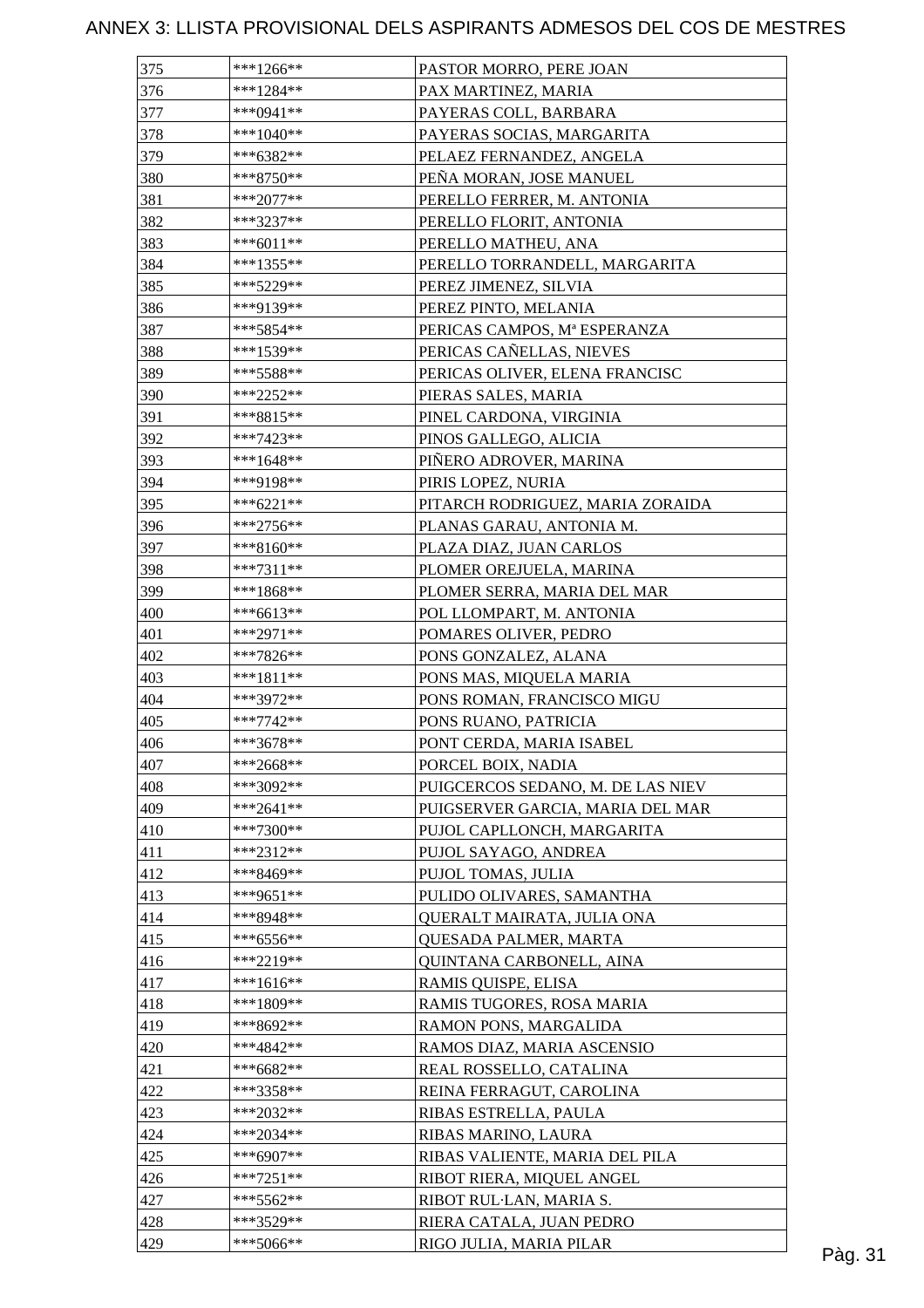| 430 | $***6425**$ | RIPOLL LLABRES, ELISABET          |         |
|-----|-------------|-----------------------------------|---------|
| 431 | ***1859**   | RIUTORT FIGUERAS, INMACULADA      |         |
| 432 | $***5774**$ | RIUTORT FLAQUER, CATALINA         |         |
| 433 | ***2383**   | RIUTORT GONZALEZ, ADELA           |         |
| 434 | ***9263**   | RIUTORT SANCHEZ, M. VICTORIA      |         |
| 435 | ***4132**   | RIVAS JIMENEZ, ELENA              |         |
| 436 | ***8127**   | RIVERA ROBLES, ANTONIA            |         |
| 437 | ***8409**   | RIVERO ORTEGA, MARIA DEL CARM     |         |
| 438 | ***8321**   | ROBLES GARCIA, PAULA              |         |
| 439 | $***6565**$ | ROBLES ROCA, RAMON                |         |
| 440 | ***2922**   | ROCA RAMIS, MARIA MAGDALEN        |         |
| 441 | ***3125**   | RODERO ALEMANY, ALICIA            |         |
| 442 | ***9648**   | RODRIGO ALONSO, ALBA              |         |
| 443 | ***3138**   | RODRIGUEZ FIOL, M. TERESA         |         |
| 444 | ***1325**   | RODRIGUEZ GARCIA, LORENA          |         |
| 445 | $***2270**$ | RODRIGUEZ PARETS, MARIA GLORIA    |         |
| 446 | ***0753**   | RODRIGUEZ PEREZ, M. DEL PILAR     |         |
| 447 | $***0057**$ | RODRIGUEZ ROMAN, VERONICA         |         |
| 448 | ***0310**   | RODRIGUEZ ROMERO, PAULA           |         |
| 449 | ***6075**   | RODRIGUEZ ROMERO, VALERIA         |         |
| 450 | ***9065**   | RODRIGUEZ SANCHEZ, PABLO          |         |
| 451 | $***2077**$ | ROMAGUERA ORDINAS, MARIA VICTORIA |         |
| 452 | ***7943**   | ROMAN, TATIANA                    |         |
| 453 | ***8377**   | ROMEU RUIZ, LYDIA                 |         |
| 454 |             |                                   |         |
|     | ***8708**   | ROMO PENELA, Mª DEL MAR           |         |
| 455 | ***1117**   | ROQUE CRESPI, MARINA              |         |
| 456 | $***7517**$ | ROSSELLO MOLINA, AINA             |         |
| 457 | $***7445**$ | ROTGER CASTELLO, BARBARA INES     |         |
| 458 | ***4921**   | ROTGER MARTORELL, AINA MARIA      |         |
| 459 | $***8467**$ | RUBERT ABRINES, JOAN PERE         |         |
| 460 | ***1176**   | RUIZ RAYA, LAURA                  |         |
| 461 | ***0045**   | RULLAN CARBONELL, AINA            |         |
| 462 | $***6572**$ | SABATER PEREZ, LIDIA ANTONIA      |         |
| 463 | $***5946**$ | SABATER RODRIGUEZ, M. CRISTINA    |         |
| 464 | ***8941**   | SAGRERA LLORET, MARTA             |         |
| 465 | $***5207**$ | SALAS GINART, JUANA MARIA         |         |
| 466 | ***1994**   | SALAS TEBAR, MARIA JOSE           |         |
| 467 | $***4421**$ | SALAS TUGORES, INMACULADA         |         |
| 468 | ***3368**   | SALVA MAS, ELENA                  |         |
| 469 | ***7059**   | SAMPEDRO BENITO, MARIA LUISA      |         |
| 470 | ***9107**   | SAMPOL PERICAS, MARIA ANTONIA     |         |
| 471 | ***4039**   | SANCHEZ GALVEZ, EVA LAURA         |         |
| 472 | ***6280**   | SANCHEZ RODRIGUEZ, REBECA         |         |
| 473 | ***1948**   | SANCHEZ SAMPOL, JOANA MARIA       |         |
| 474 | ***3915**   | SANCHEZ VICH, MONICA              |         |
| 475 | ***8934**   | SANCHIS AICART, ENYA              |         |
| 476 | ***6288**   | SANS BESTARD, MARTA               |         |
| 477 | ***4046**   | SANS LLABRES, CARLA IRAIDA        |         |
| 478 | $***1493**$ | SANTAELLA PONS, MARTA             |         |
| 479 | ***4602**   | SANTANDREU JUAN, VIOLETA          |         |
| 480 | $***2031**$ | SART GONZALEZ, SARAI              |         |
| 481 | $***3917**$ | <b>SASTRE ADROVER, MIQUEL</b>     |         |
| 482 | ***7346**   | SASTRE BERMUDEZ, LAURA            |         |
| 483 | ***8565**   | <b>SASTRE GALMES, ISABEL</b>      |         |
| 484 | ***8075**   | SASTRE JAUME, CRISTINA            | Pàg. 32 |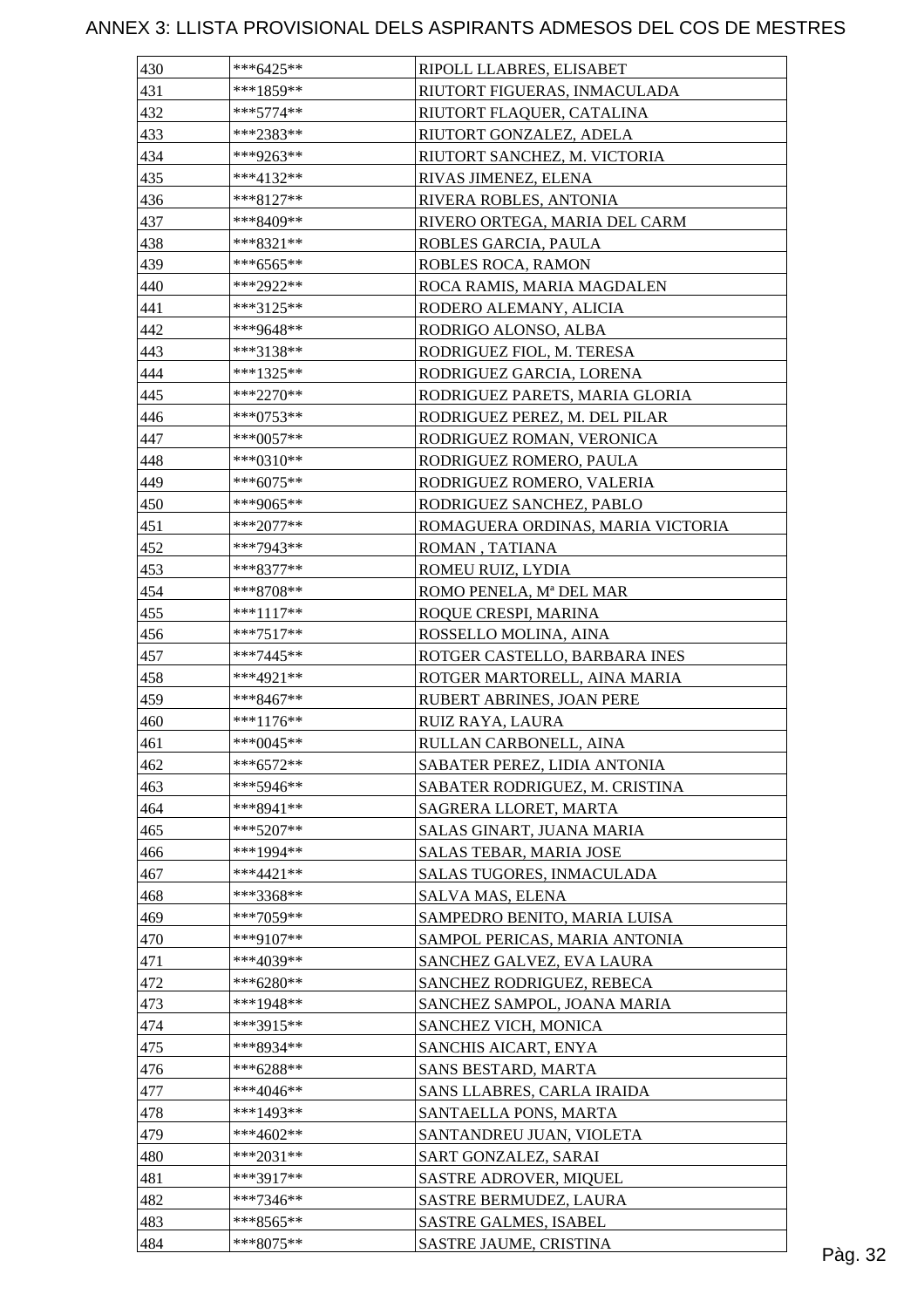| 485 | ***5695**   | SASTRE NADAL, COLOMA MARIA        |         |
|-----|-------------|-----------------------------------|---------|
| 486 | $***7735**$ | SEGOVIA MENDEZ, MARTA             |         |
| 487 | ***2054**   | SEGUI ARDILA, FRANCISCA           |         |
| 488 | $***1532**$ | <b>SEGUI SEGUI, MARIA INES</b>    |         |
| 489 | ***2079**   | SEGUI SERRA, CRISTINA             |         |
| 490 | ***3881**   | SEGURA RAMIREZ, M. DEL MAR        |         |
| 491 | ***8269**   | SERNA LOPEZ, VICTOR               |         |
| 492 | ***9913**   | SERRA CRESPI, FRANCISCA           |         |
| 493 | ***8334**   | SERRA MARTINEZ, LLORENÇ           |         |
| 494 | ***9601**   | SERRA PARRONDO, AIDA              |         |
| 495 | $***5431**$ | SERRANO BARCELO, ANTONIO          |         |
| 496 | ***8339**   | SERRANO CAMACHO, LAURA            |         |
| 497 | ***0319**   | SERRANO RE, ESTEFANIA             |         |
| 498 | $***6905**$ | SERRANO RE, MARIA DEL MAR         |         |
| 499 | ***8153**   | SERRANO ZARZA, MIREIA             |         |
| 500 | ***3939**   | SERVERA MATAMALAS, MARTA ANTONIA  |         |
| 501 | ***3961**   | SEVILLA VILANOVA, MARIA DEL MAR   |         |
| 502 | ***9934**   | SIERRA LOPEZ, JOSE ANTONIO        |         |
| 503 | $***0585**$ | SIQUIER CASTAÑO, Mª DEL PILAR     |         |
| 504 | ***3836**   | SIQUIER ESTELA, MARIA DEL MAR     |         |
| 505 | ***1793**   | SIQUIER SERRA, CATALINA MARIA     |         |
| 506 | ***8658**   | SITGES ROIG, LLORENÇ              |         |
| 507 | $***2245**$ | SOCIAS CLADERA, JOANA ISABEL      |         |
| 508 | ***8465**   | SOCIAS SALOM, LETICIA MICAEL      |         |
| 509 | ***3303**   |                                   |         |
| 510 | $***3741**$ | SOCIES RAMON, CATALINA C.         |         |
| 511 | ***4195**   | SOLER MASSANET, M. LORENZA        |         |
|     |             | SOLER QUERT, ELENA                |         |
| 512 | ***8882**   | SORIANO-NAZAR GONELLA, CONCEPCION |         |
| 513 | $***0795**$ | <b>SUAU FONT, MIQUEL</b>          |         |
| 514 | ***5996**   | SUREDA SALAS, MARIA VICTORIA      |         |
| 515 | $***4287**$ | TABERNER BARCELO, MARGALIDA       |         |
| 516 | ***1062**   | TALERO LOPEZ, GLORIA MARIA        |         |
| 517 | ***9990**   | TAMBORERO PONS, CARME             |         |
| 518 | ***9862**   | THOMAS CUENCA, JOAN MARTI         |         |
| 519 | $***2547**$ | TOMAS NADAL, JOAN MIQUEL          |         |
| 520 | ***6701**   | TOMAS NADAL, JOANA M.             |         |
| 521 | $***8536**$ | TOMAS VAQUER, BERNAT MIQUEL       |         |
| 522 | $***8045**$ | TORNERO OLIVER, ANTONI            |         |
| 523 | ***9107**   | TORO UCENDO, ANDREA               |         |
| 524 | ***8012**   | TORRENS MORANTA, MARIA DEL MAR    |         |
| 525 | $***4024**$ | TORRENS ROTGER, ALBA              |         |
| 526 | $***7155**$ | TORRENS SEBASTIAN, ANTONIO        |         |
| 527 | $***7370**$ | TORRENS VADELL, FRANCISCA         |         |
| 528 | ***5369**   | TORRENTS TAHULL, JACINT           |         |
| 529 | $***6191**$ | TROBAT GARCIAS, CATERINA          |         |
| 530 | ***2417**   | USERO SANCHEZ, DANIEL             |         |
| 531 | $***8754**$ | VALENCIA LEON, JOHANNA            |         |
| 532 | ***2924**   | VALENTI MUÑOZ-RAMOS, JORDI        |         |
| 533 | ***3126**   | VALERIANO CAÑELLAS, MARC          |         |
| 534 | $***2113**$ | VALLORI AGUILO, FRANCISCA MARI    |         |
| 535 | ***9157**   | VALLORI VALDES, MAGDALENA         |         |
| 536 | $***6481**$ | VALLS ALCOVER, ANTONIA            |         |
| 537 | $***8541**$ | VANRELL ALZAMORA, Mª MAGDALENA    |         |
| 538 | $***7154**$ | VANRELL MATAS, MARGALIDA          |         |
| 539 | ***7985**   | VEGA HERRAIZ, ANA MARIA           | Pàg. 33 |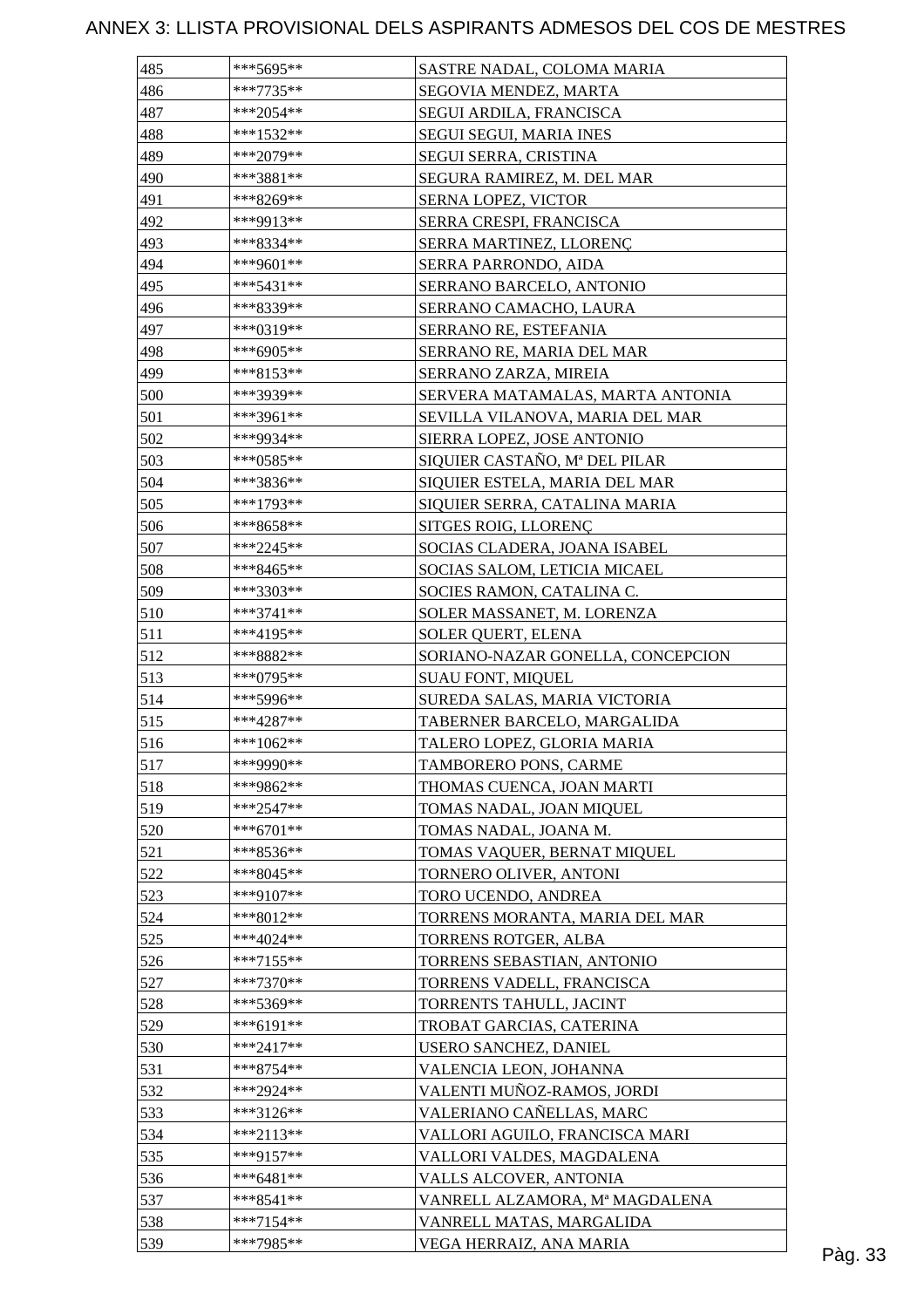| 540 | ***6408**     | VICH FELIU, TOMAS             |
|-----|---------------|-------------------------------|
| 541 | $***1850**$   | VIDAL FRA, MARIA              |
| 542 | $***1079**$   | VIDAL MARTI, FRANCISCA        |
| 543 | $***5927**$   | VILA PEREZ, PAULA             |
| 544 | ***1992**     | VILLALONGA MAIRATA, JOAN TONI |
| 545 | $***4411**$   | VIVER FANALS, M. NEUS         |
| 546 | *** $0111$ ** | YESTE REINA, VICTORIA         |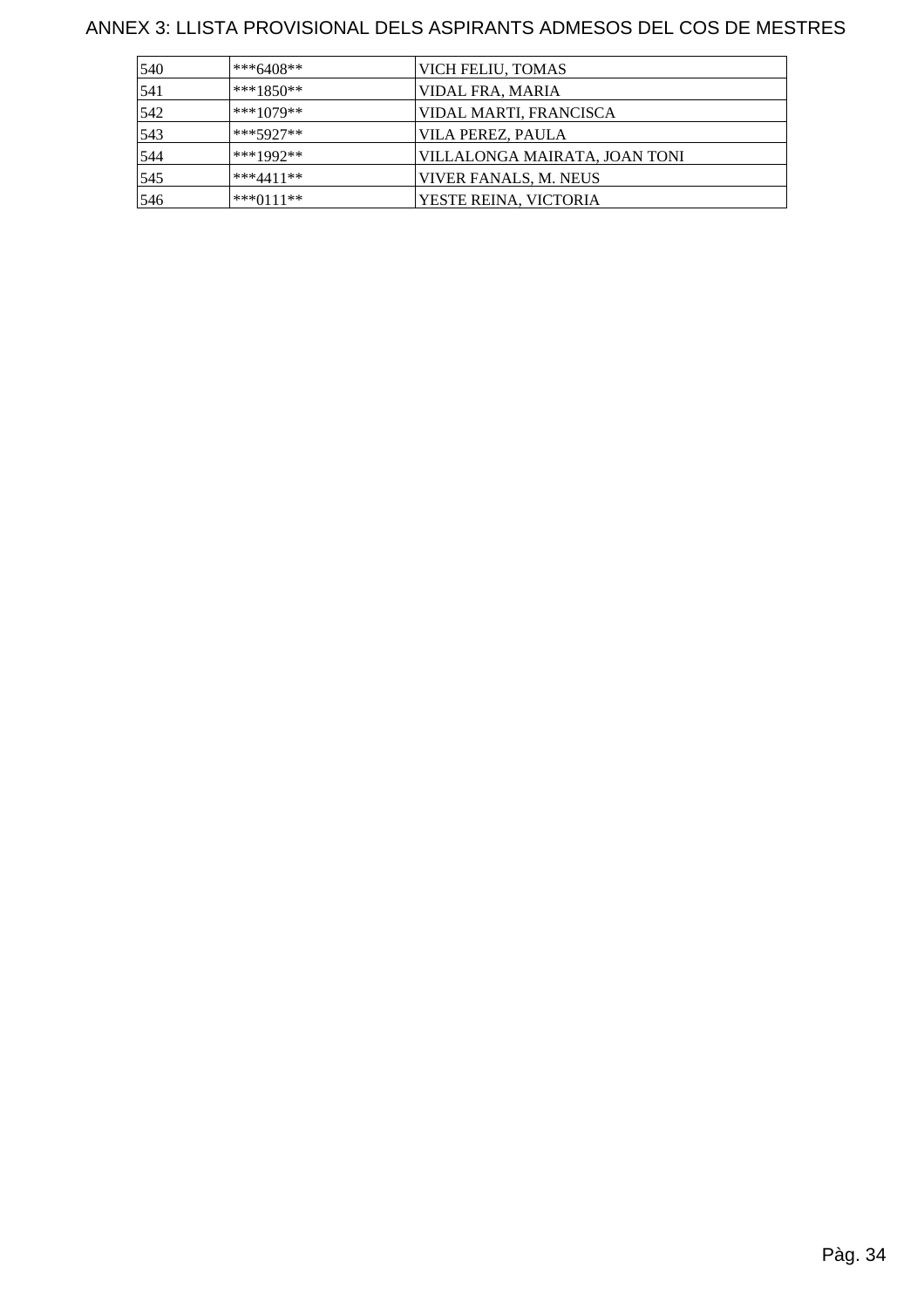## **Illa: MALLORCA** Cos: 0597 - MESTRES<br>Especialitat: PRI - EDUCACIÓ PRIMÀRIA

**ACCÉS 5** 

| NU <sup>N</sup> | DNI<br><b>DIAL</b> | JAR 1<br>n<br>NUIVI.                      |
|-----------------|--------------------|-------------------------------------------|
|                 | 'በ**<br>***()(`    | P <sub>0</sub><br>PAULA<br>$\sim$ vnu vu, |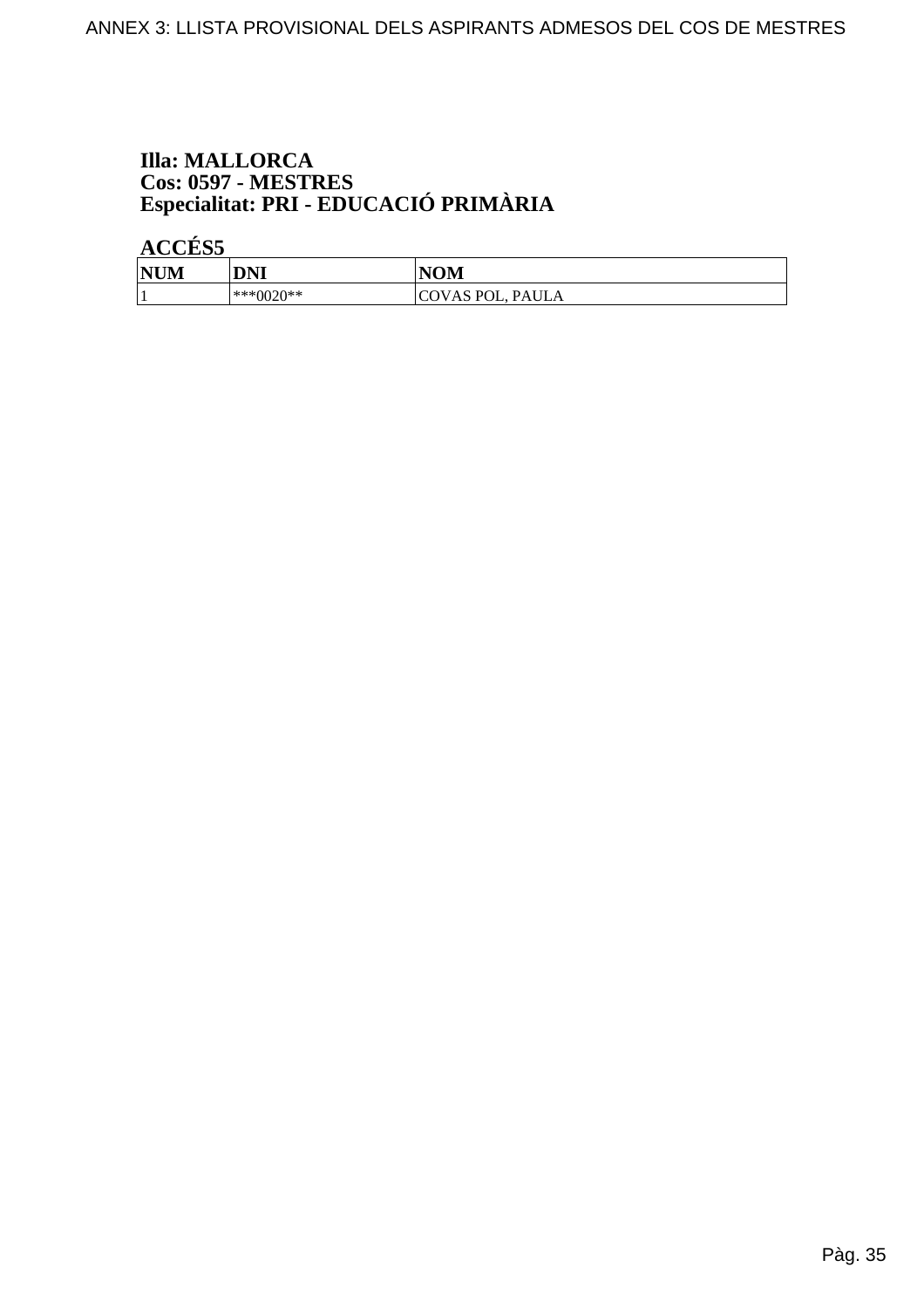#### **Illa: MENORCA Cos: 0597 - MESTRES Especialitat: PRI - EDUCACIÓ PRIMÀRIA**

| <b>ACCÉS 1</b> |             |                                     |  |
|----------------|-------------|-------------------------------------|--|
| <b>NUM</b>     | <b>DNI</b>  | <b>NOM</b>                          |  |
| 1              | ***4852**   | ARGUIMBAU MELIA, MIREN              |  |
| $\overline{c}$ | ***9876**   | <b>BALLESTEROS FERNANDEZ, KENIA</b> |  |
| 3              | ***4380**   | <b>BAUTISTA LOPEZ, EVA</b>          |  |
| 4              | ***0351**   | BELLIDO BERTOLIN, CRISTINA          |  |
| 5              | ***4839**   | BENEJAM TALTAVULL, GEMMA            |  |
| 6              | ***0524**   | BESTARD JOVER, JOAN                 |  |
| 7              | ***2533**   | BIBILONI FRANCO, ANTONIO            |  |
| $\vert 8$      | ***9968**   | BOSCH MOLL, ANTONIA M.              |  |
| $\overline{9}$ | ***1170**   | CABRERA LORENZO, BELEN              |  |
| 10             | ***2549**   | CANTOS PEREZ, FRANCISCA             |  |
| 11             | ***9909**   | CARRETERO MARI, M. CRISTINA         |  |
| 12             | ***4290**   | CASTILLO CURSACH, MAURA BRIGIDA     |  |
| 13             | ***4626**   | CAVALLER MERCADAL, NURIA            |  |
| 14             | ***6352**   | CORTES VERMEULEN, CAROLINA          |  |
| 15             | ***0618**   | <b>CRESPO MOYA, XAVIER</b>          |  |
| 16             | ***6797**   | DURA VIZUETE, MARIA MONTIEL         |  |
| 17             | ***2885**   | <b>ESTEVE MARTINEZ, ADORACION</b>   |  |
| 18             | ***3483**   | FEBRER PONS, XAVIER                 |  |
| 19             | ***0818**   | FEBRER VAN WALRE, SARA              |  |
| 20             | ***5840**   | FELIPE BARRERA, RICARDO             |  |
| 21             | ***1320**   | FERNANDEZ MARTINEZ, ANA BELEN       |  |
| $22\,$         | ***4391**   | <b>FLORIT ALLES, RAQUEL</b>         |  |
| 23             | ***4426**   | FLORIT ORFILA, CATERINA             |  |
| 24             | ***4092**   | FRANCO TORRES, PILAR                |  |
| 25             | ***1873**   | FUENTESPINA LLOMPART, GABRIEL       |  |
| 26             | ***3788**   | GELABERT MARQUES, MARGARITA         |  |
| 27             | ***8521**   | GONZALEZ PLAZA, ANA M.              |  |
| 28             | ***1389**   | GOÑALONS SEGUI, DUNIA               |  |
| 29             | ***0703**   | HONTECILLAS VILLALONGA, AITANA      |  |
| 30             | ***0279**   | HUGUET PONS, JOSE M.                |  |
| 31             | $***7118**$ | <b>JUAN ORELL, JOAN</b>             |  |
| 32             | ***1426**   | MARTINEZ LLOPIS, CRISTIAN           |  |
| 33             | ***1295**   | MARTINEZ NAVARRO, ITZIAR            |  |
| 34             | $***4575**$ | MASCARO PONS, MARGALIDA PILA        |  |
| 35             | ***6111**   | MEDINA MOLINA, MARIA                |  |
| 36             | $***0703**$ | MELIA SEGUI, CRISTINA               |  |
| 37             | ***4132**   | MOLL MARTI, ANTONIA PILAR           |  |
| 38             | $***0746**$ | MOLL MASCARO, DAVID                 |  |
| 39             | ***4271**   | MORENO OBRADOR, MARIA DEL MAR       |  |
| 40             | ***0893**   | OLIVES MERCADAL, ZORAIDA            |  |
| 41             | $***0716**$ | PARPAL RAMIS DE AYREFLOR, LOURDES   |  |
| 42             | ***0508**   | PERELLO BOVER, SONIA                |  |
| 43             | ***4278**   | PERIS VILA, M. DOLORES              |  |
| 44             | ***1423**   | POLO PALLEJA, PAULA                 |  |
|                |             |                                     |  |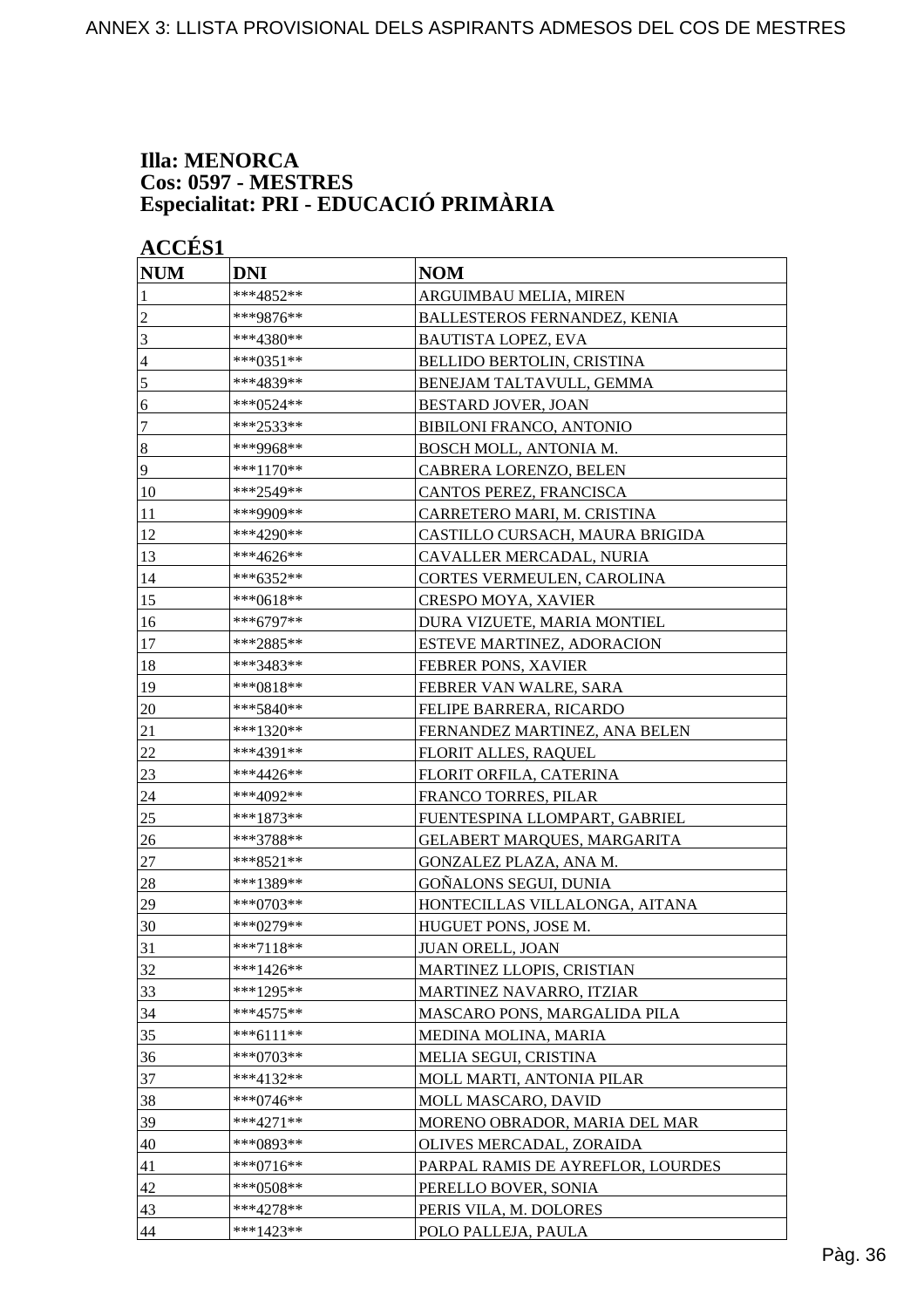| 45 | ***0595**   | PONS FLORIT, NURIA              |
|----|-------------|---------------------------------|
| 46 | ***1139**   | PONS PONS, NATALIA              |
| 47 | $***1441**$ | PONS THOMAS, ANDREA             |
| 48 | ***0434**   | PONS VILLALONGA, MARC           |
| 49 | ***4550**   | PRADO LLITERAS, ADRIAN          |
| 50 | ***1139**   | PRETO GOMILA, MARC              |
| 51 | ***3583**   | QUETGLAS PONS, FRANCESCA        |
| 52 | ***1329**   | QUEVEDO TIMONER, ALBA           |
| 53 | ***9123**   | RAICH FUSTER, AINA              |
| 54 | ***3785**   | RIERA JULIA, CAROLINA MONIC     |
| 55 | $***0278**$ | ROIG REBAQUE, ELISA             |
| 56 | ***4172**   | ROTGER MARTI, CESAR             |
| 57 | $***1262**$ | ROTGER TRUYOL, NURIA            |
| 58 | $***1527**$ | RUEDA MARIMON, CATALINA         |
| 59 | ***1228**   | <b>SASTRE BIBILONI, BARBARA</b> |
| 60 | ***2743**   | SASTRE CASALI, MARIA DEL MAR    |
| 61 | ***1061**   | SEGUI GIMENEZ, NURIA            |
| 62 | ***4642**   | SERVERA RAMON, XAVIER           |
| 63 | ***0939**   | SINTES CARRERAS, CLAUDIA        |
| 64 | $***1273**$ | TEIXIDOR SANCHEZ, ELIA          |
| 65 | ***4544**   | TOLEDO FRANCO, ROSER            |
| 66 | ***5866**   | TUR TORRES, M. BELEN            |
| 67 | ***7680**   | VERA ESTRADA, ANNA              |
| 68 | ***1253**   | VICO URBANO, MARIA              |
| 69 | ***0925**   | VIDAL LOPEZ, CYNTHIA            |
| 70 | ***1050**   | VILLALONGA PALLISER, MARTA      |
| 71 | $***0821**$ | VILLANUEVA IZQUIERDO, CLARA     |
| 72 | $***1566**$ | VIÑAS PIÑEIRO, LETICIA          |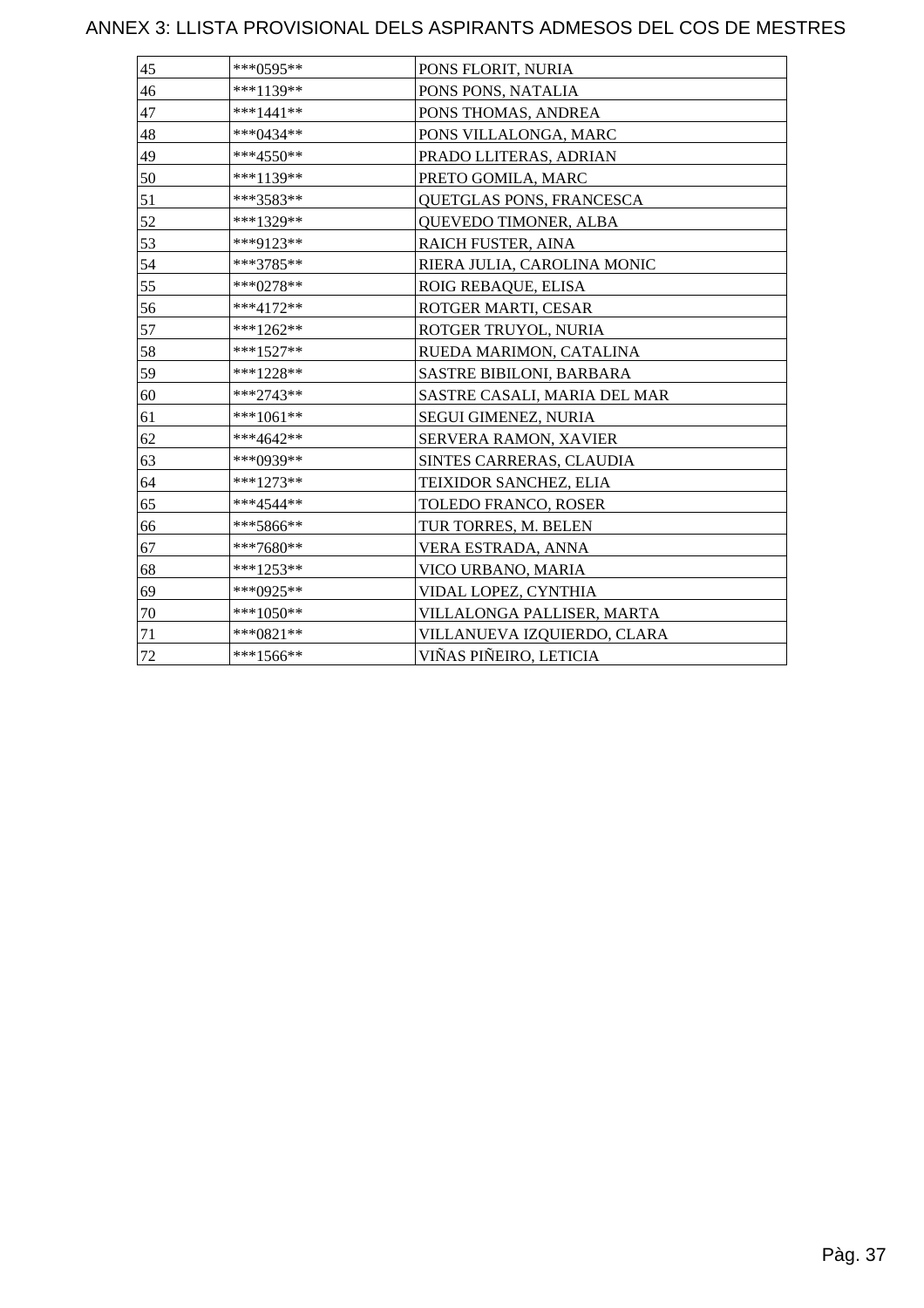#### **Illa: EIVISSA Cos: 0597 - MESTRES Especialitat: PRI - EDUCACIÓ PRIMÀRIA**

| <b>ACCÉS 1</b> |                                                    |  |
|----------------|----------------------------------------------------|--|
| <b>DNI</b>     | <b>NOM</b>                                         |  |
| ***0892**      | ALCALA TUR, ANDREA                                 |  |
| ***5965**      | ALGORRI CRUCES, IRIAN RAMON                        |  |
| ***0946**      | ANTOLIN GARCIA, BEATRIZ                            |  |
| ***5051**      | ARIZA CORDON, GEMA                                 |  |
| ***5883**      | BERMUDEZ VALERO, ALBA                              |  |
| ***9583**      | <b>BOLUFER BERENGUER, INES</b>                     |  |
| ***5751**      | CAMACHO ALVAREZ, ALEJANDRA                         |  |
| ***6760**      | CANALS MARTORELL, ZAIDA MARIA                      |  |
| ***2275**      | CANTARELLAS SANCHO, BARTOMEU                       |  |
| ***0849**      | CARDONA RIBAS, IRENE                               |  |
| ***5610**      | CARDONA RIBAS, M. EVA                              |  |
| $***5601**$    | CARDONA TORRES, PATRICIA                           |  |
| ***6024**      | CASTELLO MOYA, LETICIA                             |  |
| ***7602**      | CHUST ALBERT, MARTA                                |  |
| ***0934**      | ENSEÑAT JULIA, BARBARA                             |  |
| ***5299**      | FERNANDEZ ALBACETE, ANTONIO                        |  |
| ***0780**      | FERNANDEZ MORENO, CORAL                            |  |
|                | FERNANDEZ TUR, CATALINA BEGOÑ                      |  |
| ***0536**      | <b>GARCES QUESADA, NEREA</b>                       |  |
| ***3043**      | <b>GARCIA BURGOS, MARIA</b>                        |  |
| ***8591**      | GOMEZ MUÑOZ, LOURDES                               |  |
| ***0747**      | <b>GONZALEZ FERRERES, JESSICA</b>                  |  |
| ***5914**      | <b>GONZALEZ MAZUELOS, ANDREA</b>                   |  |
| ***5198**      | <b>GUASCH CARDONA, PAULA</b>                       |  |
| ***5455**      | <b>GUTIERREZ ALONSO, VICTOR</b>                    |  |
| ***8166**      | HERNANDEZ PEREZ, SOFIA ANABELLA                    |  |
| ***6021**      | HERRAEZ BELENGUER, PABLO                           |  |
| ***8120**      | HORMIGO GUTIERREZ, LUIS                            |  |
| ***0589**      | LEON PEREZ, SHEILA                                 |  |
|                | MARI FERRER, SONIA                                 |  |
| ***5899**      | MARTINEZ COSTA, LUCIA                              |  |
| ***6656**      | MARTINEZ GARRIGOS, DAVID                           |  |
|                | MARTINEZ MORALES, JORGE                            |  |
| ***0424**      | <b>MATAS ROCA, PAU</b>                             |  |
| ***9877**      | MAZA MARTIN, NADINA                                |  |
|                | MUÑOZ REYES, MONICA                                |  |
| *** 5557**     | OSMA GARCIA, MIRIAM                                |  |
| ***3698**      | PALMA SEBASTIA, JUDIT                              |  |
| ***8143**      | PARDO JIMENEZ, PATRICIA                            |  |
| ***7680**      | PASCUAL LORCA, MARINA                              |  |
| ***7600**      | PENADES GARCIA, XAVIER                             |  |
| ***0463**      | PEREZ COVAS, CARLA MARIA                           |  |
| ***5434**      | PEREZ GUTIERREZ, MARIA SARA                        |  |
| ***5208**      | PEREZ MOLINA, LAURA                                |  |
|                | ***5935**<br>$***6067**$<br>***5242**<br>***8330** |  |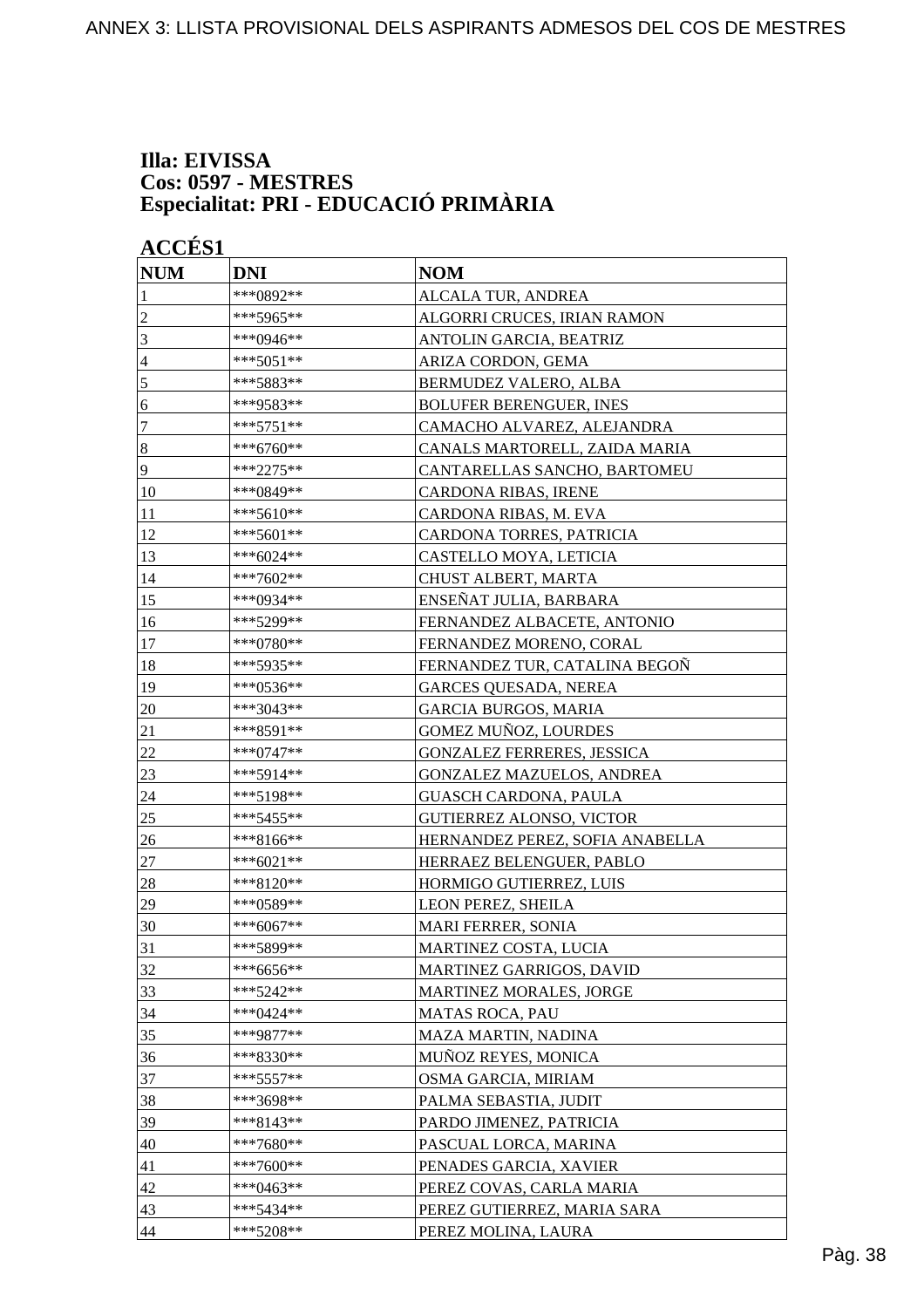| 45 | ***5408**   | PRATS TUR, JOAN JOSEP       |
|----|-------------|-----------------------------|
| 46 | ***5950**   | RAMIS PRATS, FRANCESC       |
| 47 | ***5692**   | REVIRIEGO LARA, SERGIO      |
| 48 | ***0967**   | RINCON RIBAS, CONSUELO      |
| 49 | ***9584**   | RIOS ORPI, JORDI            |
| 50 | ***0579**   | RIUDAVETS PONS, CLARA       |
| 51 | ***8922**   | ROIG SERRANO, CLAUDIA       |
| 52 | ***5030**   | SANCHEZ JIMENEZ, MIRIAM     |
| 53 | ***5649**   | SANCHEZ REAL, IRIS          |
| 54 | ***5924**   | SANCHEZ RECIO, YOLANDA      |
| 55 | ***2543**   | SERRA RECASENS, JOSEP MARIA |
| 56 | ***3935**   | SIN CARDESA, CRISTINA INGRI |
| 57 | ***6484**   | SOCIAS RAMIREZ, MIQUEL      |
| 58 | ***4589**   | TORRES JIMENEZ, EULALIA     |
| 59 | ***5042**   | TORRES TORRES, MARCOS       |
| 60 | ***5658**   | TORRES VINGUT, IRENE        |
| 61 | $***5315**$ | TOUS REMIRO, PAULA          |
| 62 | $***4745**$ | TUR SERRA, ANTONIA          |
| 63 | $***5171**$ | TUR SERRA, PILAR            |
| 64 | ***5305**   | VIDE MORENO, PALOMA         |
|    |             |                             |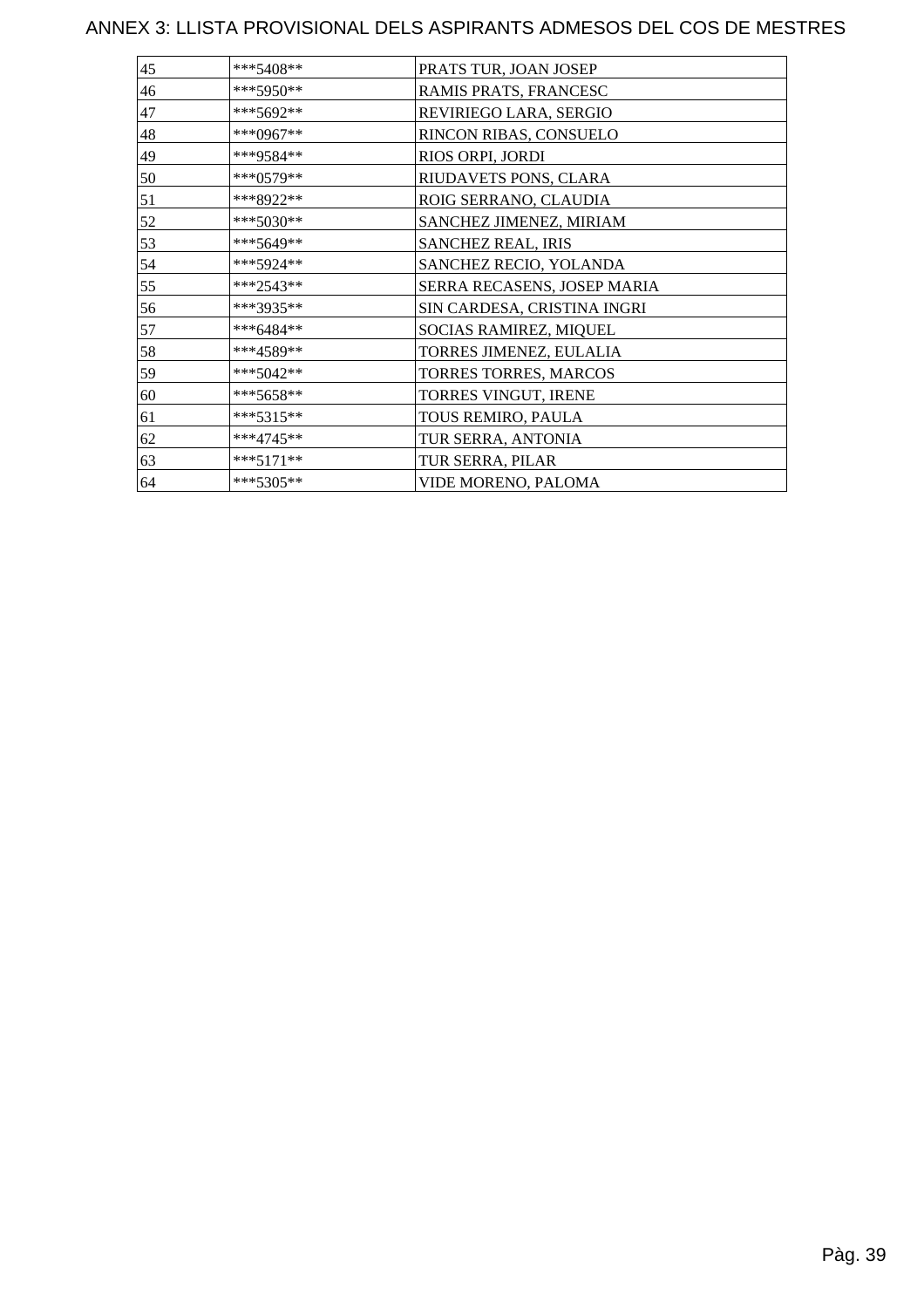## Illa: EIVISSA Cos: 0597 - MESTRES<br>Especialitat: PRI - EDUCACIÓ PRIMÀRIA

ACCÉS<sub>2</sub>

| <b>NUM</b> | DNI         | VOM                                  |
|------------|-------------|--------------------------------------|
|            | $***QQQ7**$ | FER ALBEROLA, JORDI<br>IFER.<br>BOLU |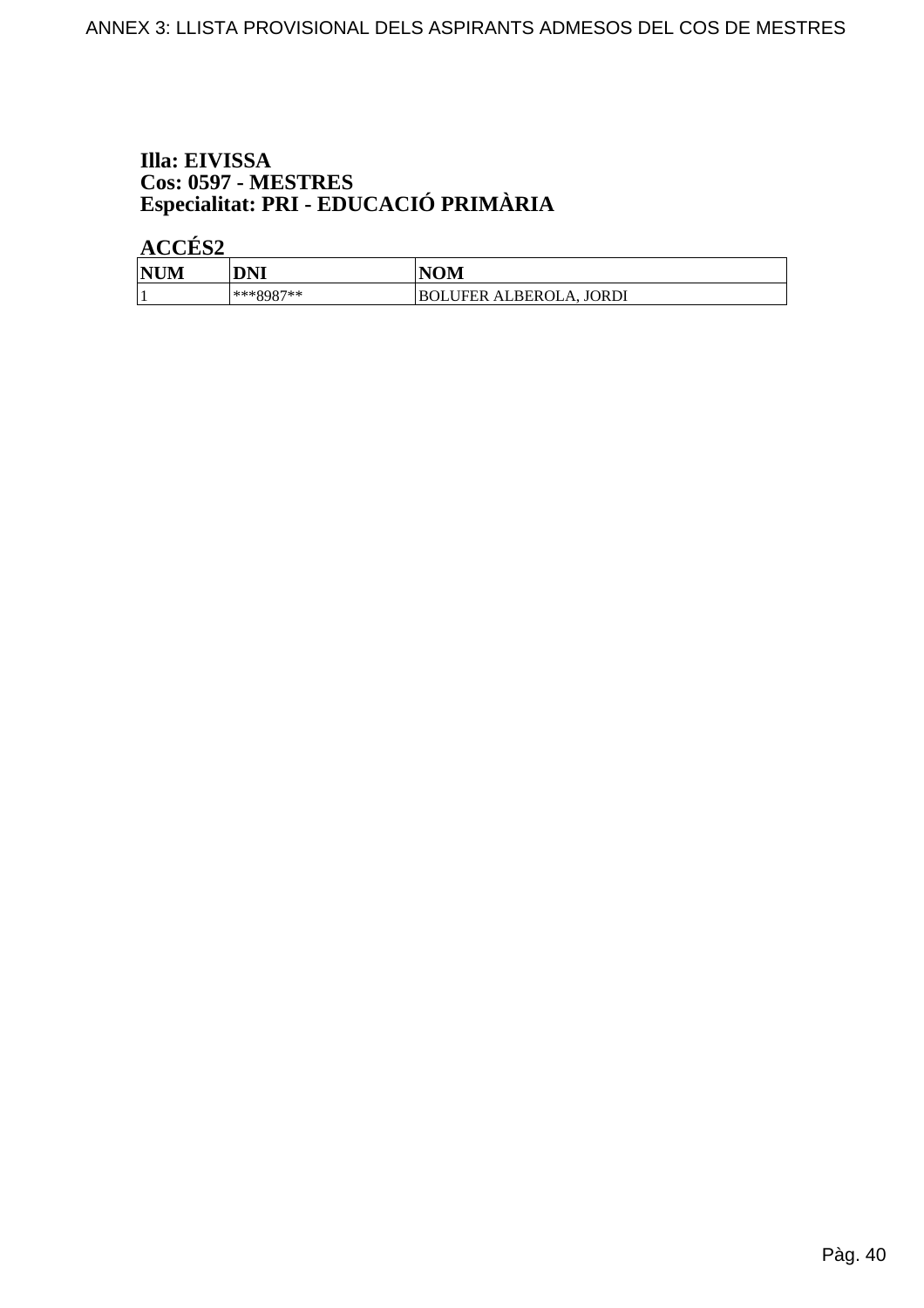## **Illa: FORMENTERA** Cos: 0597 - MESTRES<br>Especialitat: PRI - EDUCACIÓ PRIMÀRIA

**ACCÉS 1** 

| <b>NUM</b> | DNI       | <b>INOM</b>                          |
|------------|-----------|--------------------------------------|
|            | ***7819** | ANTOLIN NIETO, M. CARMEN             |
| ി          | ***5563** | <b>BARBERO PEREZ, M. ENCARNACION</b> |
| 3          | ***6180** | DE LA DUEÑA OCAÑA, DANIEL            |
| 14         | ***0385** | IPLANISI LLULL. MARIA DEL MAR        |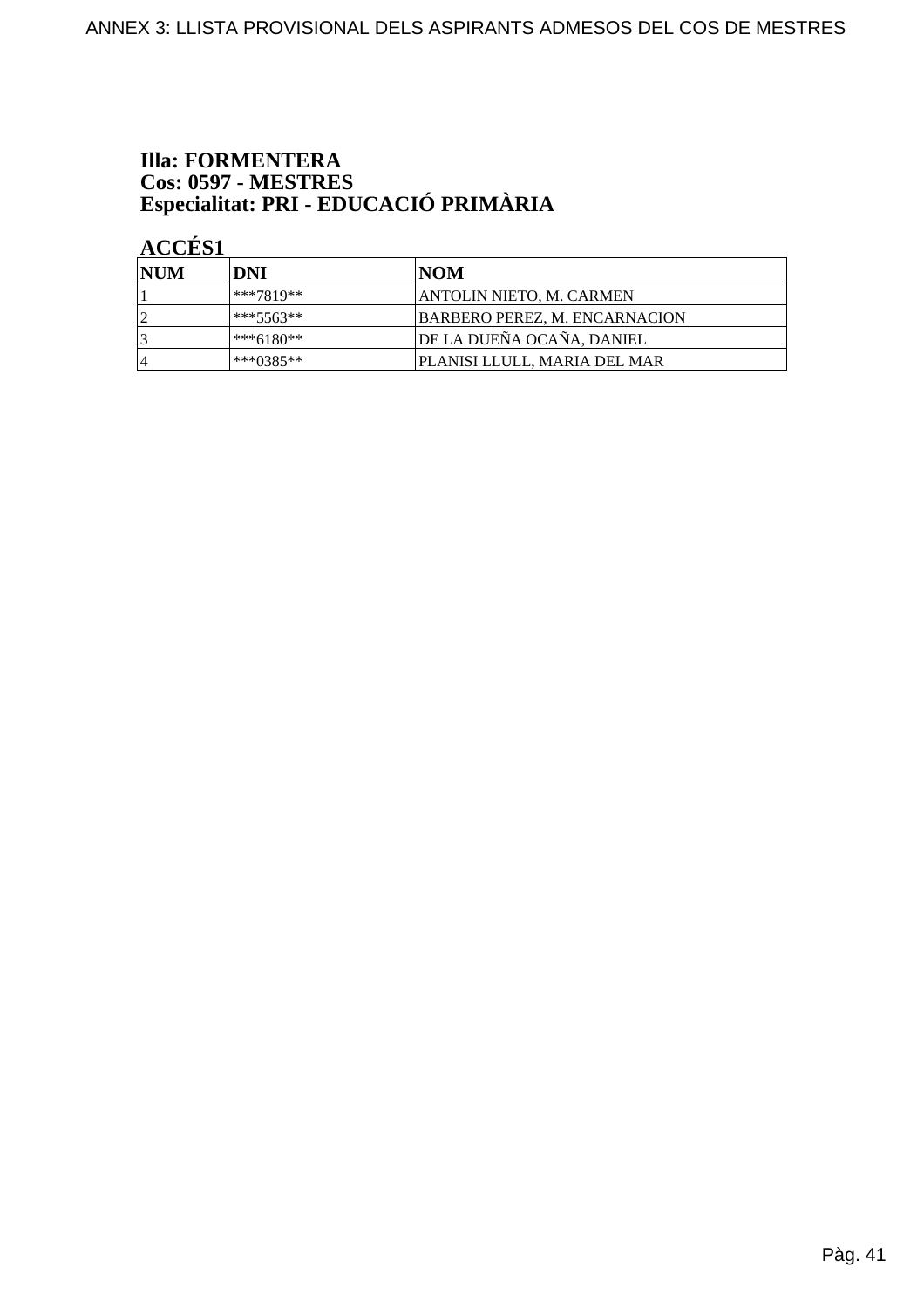#### **Illa: MALLORCA Cos: 0597 - MESTRES Especialitat: PT - PEDAGOGIA TERAPÈUTICA**

| <b>NUM</b>       | <b>DNI</b>  | <b>NOM</b>                          |
|------------------|-------------|-------------------------------------|
| 1                | ***0022**   | ALCALDE MENA, ISABEL                |
| $\overline{c}$   | ***7380**   | ALMAZAN BARROS, ARIADNA             |
| 3                | ***1721**   | ALONSO DE VEGA, VANESSA             |
| 4                | ***5056**   | ALVAREZ SOSA, DIEGO                 |
| 5                | ***7765**   | AMENGUAL ALVAREZ, AINA              |
| 6                | ***2168**   | AMENGUAL ROSSELLO, AINA M.          |
| 7                | ***1350**   | AQUINO CHUQUICHAMBI, YOVANA JULIETA |
| $\boldsymbol{8}$ | ***2667**   | ARIZA LOPEZ, CRISTINA V.            |
| 9                | ***8932**   | ARQUE ROIG, MIQUEL                  |
| 10               | ***8275**   | ARQUES PRIEGO, ANA MARIA            |
| 11               | ***3708**   | ATAN CASTRIOTA, TAMARA PAOLA        |
| 12               | ***0879**   | AVALOS MAZA, LUCIA                  |
| 13               | ***3733**   | <b>BARCELO ADROVER, MARIA</b>       |
| 14               | ***7230**   | <b>BARCELO BOSCH, CRISTINA</b>      |
| 15               | ***0278**   | <b>BAREA RIOS, JUAN JOSE</b>        |
| 16               | ***1967**   | BARRERA CABOT, CATALINA M.          |
| 17               | ***8962**   | <b>BAUZA OLIVER, JOAN</b>           |
| 18               | ***3996**   | <b>BAUZA SOLER, AINA</b>            |
| 19               | ***8545**   | BENNASAR BESTARD, SONIA             |
| $20\,$           | ***9348**   | BERMUDEZ SANCHEZ, RAQUEL            |
| 21               | ***1537**   | BERNAL SILVENTE, RUBEN              |
| 22               | ***6935**   | BERNAT ESTEBAN, ELENA               |
| 23               | ***7745**   | BESTARD PONS, ROSA MARIA            |
| 24               | ***7260**   | BIBILONI BARCELO, CLARA MARIA       |
| 25               | ***3440**   | <b>BIBILONI CLUA, BARBARA</b>       |
| 26               | ***6556**   | BIBILONI MESQUIDA, AUBA             |
| 27               | ***0143**   | BONET SANCHEZ, CATALINA             |
| 28               | ***2757**   | <b>BOSCH ZUCCARINO, RAQUEL</b>      |
| 29               | ***8286**   | BUENO RODRIGUEZ, PAULA              |
| 30               | ***2549**   | BURGUERA CLAR, MARIA MERCEDES       |
| 31               | ***1586**   | BURGUERA GARCIA, MARIA DEL MAR      |
| 32               | ***3547**   | BURGUERA NAVARRO, CATALINA          |
| 33               | ***4138**   | CACERES COLL, RAUL                  |
| 34               | ***1229**   | CAMPINS LLORENS, BARBARA            |
| 35               | ***3538**   | CANAVES SAMPOL, MARIA DELS ANG      |
| 36               | ***6165**   | CAÑAMAQUE BATLE, ANA M.             |
| 37               | ***2051**   | CARBONELL COMPANY, FRANCESC         |
| 38               | $***2734**$ | CATALA PERICAS, PETRA MARIA         |
| 39               | ***0065**   | CERDA SOLA, FRANCESCA               |
| 40               | ***1718**   | CLOQUELL GAMUNDI, MARGALIDA         |
| 41               | ***1779**   | COLL CASTELLO, BARBARA              |
| 42               | ***7818**   | COLL REVUELTA, ANA MARIA            |
| 43               | ***3596**   | COMAS SERRA, ESPERANÇA              |
| 44               | ***5700**   | CRESPI DE ARRIBA, ANTONIA           |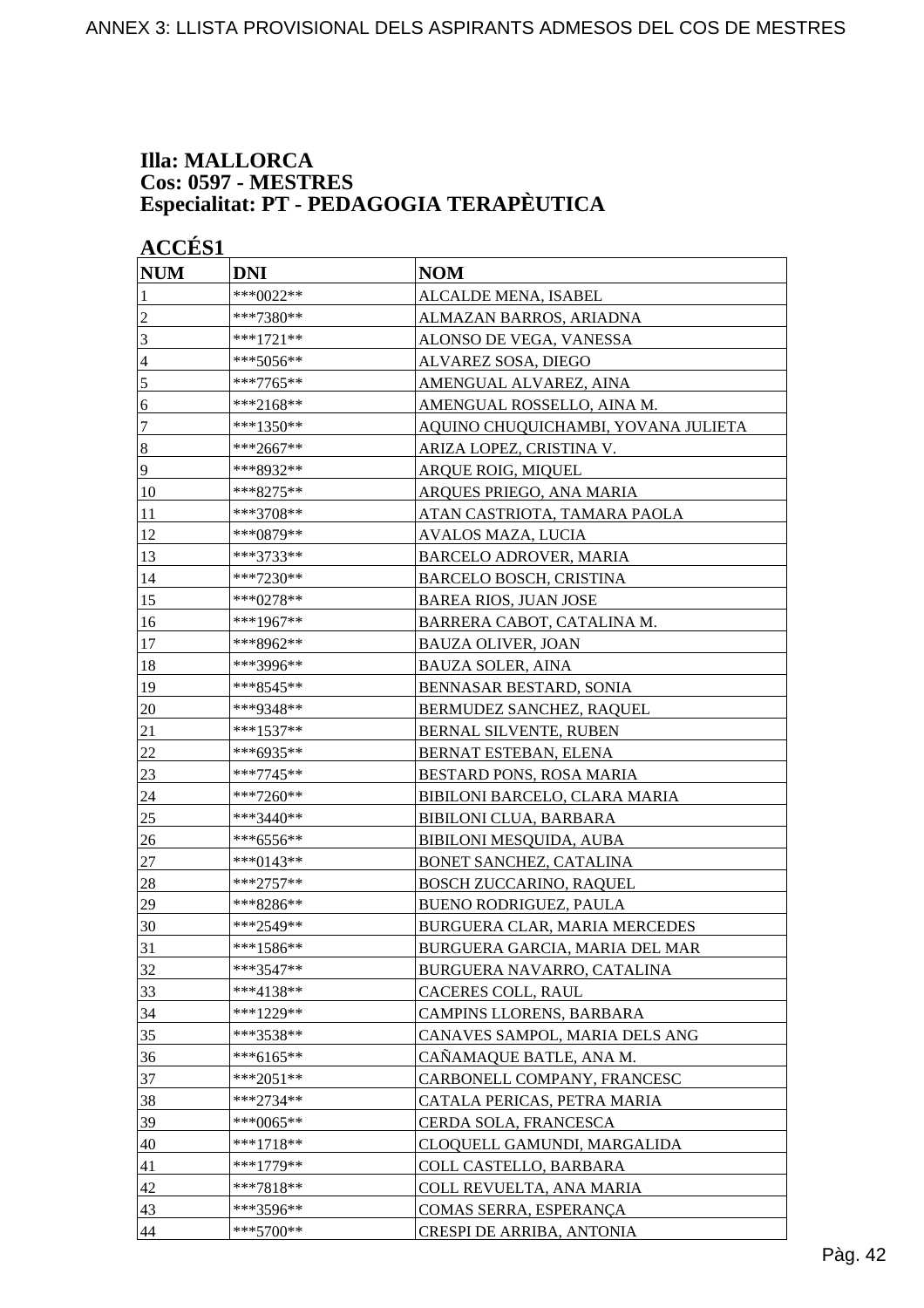| 45 | ***3750**   | CUERDA RIUTORT, MARIA            |  |
|----|-------------|----------------------------------|--|
| 46 | ***8406**   | DALMAU TORRENS, GABRIEL ANGEL    |  |
| 47 | ***3976**   | DE LA ROCHA MACAY, MARTA         |  |
| 48 | ***4039**   | DE OLEZA JAUME, MARIA            |  |
| 49 | ***2535**   | DELGADO FRAU, MARINA             |  |
| 50 | ***2813**   | DIAZ FABIO, ANA MARIA            |  |
| 51 | $***6057**$ | DOMENECH MACIAS, FELIPE          |  |
| 52 | ***3746**   | DURAN RIERA, ALICIA              |  |
| 53 | ***8274**   | ESCRIBANO BESTARD, MARIA ISABEL  |  |
| 54 | ***9930**   | FERNANDEZ DE MESA REYNES, ANDREA |  |
| 55 | ***7895**   | FERNANDEZ MOYA, MARIA JOSE       |  |
| 56 | ***6939**   | FERNANDEZ ORTEGA, ROSA INES      |  |
| 57 | ***2612**   |                                  |  |
|    |             | FERNANDEZ ROMERO, SANDRA         |  |
| 58 | ***1950**   | FIOL CIRER, ISABEL               |  |
| 59 | ***6760**   | FIOL SALOM, CARME                |  |
| 60 | ***7325**   | FLAQUER LLULL, MARIA DEL MAR     |  |
| 61 | $***7044**$ | FLORIT BAUZA, M. BARBARA         |  |
| 62 | ***4891**   | FONT CLAR, MARIA ANGELS          |  |
| 63 | ***3944**   | FORTEZA ELVIRA, RAQUEL           |  |
| 64 | $***7316**$ | <b>GALMES GENOVART, AINA</b>     |  |
| 65 | ***8801**   | GANDARA PEREZ, MARIA CRISTINA    |  |
| 66 | ***6144**   | <b>GARCERA MARTIN, BEATRIZ</b>   |  |
| 67 | ***8358**   | GARCIA ADROVER, Mª MAGDALENA     |  |
| 68 | ***8980**   | GARCIA HERRERA, YOLANDA          |  |
| 69 | ***6339**   | <b>GARCIA SALAS, MARINA</b>      |  |
| 70 | ***7150**   | GARI PASTOR, M. ISABEL           |  |
| 71 | ***9941**   | GARICANO SESARINO, ANA VICTORIA  |  |
| 72 | $***7055**$ | GARZON TORRANDELL, MARIA NURIA   |  |
| 73 | ***8073**   | GELABERT ALOMAR, FRANCISCA IREN  |  |
| 74 | ***2163**   | <b>GINARD PAYERAS, ANTONIA</b>   |  |
| 75 | ***4532**   | GONZALEZ HERNANDEZ, M. MERCEDES  |  |
| 76 | ***5489**   | GONZALEZ LOPEZ, JESSICA          |  |
| 77 | ***5450**   | GONZALEZ RODRIGO, EVA MARIA      |  |
| 78 | ***6039**   | <b>GOÑALONS LLABRES, M. JOSE</b> |  |
| 79 | ***2143**   | <b>GUARDIOLA RIBOT, PILAR</b>    |  |
| 80 | $***8610**$ | <b>GUERRERO VIDAL, NEUS</b>      |  |
| 81 | $***0572**$ | GUTIERREZ SASTRE, M. GABRIELA    |  |
| 82 | ***1950**   | HORRACH COLL, NURIA              |  |
| 83 | ***0998**   | HORRACH MORELL, MARGALIDA        |  |
| 84 | $***6741**$ | HOYO UCEDA, M. JOSEFA            |  |
| 85 | ***4311**   |                                  |  |
|    | ***2532**   | ISERN SANCHEZ, FRANCISCA         |  |
| 86 |             | JAUME MUNAR, MARGARITA           |  |
| 87 | $***4285**$ | JIMENEZ FRANCES, BEATRIZ         |  |
| 88 | $***5740**$ | <b>JULIA LIGERO, ESTHER</b>      |  |
| 89 | ***3962**   | LIRON MARTINEZ, MARIA DEL CARM   |  |
| 90 | ***3793**   | LLULL CABRER, PETRA M.           |  |
| 91 | ***1066**   | LLULL GARCES, ANA                |  |
| 92 | $***1546**$ | LOPEZ BACIGALUPE, CLARA          |  |
| 93 | ***9389**   | LORENZO GOMEZ, ESTRELLA          |  |
| 94 | $***7191**$ | LUCENA SIERRA, LYDIA             |  |
| 95 | ***9508**   | LUMBRERAS FERREYRA, PAULA        |  |
| 96 | ***9698**   | MARMOL TIZON, LAURA              |  |
| 97 | ***7136**   | MARTINEZ PORTELL, CATALINA       |  |
| 98 | ***2335**   | MARTORELL CALAFELL, ANA MARIA    |  |
| 99 | ***2192**   | MAS RIGO, JAUME                  |  |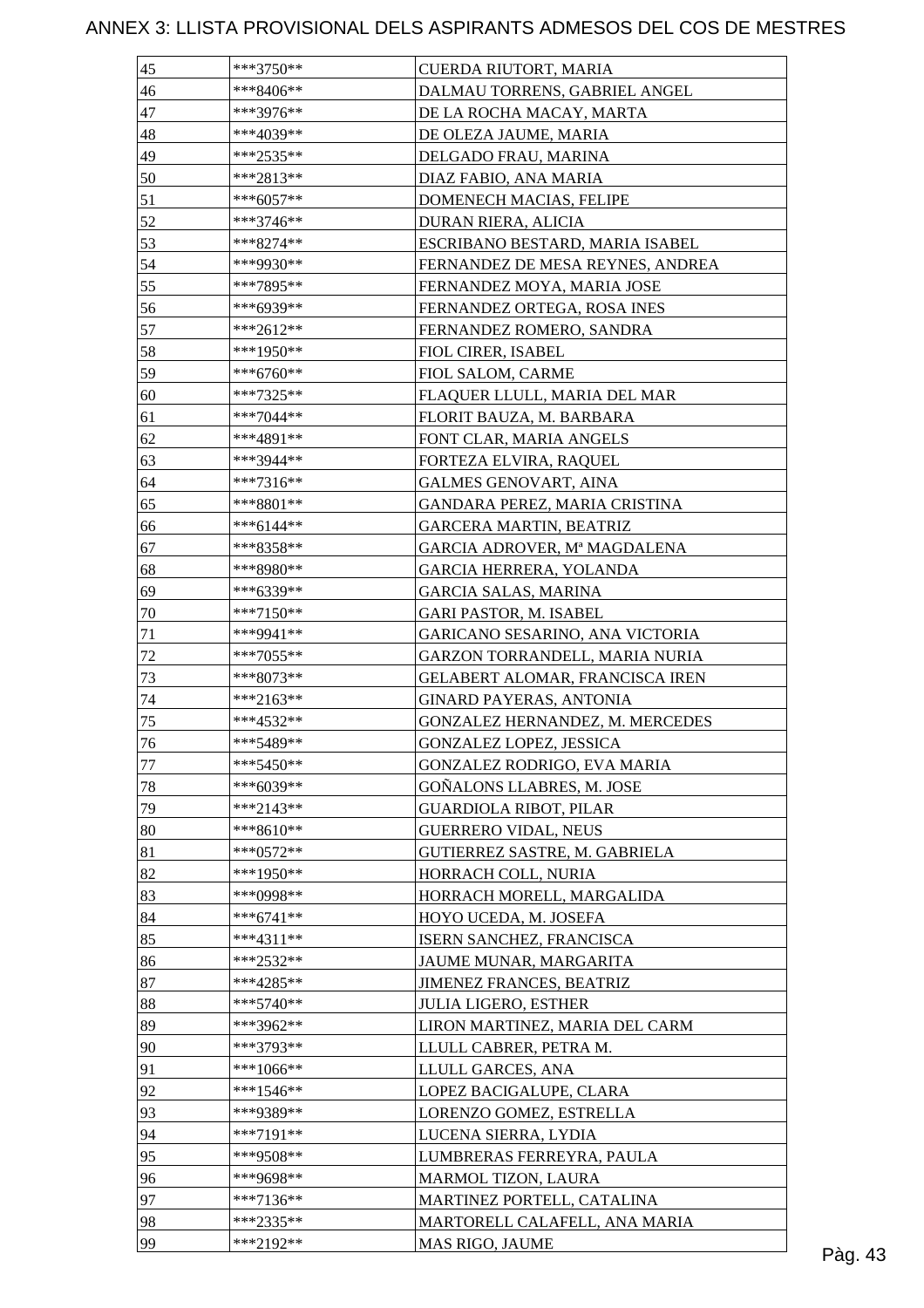| 100 | ***7548**   | MASSANET GRECH, LARA            |  |
|-----|-------------|---------------------------------|--|
| 101 | $***2755**$ | MATAMALAS RUESCAS, PERE         |  |
| 102 | ***7179**   | MEJIAS DURAN, BRENDA            |  |
| 103 | ***0291**   | MELIA OBRADOR, FRANCESCA        |  |
| 104 | $***7732**$ | MENDEZ ARTAL, JORDI             |  |
| 105 | ***4606**   | MENDOZA JUAN, FRANCISCA         |  |
| 106 | $***2422**$ | MIR VALLESPIR, CATALINA         |  |
| 107 | $***5417**$ | MOLINA MEDINA, JULIAN           |  |
| 108 | ***2949**   | MOLINA SOCIAS, TERESA           |  |
| 109 | ***8031**   | MOLINES ALCARAZ, MARIA          |  |
| 110 | ***1010**   | MOLL JOFRE, MARTA               |  |
| 111 | $***1767**$ | MORCILLO MARROIG, M. CRISTINA   |  |
| 112 | $***5723**$ | MOREY FIOL, CATALINA            |  |
| 113 | ***0022**   | MOYA GUAL DE TORRELLA, CARMEN   |  |
| 114 | $***1673**$ | MOYA MULET, CATALINA            |  |
| 115 | ***0690**   | MUNAR ADROVER, FRANCISCA        |  |
| 116 | ***8398**   | MUÑOZ MARTINEZ, LAURA           |  |
| 117 | ***2790**   | NOGUERA OLIVER, MARGALIDA       |  |
| 118 | $***2678**$ | OLIVER RIUTORT, ISABEL          |  |
| 119 | ***4123**   | OLIVER TOMAS, SOFIA CATALINA    |  |
| 120 | ***1934**   | PERELLO FLORIT, FRANCISCA       |  |
| 121 | ***1393**   | PERELLO RIGO, LAURA             |  |
| 122 | ***8705**   | PEREZ POZO, MANUEL              |  |
| 123 | ***4051**   | PERICAS SANCHO, LAURA           |  |
| 124 | ***7309**   |                                 |  |
|     |             | PIÑERO MOTA, ANA MARIA          |  |
| 125 | ***1543**   | POL CIFRE, MARIA                |  |
| 126 | ***3360**   | PONS CARBONELL, ONOFRE          |  |
| 127 | ***0398**   | PONS MAS, MARIA                 |  |
| 128 | ***9272**   | PONS MOLINA, LAURA              |  |
| 129 | ***8043**   | PONS PAYERAS, MARIA DEL MAR     |  |
| 130 | ***7564**   | PRATS CASTEDO, PATRICIA         |  |
| 131 | $***0218**$ | PRIETO AMENGUAL, ELENA          |  |
| 132 | ***6796**   | PUERTAS CORRALIZA, VICTORIA     |  |
| 133 | ***9614**   | PUJOL ALEMANY, TONI             |  |
| 134 | ***4152**   | RAMIS SERRA, MARIA MAGDALEN     |  |
| 135 | $***6532**$ | RAMIS TORRENS, M. DEL MAR       |  |
| 136 | ***8786**   | RAMON MUNAR, PAU                |  |
| 137 | ***3027**   | REBOLLO FERRER, ESTER           |  |
| 138 | $***6010**$ | RECHACH VERT, MARGARITA         |  |
| 139 | $***4567**$ | REINA JIMENEZ, SANDRA           |  |
| 140 | ***8191**   | REUS BUSQUETS, MARINA           |  |
| 141 | $***5717**$ | REVIRIEGO LARA, JORGE           |  |
| 142 | $***2440**$ | REYNES MORAGUES, MARGALIDA      |  |
| 143 | ***3694**   | RIBAS SALVADOR, MARGARITA M.    |  |
| 144 | $***0812**$ | RIGO ADAMUZ, ANA MARIA          |  |
| 145 | ***9340**   | RODAGUT SERVERA, CARME          |  |
| 146 | $***0081**$ | RODRIGO RUIZ, RAMON             |  |
| 147 | $***6868**$ | RODRIGUEZ BUITRAGO, M. TERESA   |  |
| 148 | ***1109**   | RODRIGUEZ DELGADO, ELISABET     |  |
| 149 | ***1840**   | RODRIGUEZ GOMEZ, NOELIA         |  |
| 150 | $***7074**$ | RODRIGUEZ MARQUES, CRISTINA     |  |
| 151 | ***5929**   | ROMERO BIRLANGA, M. CANDELARIA  |  |
| 152 | ***1924**   | ROSSELLO BOSCH, JUANA           |  |
| 153 | ***7963**   | ROSSELLO VILANOVA, ESTEFANIA F. |  |
| 154 | ***9001**   | ROSVIAR, KARINA ROMINA          |  |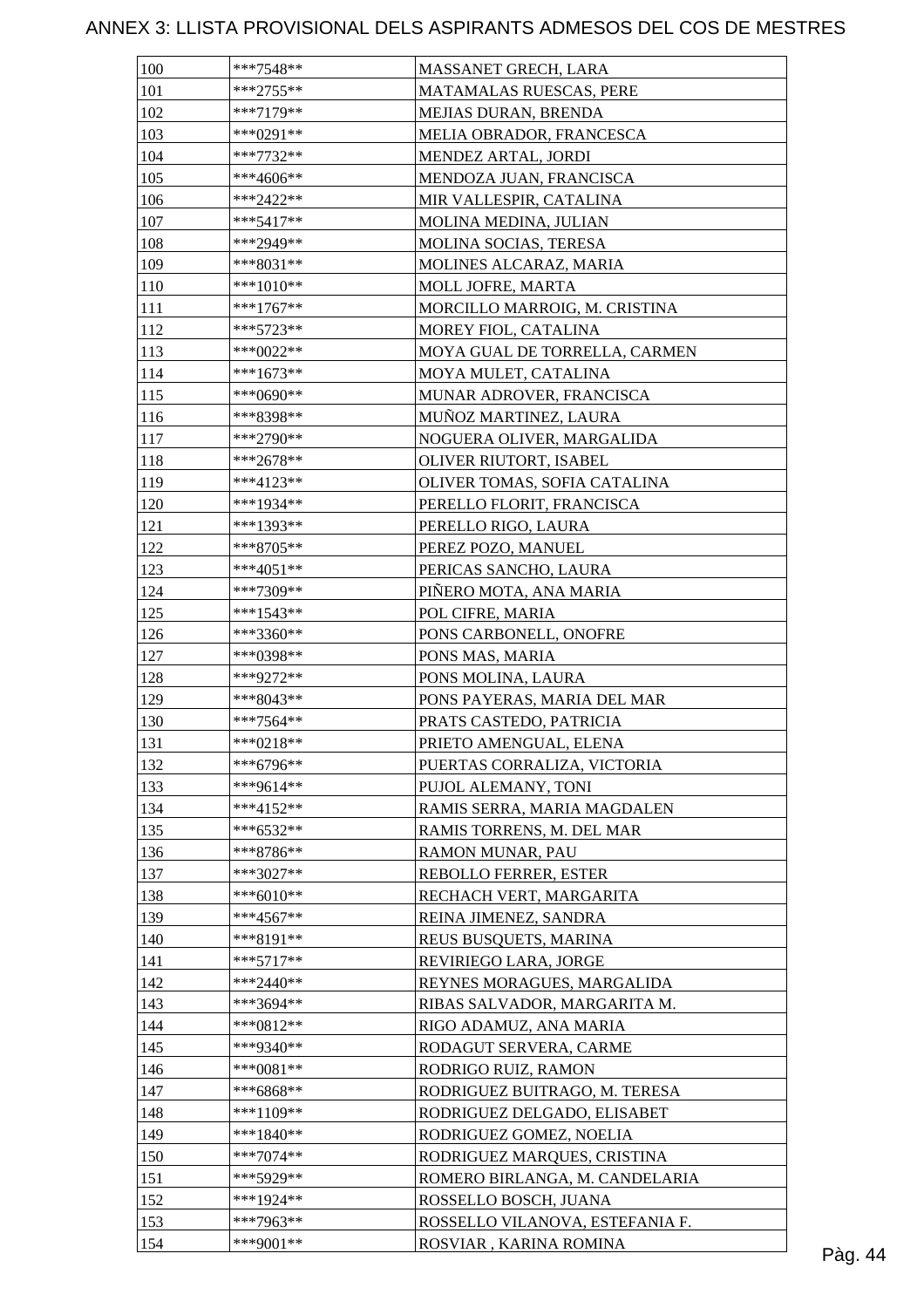| 155 | ***8364**   | ROTGER ALABARCE, ARIADNA         |
|-----|-------------|----------------------------------|
| 156 | ***0447**   | RUBIO ALAMOS, CRISTINA           |
| 157 | ***8702**   | RUBIO GINARD, MARIA MAGDALEN     |
| 158 | ***4167**   | RUIZ PARETS, MARINA              |
| 159 | ***2197**   | <b>SALETAS ESPINOSA, ESTHER</b>  |
| 160 | ***6015**   | SALVA MARI, SARA ANA             |
| 161 | ***3536**   | SAN JOSE NAVARRO, CELIA          |
| 162 | $***2670**$ | SANCHEZ GIL, M. DEL CARMEN       |
| 163 | $***5537**$ | <b>SANS JULIA, SEBASTIAN</b>     |
| 164 | ***4086**   | SANTANDREU BAUZA, CATALINA MARIA |
| 165 | ***4068**   | SANTANDREU RIERA, CATALINA       |
| 166 | ***3433**   | SASTRE CAÑELLAS, GUILLEM         |
| 167 | ***7426**   | SASTRE GRACIA, ANA MARIA         |
| 168 | ***2064**   | SERRA GARRIGA, MARTA ISABEL      |
| 169 | ***1933**   | SERRA POL, SEBASTIANA            |
| 170 | ***6671**   | SEYE GONZALEZ, ALBA              |
| 171 | ***3448**   | SILVA ALVITE, DIANA MARIA        |
| 172 | ***0598**   | SIMONET COLL, MARGALIDA          |
| 173 | ***2700**   | SOBERATS REUS, Mª APOL·LONIA     |
| 174 | ***8922**   | SOBRINO NUÑEZ, M. OLGA           |
| 175 | ***7071**   | <b>SOLER MUNTANER, JAUME</b>     |
| 176 | $***6652**$ | SOLER SOLER, FRANCISCO J.        |
| 177 | ***7032**   | <b>SUAU FUSTER, RAFEL</b>        |
| 178 | ***2133**   | SUREDA GARCIA, MARIA ISABEL      |
| 179 | $***2603**$ | SUREDA GOMILA, FRANCISCA LOUR    |
| 180 | ***1594**   | TALENS CORREOSO, CLARA           |
| 181 | ***8932**   | TORRENS CORTES, PAULA            |
| 182 | ***1642**   | TORRENS MORELL, CATALINA MARIA   |
| 183 | ***2843**   | TORRENTE RUIZ, LORENA VICTORI    |
| 184 | ***6846**   | TRIAY CARBONELL, MARIA EUGENIA   |
| 185 | ***1897**   | VALLES VARGAS, NOELIA            |
| 186 | ***3111**   | VALLORI MARTINEZ, MARGARITA      |
| 187 | ***8978**   | VALLS TORANDELL, MARGALIDA       |
| 188 | ***6596**   | VEGA PEREZ, YOLANDA              |
| 189 | ***6052**   | VELA LARA, MERCEDES A.           |
| 190 | $***4135**$ | VENY SERRA, M. ANTONIA           |
| 191 | ***2433**   | VICENTE DIAZ, JESSICA            |
| 192 | ***8055**   | VICENTE MADRIGAL, IRENE          |
| 193 | $***5675**$ | VIDAL MATEU, NEUS                |
| 194 | ***9773**   | VIDAL PERELLO, CRISTINA          |
| 195 | $***7223**$ | VIDAL PIZA, ANTONIA              |
| 196 | $***1911**$ | VIDAL TORRANDELL, ANTONIO        |
| 197 | ***3657**   | VIGO AGUILO, ANTONIO             |
| 198 | ***1787**   | VILCHES MARTINEZ, SEBASTIAN      |
| 199 | $***3556**$ | VIVES HERNANDEZ, MARIA           |
| 200 | $***1117**$ | VIVES VILA, M. DOLORES           |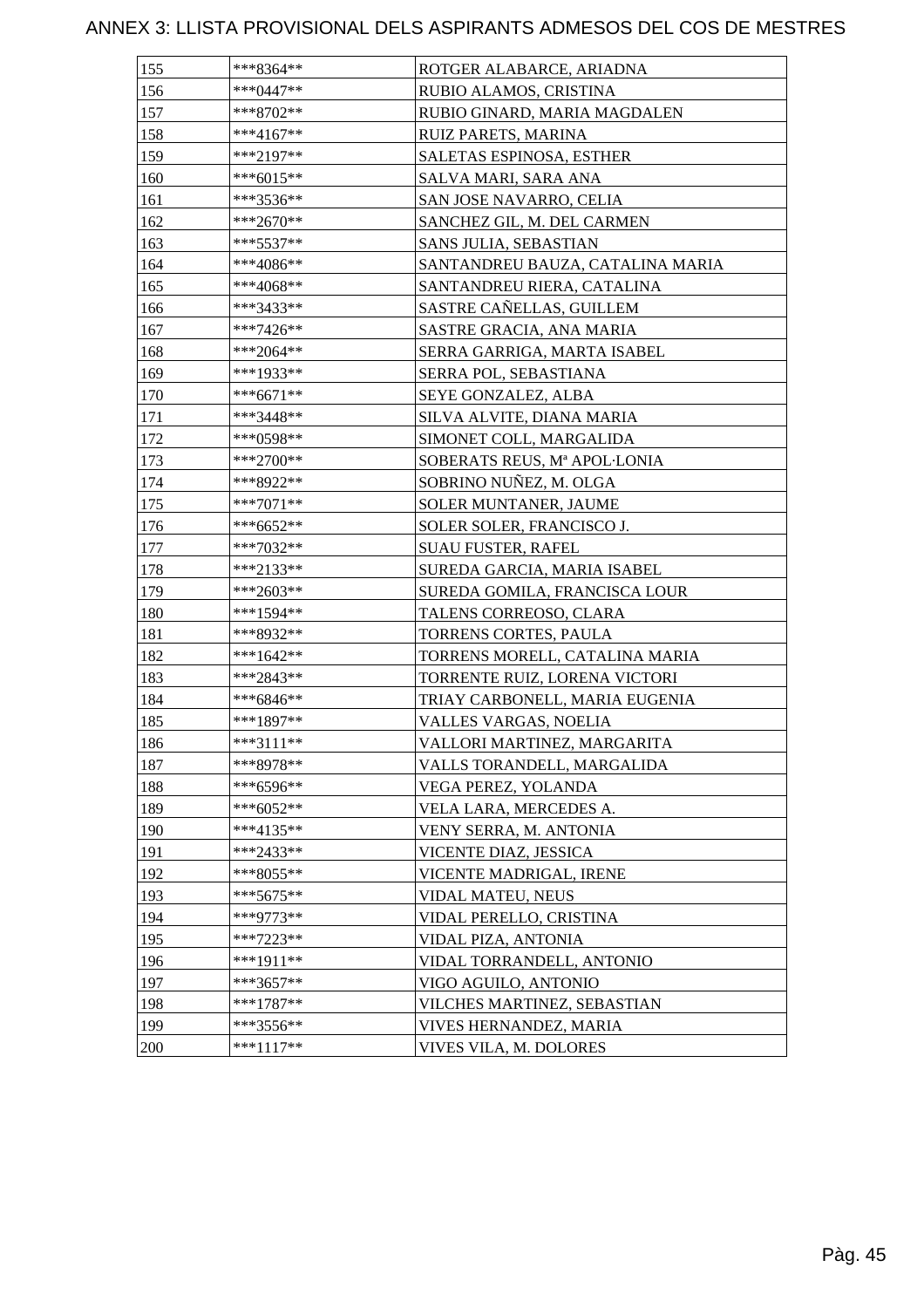# **Illa: MALLORCA** Cos: 0597 - MESTRES<br>Especialitat: PT - PEDAGOGIA TERAPÈUTICA

**ACCÉS 5** 

| <b>INUM</b> | DNI         | INOM                                 |
|-------------|-------------|--------------------------------------|
|             | ***1320**   | <b>PARRA NIETO, MARIA TRINIDAD</b>   |
|             | ***1273**   | <b>SABATER MESTRE, MARIA DEL MAR</b> |
|             | $***9816**$ | <b>SALAS GOMEZ, JOANA AINA</b>       |
| 4           | ***4313**   | <b>ISORIANO LOMBARD. ISABEL</b>      |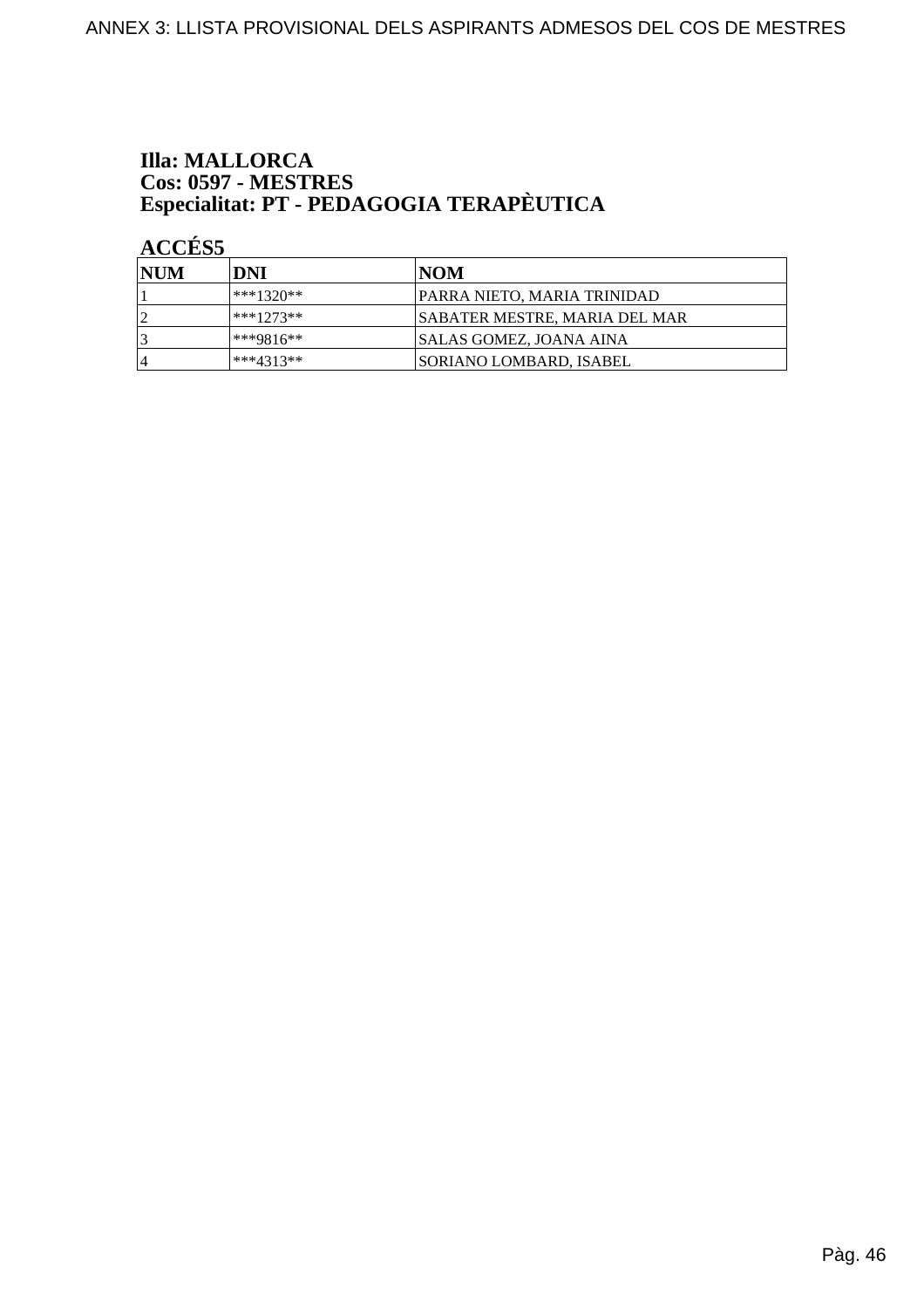# **Illa: MENORCA Cos: 0597 - MESTRES<br>Especialitat: PT - PEDAGOGIA TERAPÈUTICA**

| <b>ACCÉS 1</b>   |             |                                |
|------------------|-------------|--------------------------------|
| $\bf NUM$        | <b>DNI</b>  | <b>NOM</b>                     |
|                  | ***8971**   | ALVARO FROTTE, JUAN PABLO      |
| 2                | ***4553**   | BENEJAM BOUTIN, MARTA          |
| 3                | $***4270**$ | DOMINGUEZ GARCIA, LORENA       |
| $\overline{4}$   | ***1016**   | ESCUDERO BISBAL, DIANA         |
| 5                | ***4520**   | GARCIA CAULES, MAR GEMMA       |
| 6                | ***4396**   | JOFRE GUASCH, M. ASSUMPTA      |
| 7                | ***4305**   | <b>MARTI BARBER, EVA</b>       |
| $\boldsymbol{8}$ | ***1014**   | <b>MARTI PIERES, CRISTINA</b>  |
| 9                | ***1131**   | MARTINEZ MARTIN, ANA           |
| 10               | ***0814**   | MASCARO HUGUET, LUCIA          |
| 11               | ***0276**   | MASCARO NEVADO, OLGA           |
| 12               | ***4988**   | MESQUIDA PONS, SANDRA          |
| 13               | ***0645**   | REYES OLIVES, EMMA             |
| 14               | ***0619**   | RIERA PALLAS, MARC             |
| 15               | ***0476**   | <b>SALORT GALMES, A. ESTER</b> |